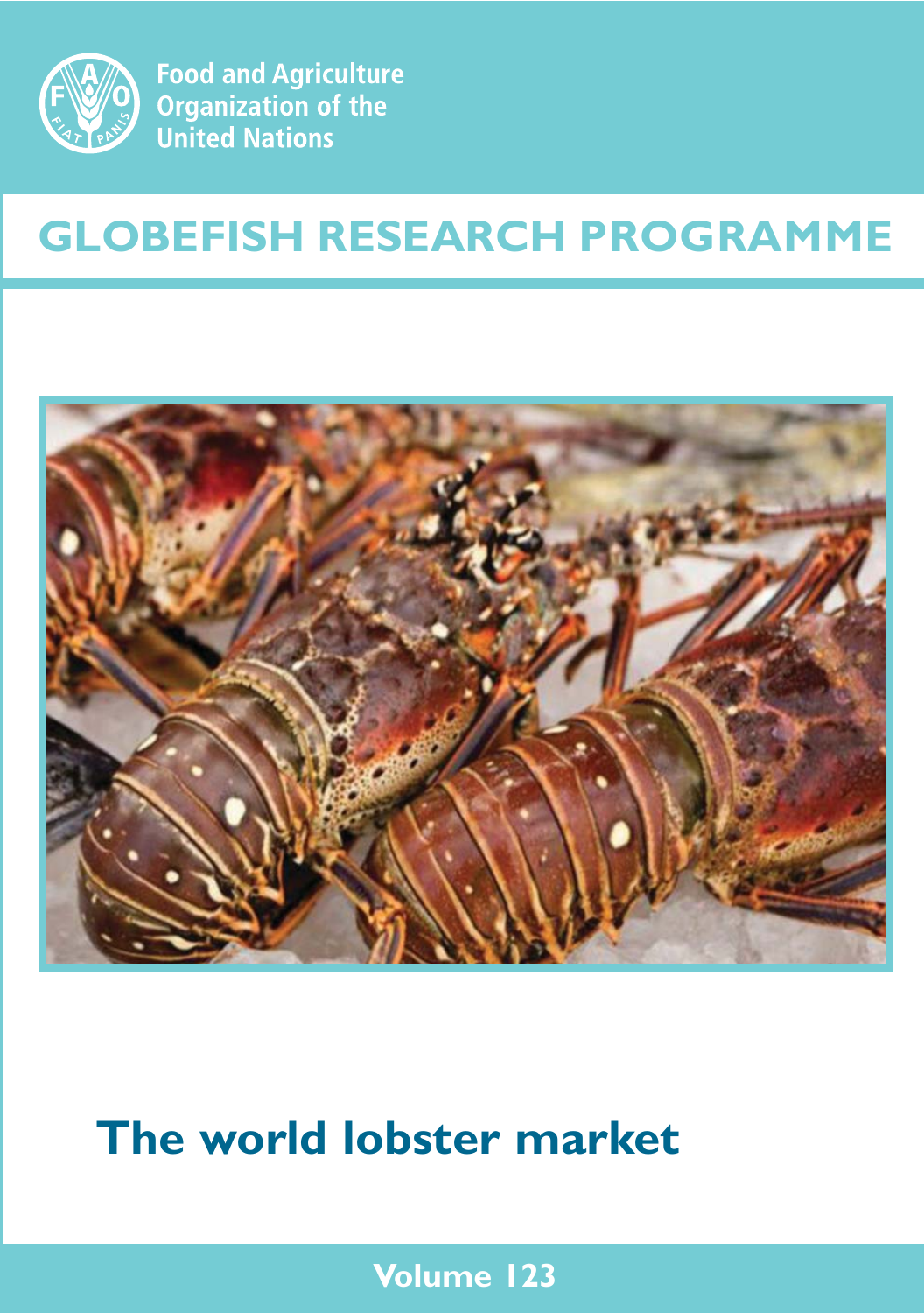# **The world lobster market**

by

### **Graciela Pereira Helga Josupeit**

FAO Consultants Products, Trade and Marketing Branch Fisheries and Aquaculture Policy and Resources Division Rome, Italy

FOOD AND AGRICULTURE ORGANIZATION OF THE UNITED NATIONS Rome, 2017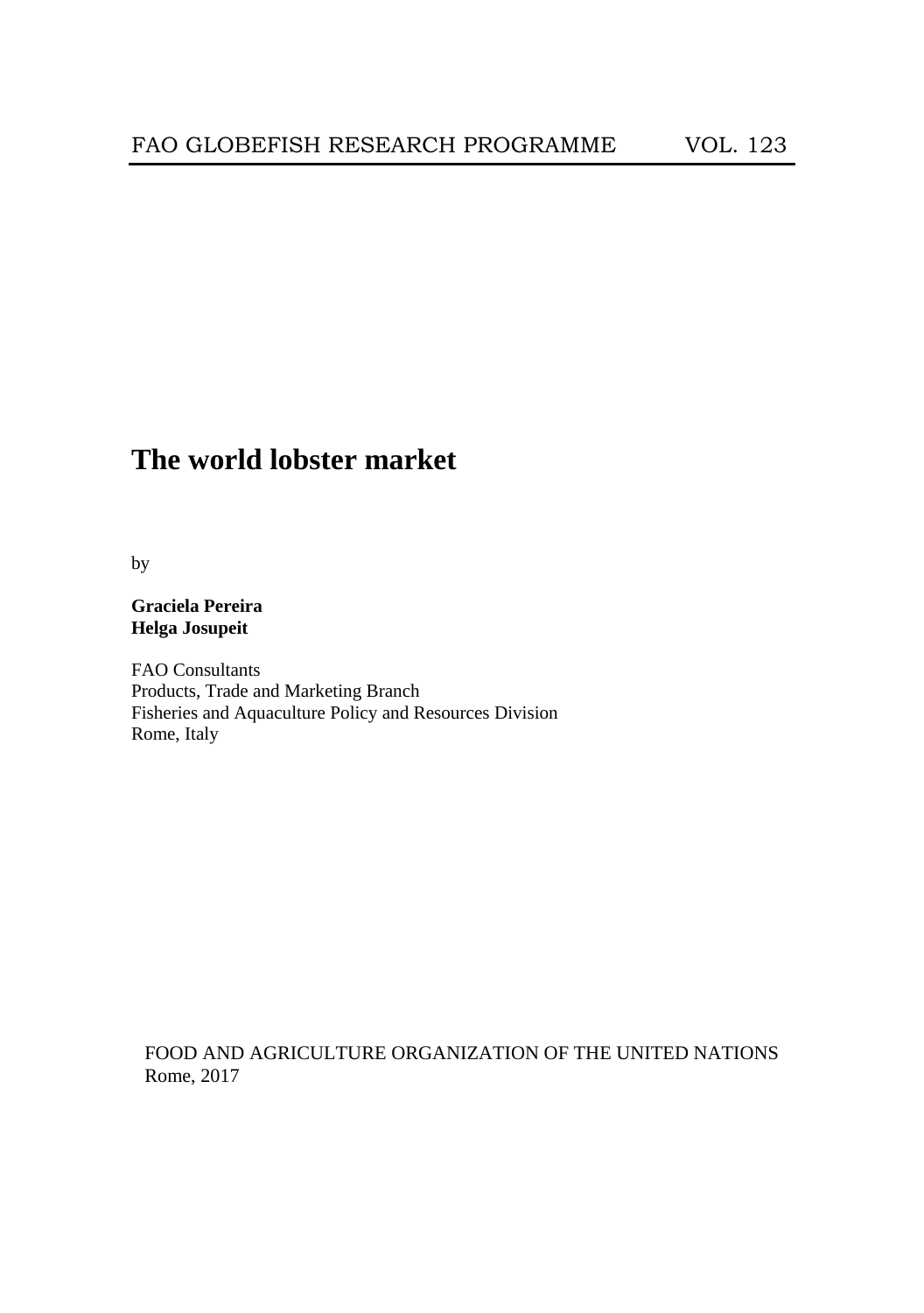The designations employed and the presentation of material in this information product do not imply the expression of any opinion whatsoever on the part of the Food and Agriculture Organization of the United Nations (FAO) concerning the legal or development status of any country, territory, city or area or of its authorities, or concerning the delimitation of its frontiers or boundaries. The mention of specific companies or products of manufacturers, whether or not these have been patented, does not imply that these have been endorsed or recommended by FAO in preference to others of a similar nature that are not mentioned.

The views expressed in this information product are those of the author(s) and do not necessarily reflect the views or policies of FAO.

ISBN 978-92-5-109631-4

© FAO, 2017

FAO encourages the use, reproduction and dissemination of material in this information product. Except where otherwise indicated, material may be copied, downloaded and printed for private study, research and teaching purposes, or for use in non-commercial products or services, provided that appropriate acknowledgement of FAO as the source and copyright holder is given and that FAO's endorsement of users' views, products or services is not implied in any way.

All requests for translation and adaptation rights, and for resale and other commercial use rights should be made via www.fao.org/contact-us/licence-request or addressed to copyright@fao.org.

FAO information products are available on the FAO website (www.fao.org/publications) and can be purchased through publications-sales@fao.org.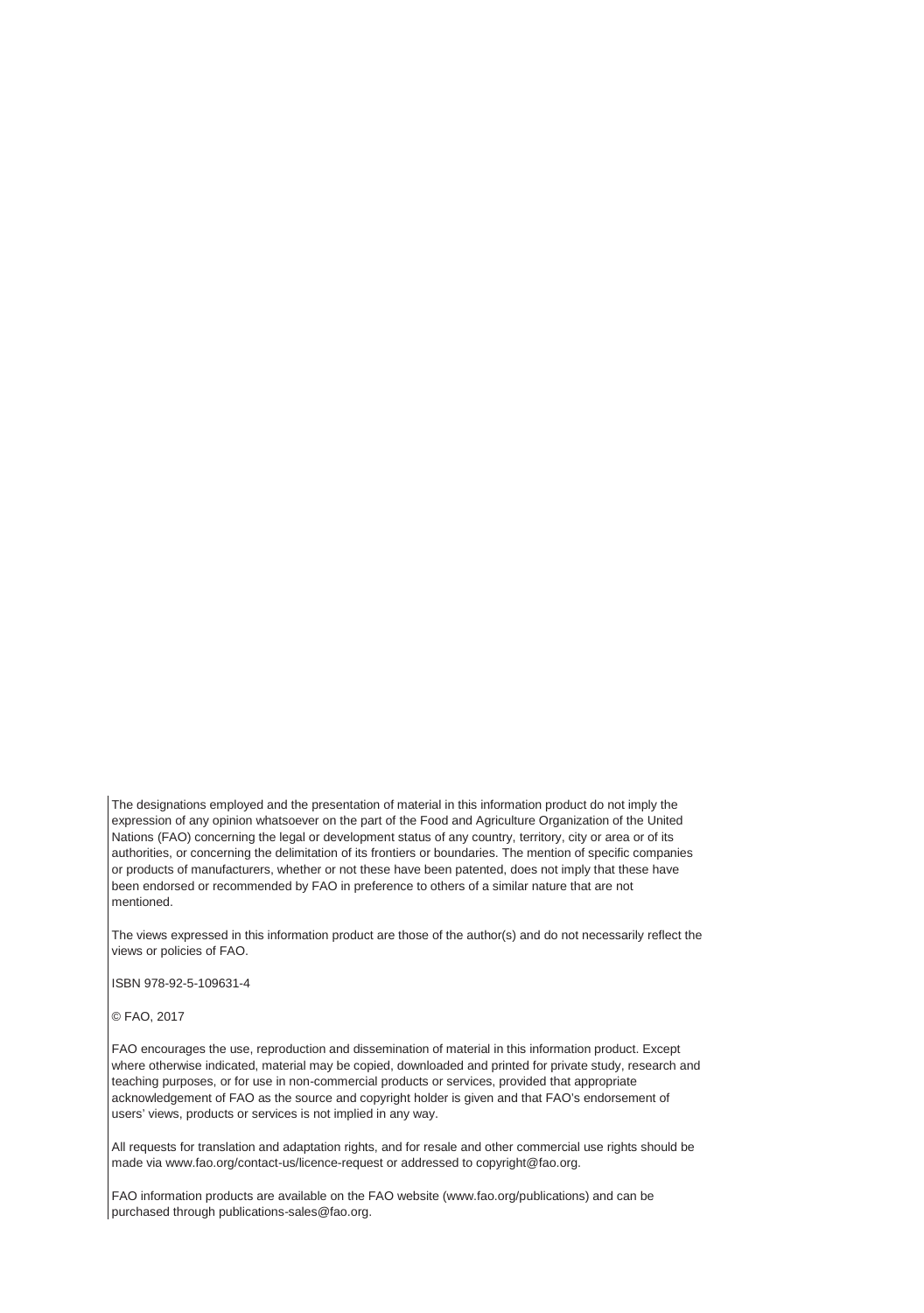**FAO.** January 2017. *The world lobster market,* by Graciela Pereira and Helga Josupeit, FAO Consultants. Globefish Research Programme Volume 123. Rome, Italy.

#### **ABSTRACT**

This is a report on the size of the market for Caribbean spiny lobster (*Panulirus argus*), the biggest market players (traders, retailers, restaurant chains) and their relationship to producers in Central America in order to contentualize the market for Caribbean spiny lobster. General aspects of the lobster market are discussed in detail, including all types of lobster species and harvesting methods used in the geographic area under analysis.

Layout: Gloria Loriente Cover photograph: Courtesy of Graciela Pereira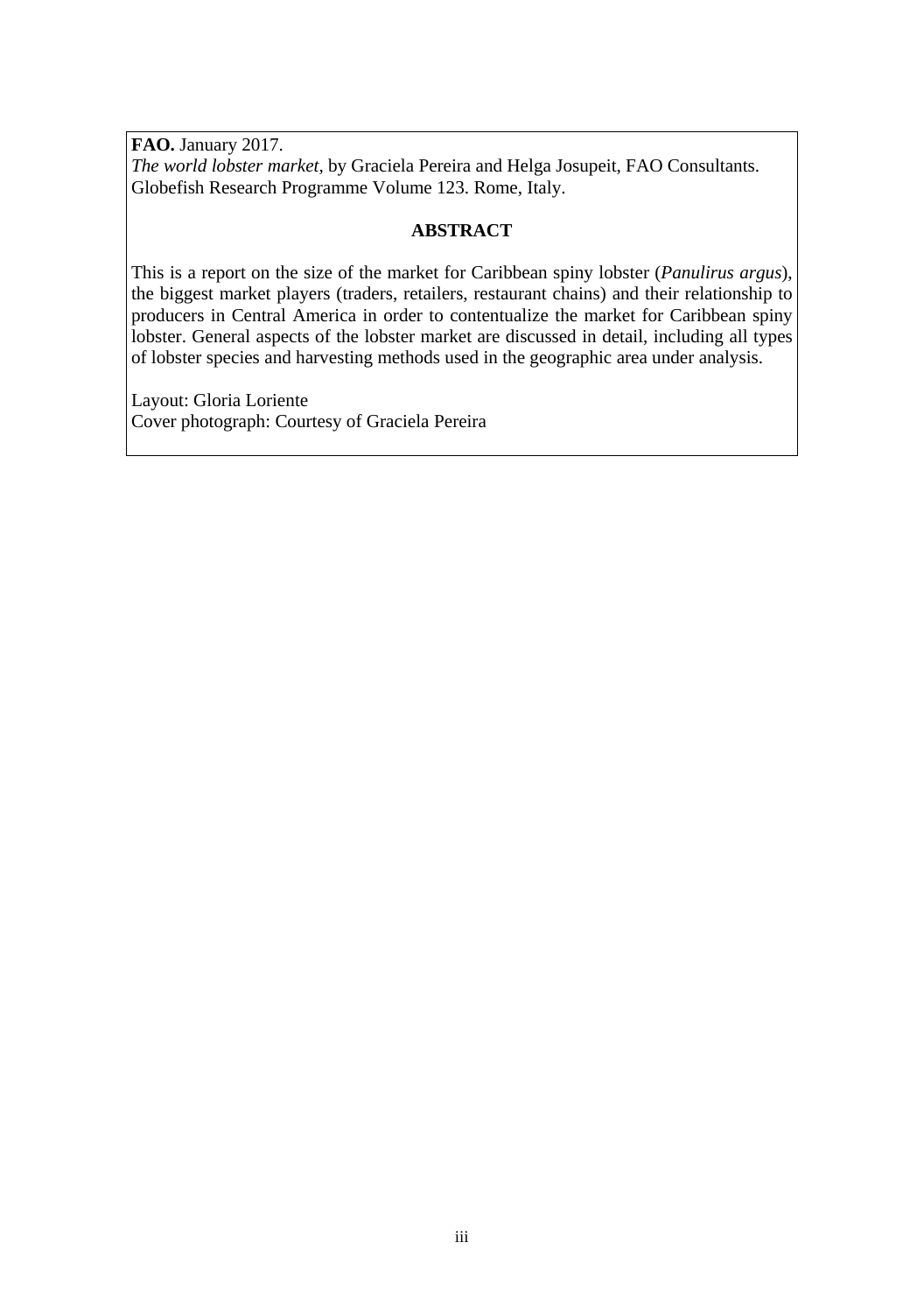# **TABLE OF CONTENTS**

| 1.               | <b>INTRODUCTION</b>                                                                                                  | 1                              |
|------------------|----------------------------------------------------------------------------------------------------------------------|--------------------------------|
| $\overline{2}$ . | <b>LOBSTERS AND LOBSTER PRODUCTION</b>                                                                               | $\mathbf{2}$                   |
|                  | 2.1. CARIBBEAN SPINY LOBSTER<br>Honduras and Nicaragua<br>2.1.1.<br>2.2. LOBSTER MANAGEMENT SYSTEMS IN THE CARIBBEAN | 6<br>$\overline{7}$<br>$\,8\,$ |
|                  | 2.2.1.<br>Honduras and Nicaragua                                                                                     | 9                              |
| 3.               | <b>PRODUCT FORMS AND VALUE ADDITION FOR ALL TYPES OF</b><br><b>LOBSTER</b>                                           | 11                             |
| 4.               | <b>TRADE OF ALL LOBSTER SPECIES</b>                                                                                  | 13                             |
| 5.               | <b>MAIN MARKETS FOR ALL LOBSTERS</b>                                                                                 | 15                             |
|                  | 5.1. NORTH AMERICA<br>5.1.1. United States of America<br>5.1.2.<br>Canada                                            | 15<br>15<br>18                 |
|                  | 5.2. CHINA<br>5.2.1.<br>China mainland<br>5.2.2.<br>China, Hong Kong (SAR)                                           | 19<br>19<br>20                 |
|                  | 5.3. EUROPE<br>5.3.1. France<br>5.3.2. Spain<br>5.3.3.<br>Italy                                                      | 20<br>21<br>23<br>24           |
| 6.               | <b>EXPORTS</b>                                                                                                       | 26                             |
|                  | 6.1. NICARAGUA<br>6.2. HONDURAS                                                                                      | 26<br>27                       |
| 7.               | <b>CONCLUSION</b>                                                                                                    | 28                             |
| 8.               | <b>REFERENCES</b>                                                                                                    | 31                             |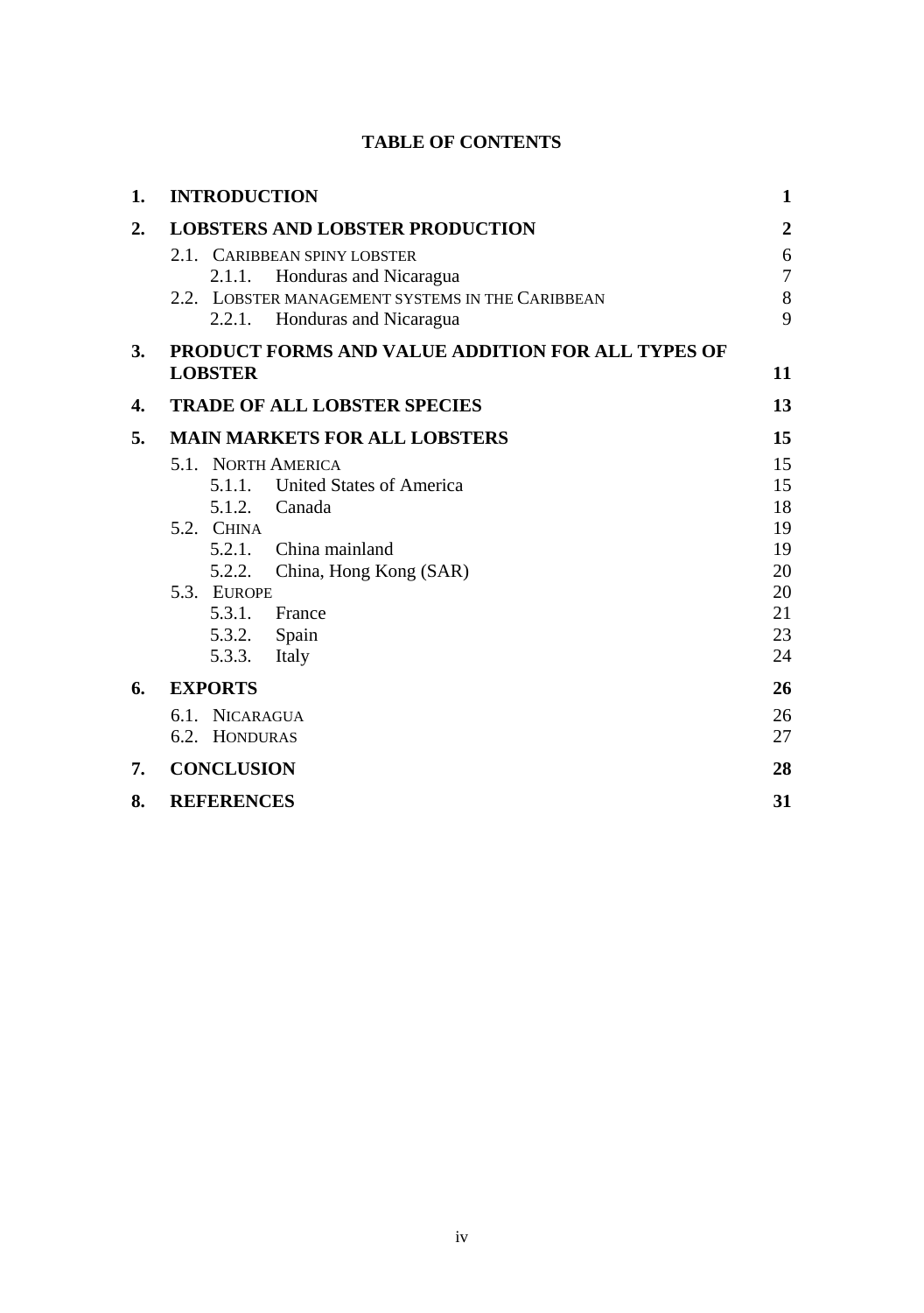# **FIGURES**

| 1. | Lobster prices, United States of America, France and China, 1990–2014 |     |
|----|-----------------------------------------------------------------------|-----|
|    | (unit value of imports)                                               | 14  |
| 2. | Prices of lobster tails imported from Nicaragua and Honduras to       |     |
|    | the United States of America, July 2011–July 2015                     | 17  |
| 3. | Prices of European lobster imported from Ireland to Europe,           |     |
|    | October 2010–October 2015                                             | 22. |
| 4. | Unit value of lobster (US\$/tonne), 2004–2014, calculated based on    |     |
|    | the Global Trade Information System (GTIS)                            | 27  |
|    |                                                                       |     |

# **TABLES**

| Total world lobster production by country of origin (tonnes)              | 3                                                         |
|---------------------------------------------------------------------------|-----------------------------------------------------------|
| World lobster landings by species, 1980, 1990, 2000, 2010,                |                                                           |
| 2012 and 2013 (tonnes)                                                    | 5                                                         |
| Total Caribbean spiny lobster production, 1980, 1990, 2000, 2010,         |                                                           |
| 2012 and 2013 (tonnes)                                                    | 7                                                         |
| World: Quantity of lobster imports, 2009–2014 (tonnes)                    | 13                                                        |
| World lobster imports, 2009-2014 (US\$ million)                           | 13                                                        |
| United States of America: Quantity of lobster imports, 2009–2014 (tonnes) | 16                                                        |
| Value of US imports of lobster, 2009–2014 (US\$ million)                  | 18                                                        |
| China: Quantities of lobster imports, 2009–2014 (tonnes)                  | 19                                                        |
| China, Hong Kong SAR: Quantity of lobster imports, 2009–014 (tonnes)      | 20                                                        |
| France: Quantities of lobster imports, 2009–2014 (tonnes)                 | 21                                                        |
| France: Value of lobster imports, 2009–2014 (US\$ million)                | 22                                                        |
| Spain: Quantities of lobster imports, 2009–2014 (tonnes)                  | 23                                                        |
|                                                                           | 24                                                        |
| Italy: Quantities of lobster imports, 2009–2014 (tonnes)                  | 25                                                        |
| Nicaragua: Quantity of lobster exports, 2007–2014 (tonnes)                | 26                                                        |
| Honduras: Quantity of lobster exports (tonnes)                            | 27                                                        |
| World: Quantity of lobster imports, 2007–2012 (tonnes)                    | 29                                                        |
| World: Value of lobster imports, 2007–2012 (US\$ million)                 | 30                                                        |
|                                                                           | Spain: Value of lobster imports, 2009-2014 (US\$ million) |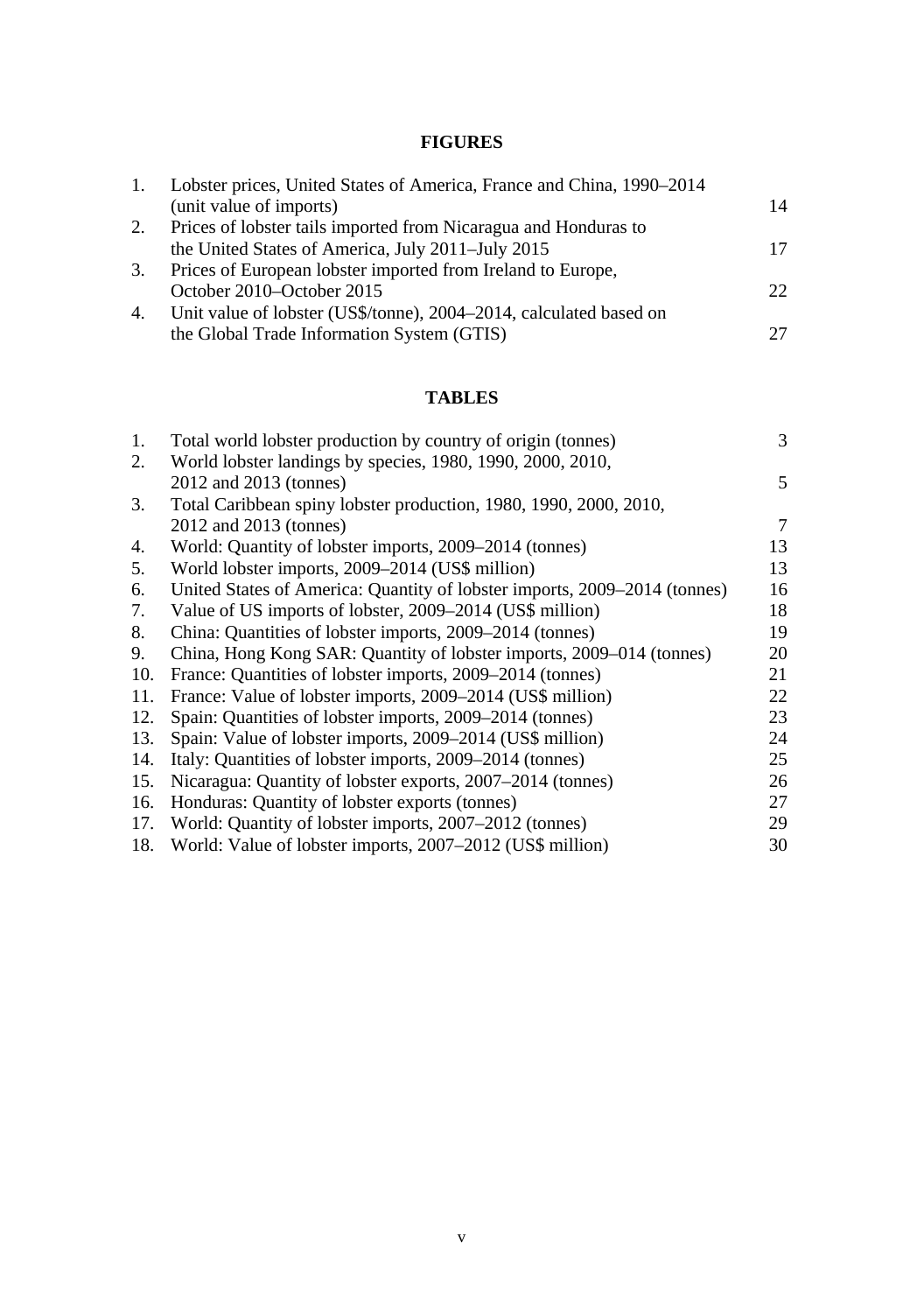#### **1. INTRODUCTION**

This is a report on the size of the market for Caribbean spiny lobster (*Panulirus argus*), the biggest market players (traders, retailers, restaurant chains) and their relationship to producers in Central America. In order to put the market for Caribbean spiny lobster into the correct context, general aspects of the lobster market are discussed in detail, including all types of lobster species. It will also discuss the harvesting methods used in the geographic area under analysis. This report will serve as a basis for a feasibility study on market-based incentive schemes for selling product produced through decent employment, which would exclude, for example, the use of scuba diving as practised in in Honduras and Nicaragua. The main purpose of the market-based incentive scheme will be to reduce the market demand to zero for lobster harvested by scuba diving. In the preparation for this study, some of the main importers of lobster in Florida were interviewed as well as supermarket clients and restaurant owners in order to perceive the sensitivity of consumers to lobster harvest and the risks involved for scuba divers.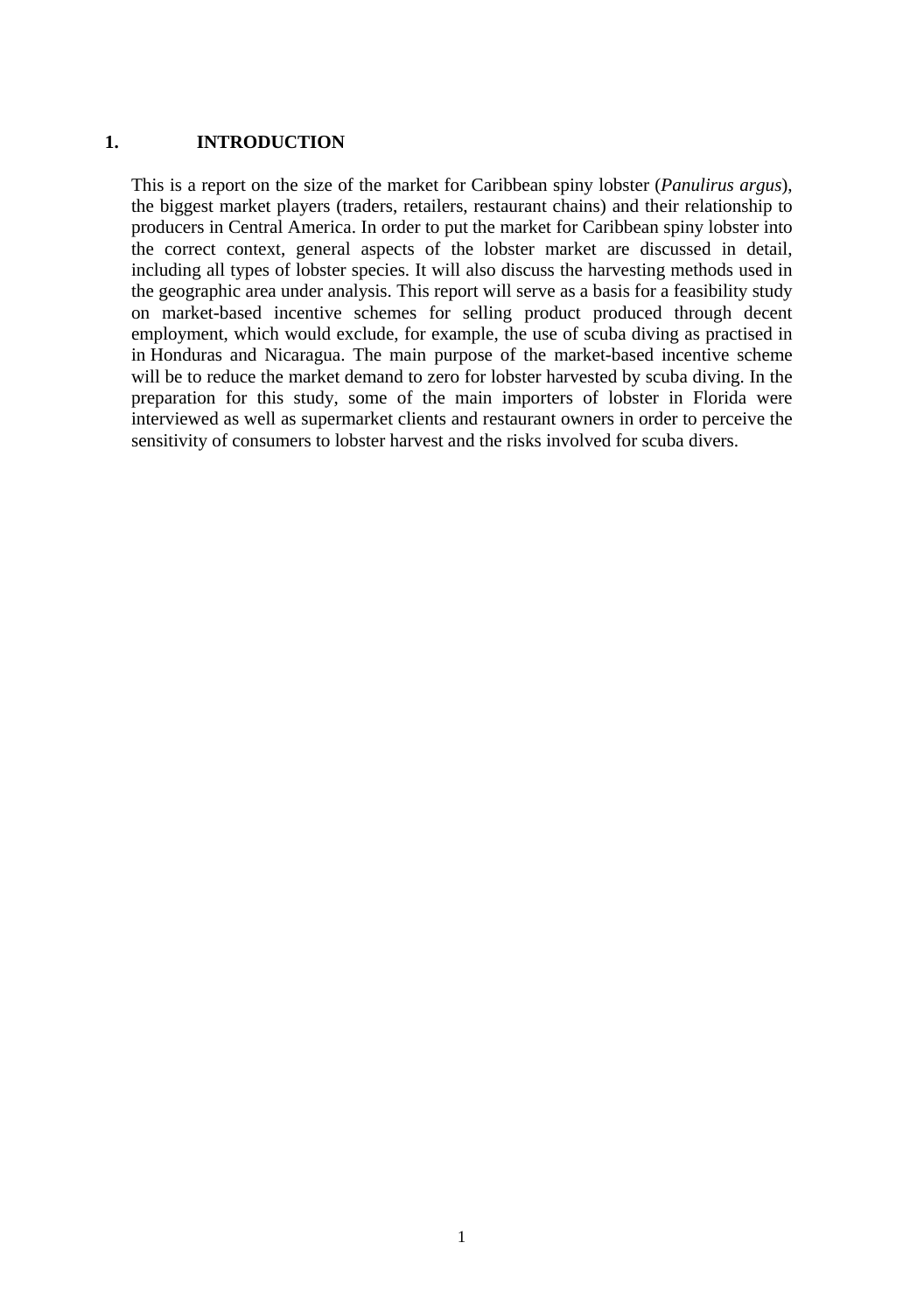#### **2. LOBSTERS AND LOBSTER PRODUCTION**

The category **lobster** comprises four main commercial species: European lobster (*Homarus gammarus*), American lobster (*Homarus americanus*), rock lobster (*Jasus spp*.) and tropical or spiny lobster (*Panulirus spp. or Palinurus spp.*).

Since lobster is a highly prized delicacy throughout the world, there are many ongoing technical advances in all the major lobster producing countries to ensure that stocks will remain sustainable for future generations. These include the development of hatchery techniques to enhance fisheries, which have been successful for the *Homarus* species and which are in the trial stages for rock lobster.

Given that live lobster is such a valuable export commodity, considerable time and effort have been devoted to developing its storage methods and overland and airfreight transport systems in order to ensure that it reaches the restaurant or consumer in prime condition.

The processed lobster market has also developed considerably in recent years, with companies seeking to make lobster products more easily accessible to the consumer. Simple processes such as ready-cracked claws and meat selection packs in attractive packaging have contributed to an increase in demand. With regard to value added, **live lobster** fetches the highest price, thus greater efforts are being made to ensure that the species reaches the market place alive. Lobster aquaculture is still in its infancy.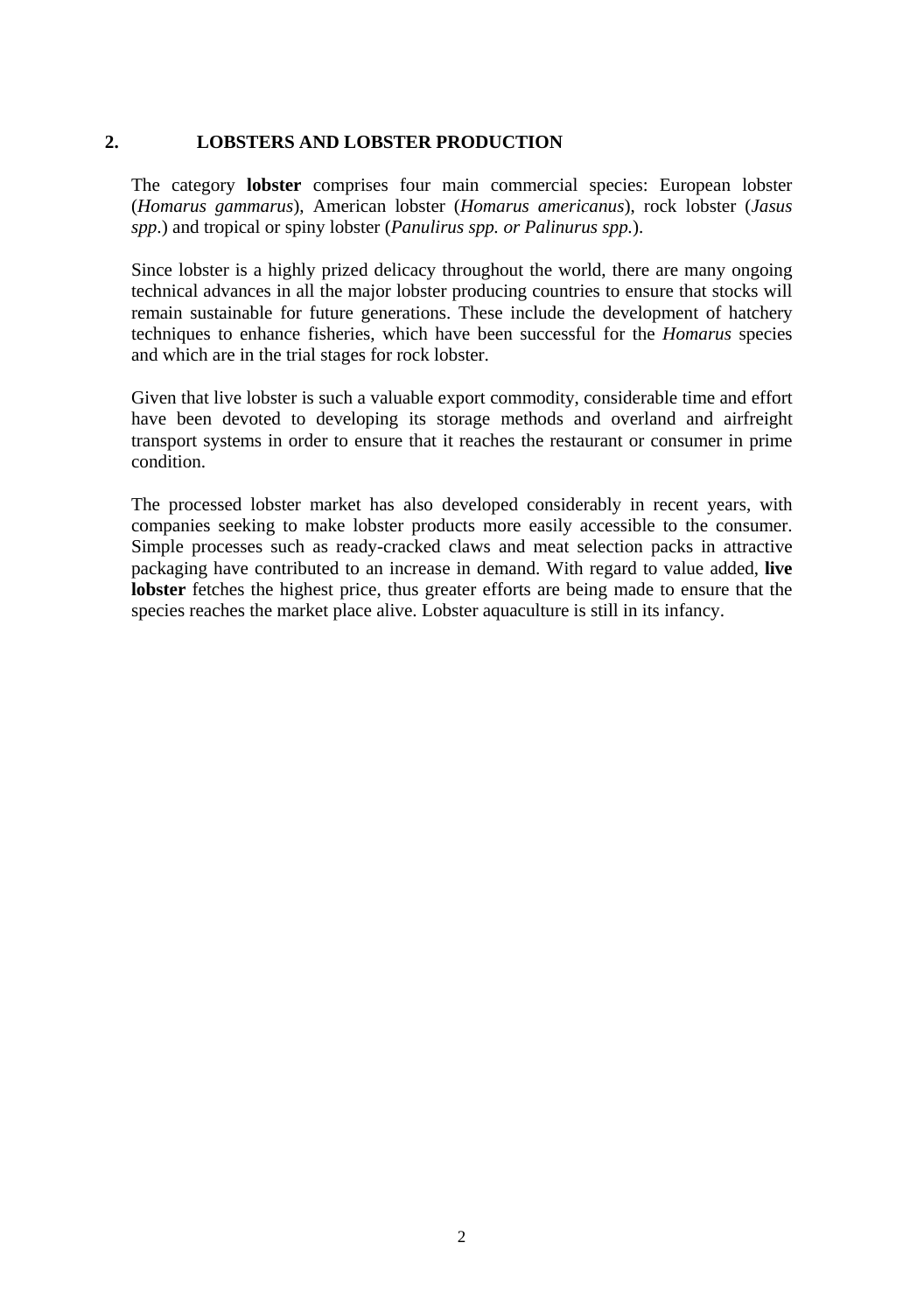| rabic 1. Fotal world lobster production by country of origin (tonnes) |         |             |         |         |         |         |  |  |
|-----------------------------------------------------------------------|---------|-------------|---------|---------|---------|---------|--|--|
|                                                                       | 1980    | <b>1990</b> | 2000    | 2010    | 2012    | 2013    |  |  |
| Canada                                                                | 20 089  | 47 857      | 45 331  | 67 277  | 74 790  | 74 686  |  |  |
| <b>United States of</b>                                               | 19 873  | 30 906      | 40 662  | 55 253  | 70 0 20 | 70 535  |  |  |
| America                                                               |         |             |         |         |         |         |  |  |
| <b>Indonesia</b>                                                      | 216     | 826         | 3 5 9 6 | 7651    | 13 549  | 16 4 82 |  |  |
| Australia                                                             | 14 456  | 15 266      | 19 837  | 11 4 62 | 9756    | 11 301  |  |  |
| Brazil                                                                | 8 0 23  | 9 2 2 3     | 6469    | 6866    | 7386    | 6726    |  |  |
| <b>Bahamas</b>                                                        | 2 8 9 4 | 5 808       | 9023    | 9692    | 9761    | 6088    |  |  |
| Cuba                                                                  | 10 5 67 | 7957        | 7478    | 4458    | 4 4 6 7 | 4 621   |  |  |
| <b>Nigeria</b>                                                        |         | 2 600       | 1939    | 4 3 9 8 | 4 2 8 9 | 4586    |  |  |
| <b>Nicaragua</b>                                                      | 1849    | 783         | 6 5 3 4 | 3 800   | 4 4 2 7 | 4 4 9 4 |  |  |
| <b>Mexico</b>                                                         | 2 5 3 0 | 2 3 5 8     | 2799    | 3 2 6 0 | 3 0 4 1 | 3 5 3 5 |  |  |
| <b>United Kingdom</b>                                                 | 774     | 1444        | 1 1 5 6 | 2 7 5 4 | 3 1 0 4 | 2993    |  |  |
| <b>New Zealand</b>                                                    | 4615    | 3 1 2 2     | 2 8 2 4 | 2 9 0 6 | 2699    | 2820    |  |  |
| Dominican                                                             | 166     | 750 F       | 1 2 8 6 | 1 0 0 1 | 2 5 0 5 | 2 5 4 2 |  |  |
| <b>Republic</b>                                                       |         |             |         |         |         |         |  |  |
| <b>South Africa</b>                                                   | 6 8 4 1 | 4856        | 2 0 0 6 | 4 1 2 1 | 2507    | 2514    |  |  |
| <b>Zanzibar</b>                                                       |         |             | 306     | 396     | 1682    | 1695    |  |  |
| <b>Honduras</b>                                                       | 2 1 9 9 | 4 0 1 2     | 2 4 7 0 | 3 1 5 1 | 1556    | 1658    |  |  |
| Pakistan                                                              | 48      | 470         | 807     | 1 0 29  | 1 2 4 6 | 1 3 5 6 |  |  |
| Malaysia                                                              | 2       | 691         | 1 1 0 3 | 730     | 794     | 857     |  |  |
| <b>Others</b>                                                         | 13772   | 14 5 37     | 10 386  | 11 441  | 10 575  | 10466   |  |  |
| <b>Total</b>                                                          | 110 894 | 154 706     | 168 012 | 203 656 | 230 166 | 231 968 |  |  |

**Table 1. Total world lobster production by country of origin (tonnes)** 

*Note:* F are FAO estimates.

*Source:* FAO (2015). FishStatJ.

Landings in the United States of America and Canada combined account for more than half of all world landings of all lobster. Total US and Canadian landings of American lobster have increased steadily over the past five to six years. In 2007, a total of 86 000 tonnes were landed by the two countries, which in 2015, was estimated to have increased to 146 000 tonnes. As a result, supplies are abundant, yet the increase in supplies seems to have had only a marginal effect on prices, as demand in new markets such as China is growing rapidly.

The unusually warm weather in New England extended the lobster season into December 2015. According to the Associated Press, the extended season has not had an effect on prices, which were around US\$8–10 per pound in Maine in December 2015. Researchers found that the lobster population in New England is increasing, which they attribute to climate change and warmer waters.

Australia is also an important player in the global market, with landings of around 11 300 tonnes in 2013. Other countries landing significant quantities include Brazil, Bahamas and Cuba. Landings in Indonesia have shown consistent growth over the years, a trend that is expected to continue.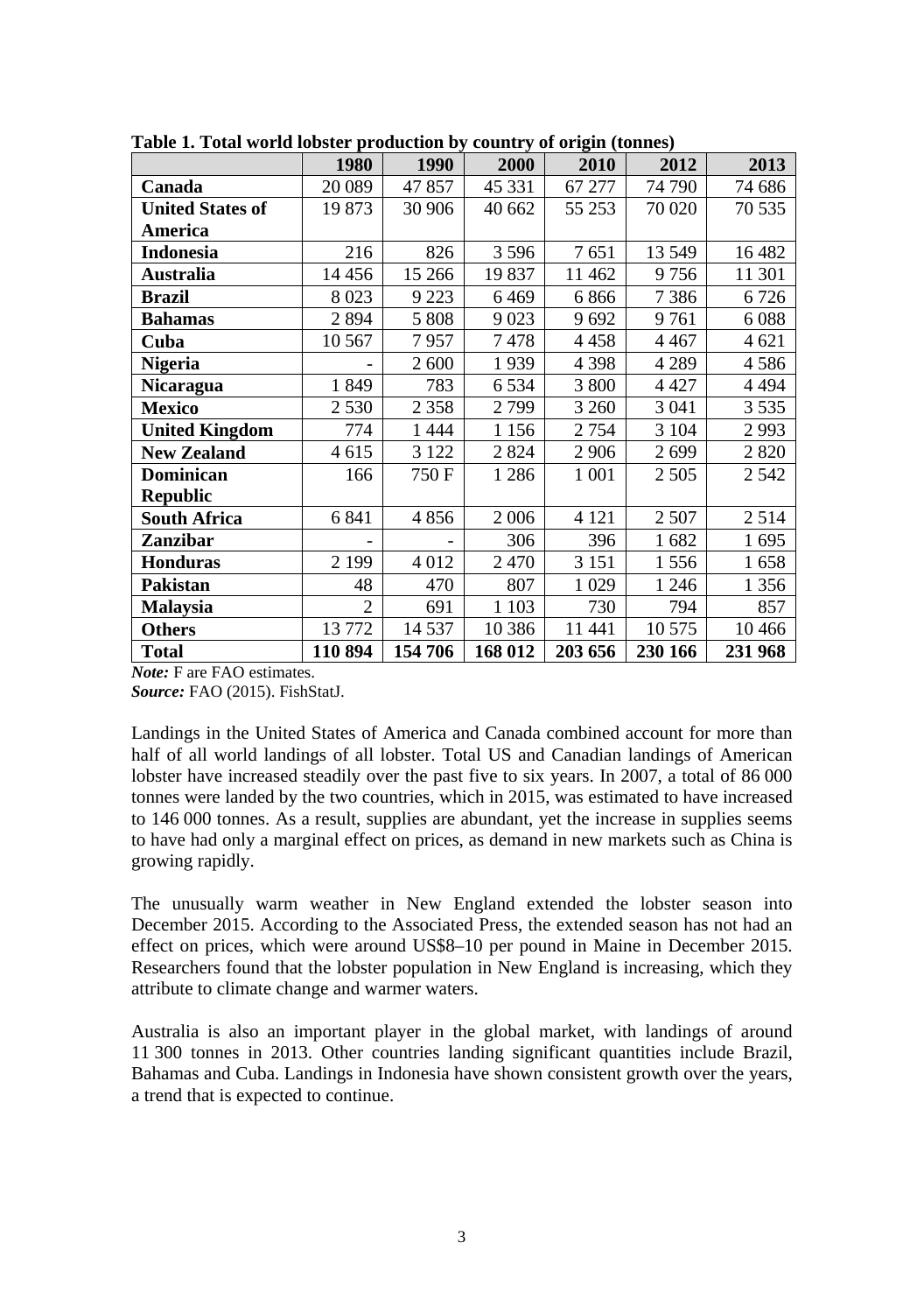In 2013, Nicaragua ranked eight among world lobster producers with 4 400 tonnes, while Honduras ranked 15th (1 650 tonnes). Both countries produced far more lobster in the past: Nicaraguan lobster production peaked at 6 500 tonnes in 2000, while Honduras peaked at 4 300 in 1986. These preliminary figures already indicate some problems experienced by these two countries with their lobster catches.

American lobster is by far the main lobster species, accounting alone for about 60 percent of total world lobster landings. Its catches have increased during the past 30 years, from 37 000 tonnes in 1980 to about 140 000 tonnes at present. Stringent management measures, which have been in place in the United States of America and Canada for decades, seem to have paid off.

Tropical spiny lobster (*Panulirus* spp.) constitutes about half of the American lobster landing. However, catches of this category have significantly increased during the past 30 years, from around 50 000 tonnes in 1980 to about 73 000 tonnes at present.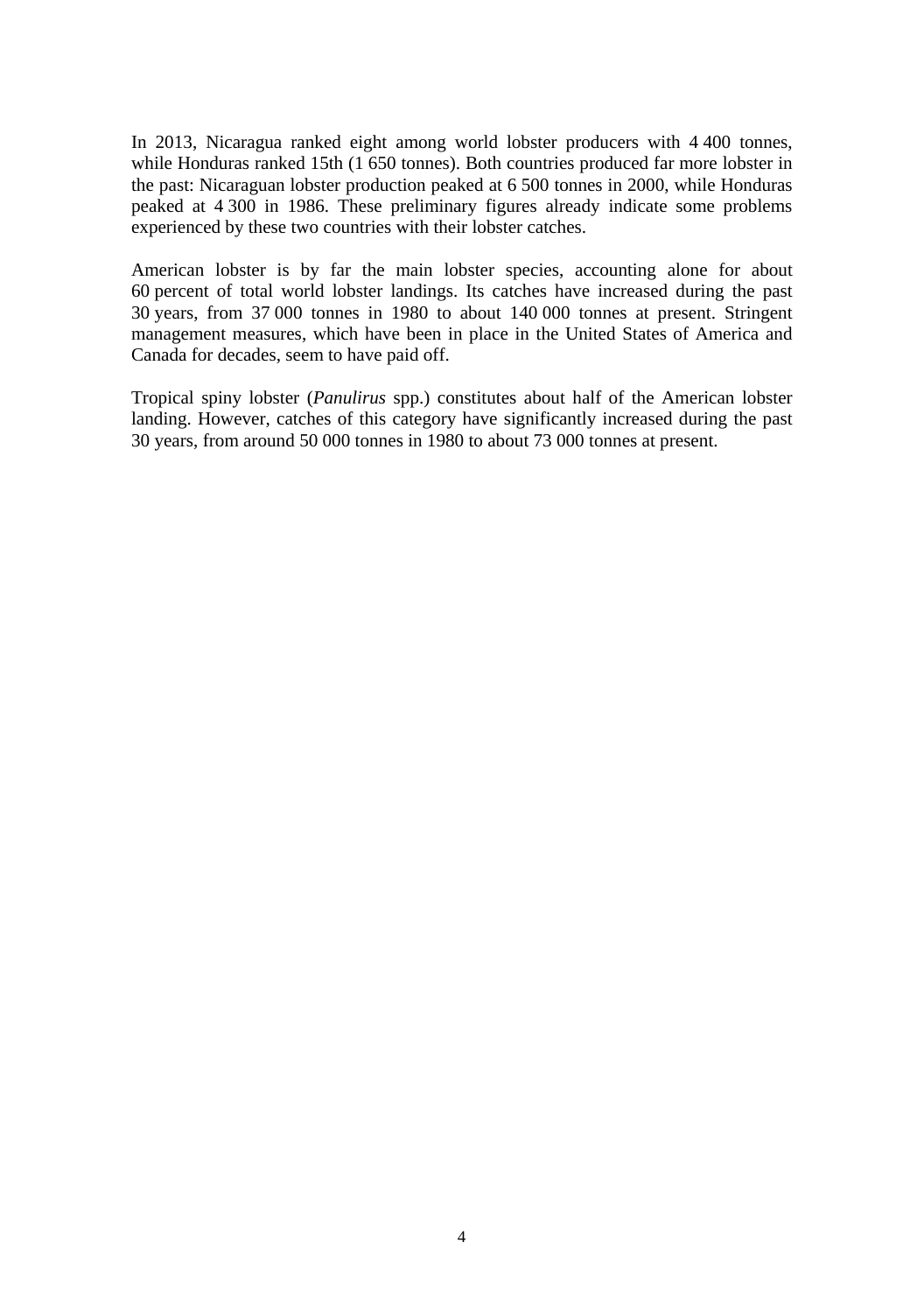| Table 2. World lobster lan    | dings by species, 1980, 1990, 2000, 2010, 2012 and 2013 (tonnes) |                |                |          |                 |                |              |
|-------------------------------|------------------------------------------------------------------|----------------|----------------|----------|-----------------|----------------|--------------|
| English name                  | Scientific name                                                  | 1980           | 1990           | 2000     | 2010            | 2012           | 2013         |
| American lobster              | Homarus americanus                                               | 36851          | 75534          | 83062    | 19637           | 142 625        | 42418        |
| Australian spiny lobster      | Panulirus Cygnus                                                 | 10738          | 1943           | 14605    | 7260            | 5988           | 7379         |
| Cape rock lobster             | Jasus lalandii                                                   | 7992           | 4306           | 2058     | 3450            | 1974           | 2039         |
| Caribbean spiny lobster       | Panulirus argus                                                  | 29165          | 35549          | 40269    | 34 277          | 34659          | 31580        |
| Common spiny lobster          | Palinurus elephas                                                | 734            | 898            | 239      | 453             | 255            | 233          |
| European lobster              | Homarus gammarus                                                 | 844            | 2823           | 2600     | 5220            | 4625           | 4571         |
| Green rock lobster            | Jasus verreauxi                                                  | $\frac{8}{14}$ | 89             | 152      | 157             | 173            | 174          |
| Green spiny lobster           | Panulirus gracilis                                               | 280            | 208            | 687      | $\overline{13}$ | 179            | 219          |
| Juan Fernandez rock lobster   | Jasus frontalis                                                  | □              | $\frac{1}{2}$  |          | 72              | $\epsilon$     | 88           |
| Longlegged spiny lobster      | Panulirus longipes                                               | 147            | 501            | 716      | 2296            | 2549           | 1921         |
| Natal spiny lobster           | Palinurus delagoae                                               | 156            | $\overline{c}$ | $\infty$ | $\circ$         | $\overline{9}$ | ${}^{\circ}$ |
| <b>Ornate spiny lobster</b>   | Panulirus ornatus                                                |                |                |          | 495             | 471            | 497          |
| Palinurid spiny lobsters nei  | Palinurus spp.                                                   | 1939           | 214            | 404      | 516             | 685            | 619          |
| Pink spiny lobster            | Palinurus mauritanicus                                           |                | 67             | σ        |                 |                |              |
| Red rock lobster              | Jasus edwardsii                                                  | 4575           | 3120           | 2789     |                 | 2668           | 2784         |
| Scalloped spiny lobster       | Panulirus homarus                                                | 764            | 692            | 168      |                 | 219            | 200          |
| Southern rock lobster         | Jasus novaehollandiae                                            | 3580           | 3025           | 4756     | 2871            | 2948           | 3 171        |
| Southern spiny lobster        | Palinurus gilchristi                                             | 193            | 042            | 305      | 20              | 609            | 652          |
| Spiny lobsters nei            | Palinuridae                                                      | 254            | 568            | 258      | 367             | 418            | 781          |
| St.Paul rock lobster          | Jasus paulensis                                                  | 543            | 298            | 192      | 390F            | 390F           | 390F         |
| Tristan da Cunha rock lobster | Jasus tristani                                                   | 433            | 451            | 316      | 403             | 334            | 380          |
| Tropical spiny lobsters nei   | Panulirus spp.                                                   | 9539           | .535           | 13402    | 21665           | 28276          | 31861        |
| Total                         |                                                                  | 110894         | 154706         | 168012   | 203656          | 230166         | 231968       |
| Note: F are FAO estimates.    |                                                                  |                |                |          |                 |                |              |
| Source: FAO (2015). FishStatl |                                                                  |                |                |          |                 |                |              |

5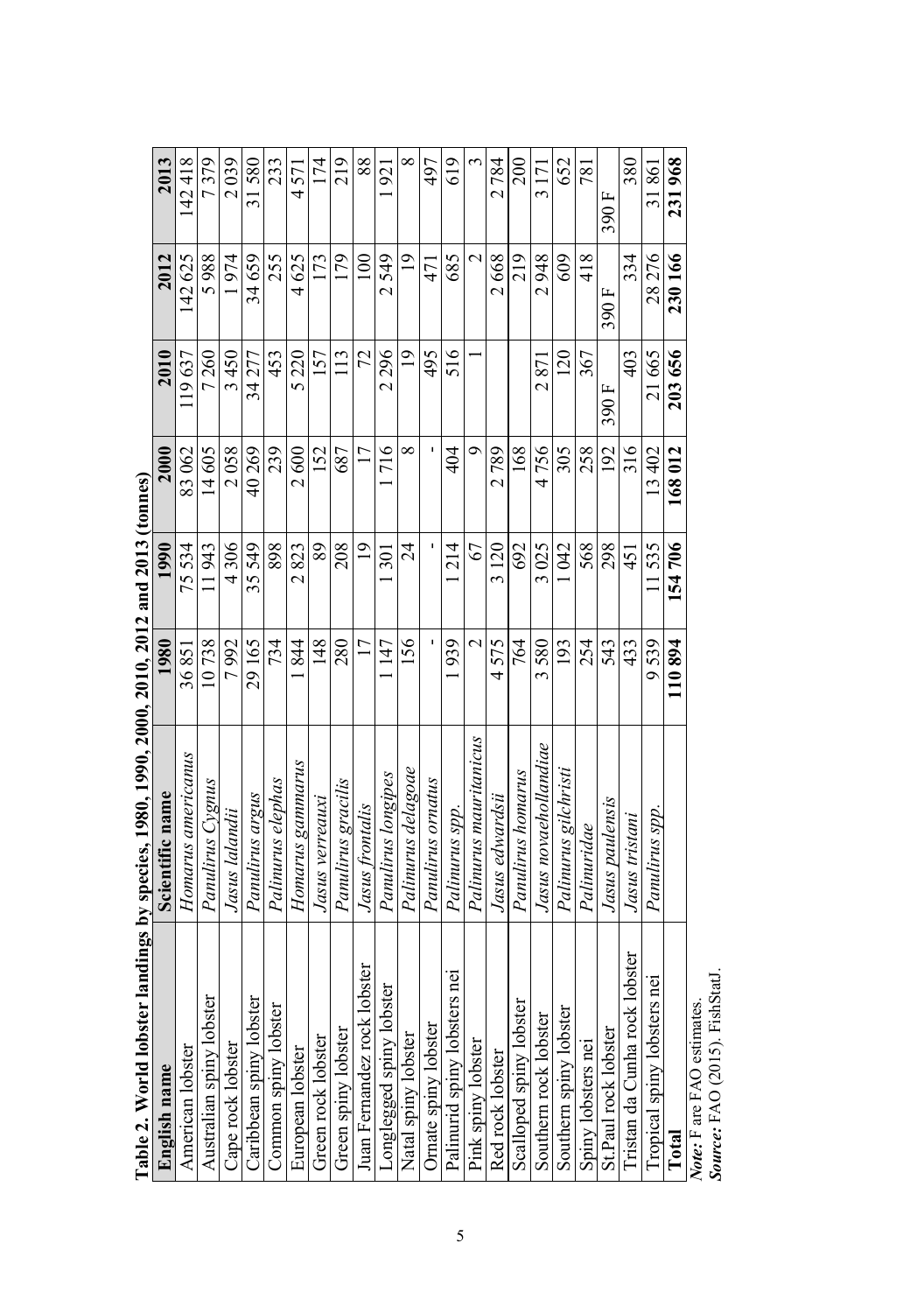#### **2.1. CARIBBEAN SPINY LOBSTER**

Total production of Caribbean spiny lobster is approximately 35 000 tonnes on average, with a sharp decline in 2013 to only 31 500 tonnes. The main producer of this species is Bahamas, which produced around 9 700 tonnes in 2012, but dropped sharply to 6 000 tonnes in 2013. Brazil also used to produce more than 9 000 tonnes in the 1990s, but now only 6 700 tonnes. The stock assessment is highly negative; further declines in production in Brazil are likely.

In 2013, countries in Central America together produced around 6 600 tonnes, which sharply declined from the 9 400 tonnes produced in 2000. Nicaragua and Honduras are the main lobster producers in the region: Nicaragua accounts for about 15 percent and Honduras, 5 percent.

The main producing countries of Caribbean spiny lobster are Brazil, Cuba and Bahamas. The Caribbean lobster fisheries are generally artisanal or small-scale, with the exception of Honduras, Nicaragua and Cuba, where the fisheries are mainly industrial. The main form of fishing devices are traps and *casitas cubanas* and the main forms of fishing are diving (scuba, free and hookah diving<sup>1</sup>). Gillnets and trammel nets are used in some countries and are illegal in others. Globally, there are an estimated total of 60 000 professional fishers in addition to over 100 000 recreational fishers. In some areas, the lobster fisheries are the key economic livelihood of communities in the Caribbean, who have no other means of subsistence. The average production per year of lobster per commercial fisher in this part of the world is as low as 500 kg per year.

 $\overline{\phantom{a}}$ 

<sup>&</sup>lt;sup>1</sup> Hookah diving uses a compressor on board providing air through a hose to the diver.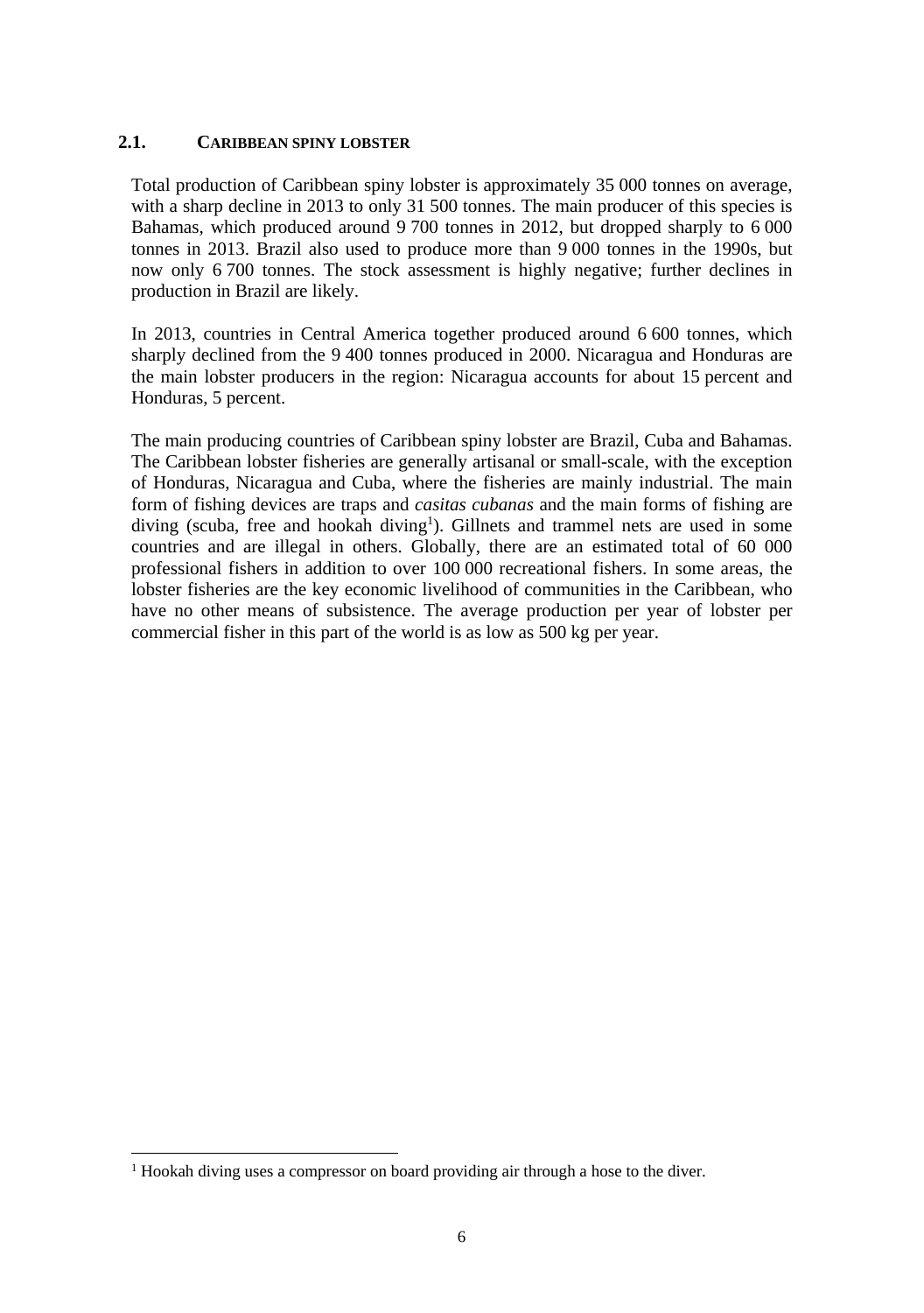| Country                          | 1980              | 1990                     | 2000    | 2010           | 2012               | 2013    |
|----------------------------------|-------------------|--------------------------|---------|----------------|--------------------|---------|
| <b>Anguilla</b>                  | 90F               | 109                      | 150 F   | 115            | 144                | 135     |
| <b>Antigua and Barbuda</b>       | 64                | 97                       | 275     | 175            | 156                | 150F    |
| <b>Bahamas</b>                   | 2894              | $\overline{5}808$        | 9023    | 9692           | 9761               | 6088    |
| <b>Belize</b>                    | 369               | 383                      | 503     | 672            | 660                | 652     |
| <b>Bermuda</b>                   | 23                | 10                       | 29      | 39             | 47                 | 31      |
| <b>Bonaire/S.Eustatius/ Saba</b> |                   |                          |         |                | 45                 | 45      |
| <b>Brazil</b>                    | 6218              | 9 2 23                   | 6469    | 6866           | 7386               | 6726    |
| <b>British Virgin Islands</b>    | 35 F              | 75                       | 3       | 40F            | 40F                | 40 F    |
| Colombia                         | 126               | 356                      | 516     | 45             | 146                | 97      |
| <b>Costa Rica</b>                | 25                | 300 F                    | 271     | $\overline{4}$ | 13                 | 13F     |
| Cuba                             | 10 5 67           | 7957                     | 7478    | 4 4 5 8        | 4 4 6 7            | 4 621   |
| <b>Dominican Republic</b>        | 166               | 750F                     | 1 2 8 6 | 1 0 0 1        | 2 5 0 5            | 2542    |
| Grenada                          | $\overline{2}$    | $\overline{2}$           | 47      | 19             | 26                 | 23      |
| <b>Guatemala</b>                 |                   |                          |         |                |                    |         |
| Haiti                            | 200 F             | 800F                     | 900F    | 400 F          | 250 F              | 250 F   |
| <b>Honduras</b>                  | 2198              | 4 0 0 2                  | 2 4 6 9 | 3 1 5 0        | 1555               | 1657    |
| <b>Jamaica</b>                   | 0 <sub>0</sub>    | 200                      | 517     | 200            | 300 F              | 300 F   |
| <b>Martinique</b>                | 104 F             | 100 F                    | 200     | 160 F          | 120 F              | 100F    |
| <b>Mexico</b>                    | 689               | 658                      | 747     | 370            | 547                | 934     |
| <b>Nicaragua</b>                 | 1848              | 717                      | 6 180   | 3 6 9 0        | 4 2 4 9            | 4 2 7 8 |
| <b>Puerto Rico</b>               |                   |                          | 212     | 148            | 86                 | 98      |
| <b>Saint Kitts and Nevis</b>     | $\qquad \qquad -$ | -                        | 26      | 33             | 21                 | 15      |
| <b>Saint Vincent/ Grenadines</b> |                   |                          |         | 15             | 24                 | 29      |
| <b>Trinidad and Tobago</b>       |                   | $\overline{\phantom{0}}$ | 5       | 60             | 46                 | 21      |
| <b>Turks and Caicos Islands</b>  | 330               | 210                      | 187     | 154            | 205 F              | 211     |
| <b>US Virgin Islands</b>         | 49                | 60                       | 100F    | 111            | 76                 | 72      |
| <b>United States of America</b>  | 2959              | 2 606                    | 2571    | 2 570          | $\overline{1}$ 784 | 2 4 5 2 |
| Venezuela (Bolivarian            | 209               | 1 1 2 6                  | 105     | 90 F           |                    |         |
| Republic of)                     |                   |                          |         |                |                    |         |
| <b>Total</b>                     |                   | 35 549                   | 40 269  | 34 277         | 34 659             | 31 580  |

**Table 3. Total Caribbean spiny lobster production, 1980, 1990, 2000, 2010, 2012 and 2013 (tonnes)** 

*Note:* F are FAO estimates. *Source:* FAO (2015). FishStatJ.

# **2.1.1. Honduras and Nicaragua**

Lobster fisheries in Honduras are artisanal and industrial. This industry employs 6 373 direct fishers and 19 000 in the secondary sector. Industrial vessels (350-450 Hp, 50 to 92 feet in length) for traps and diving are equipped with industrial cooler storage, while artisanal outboard engine boats (15–75 Hp, 16 to 40 feet in length) as well as small wooden inboard engine boats (15–25 Hp, 10-30 feet in length) are also used. There are 121 industrial vessels, 20 artisanal outboard vessels, and between 25 and 30 small wooden vessels. Thirty percent of lobster is caught by traps and 70 percent, by diving.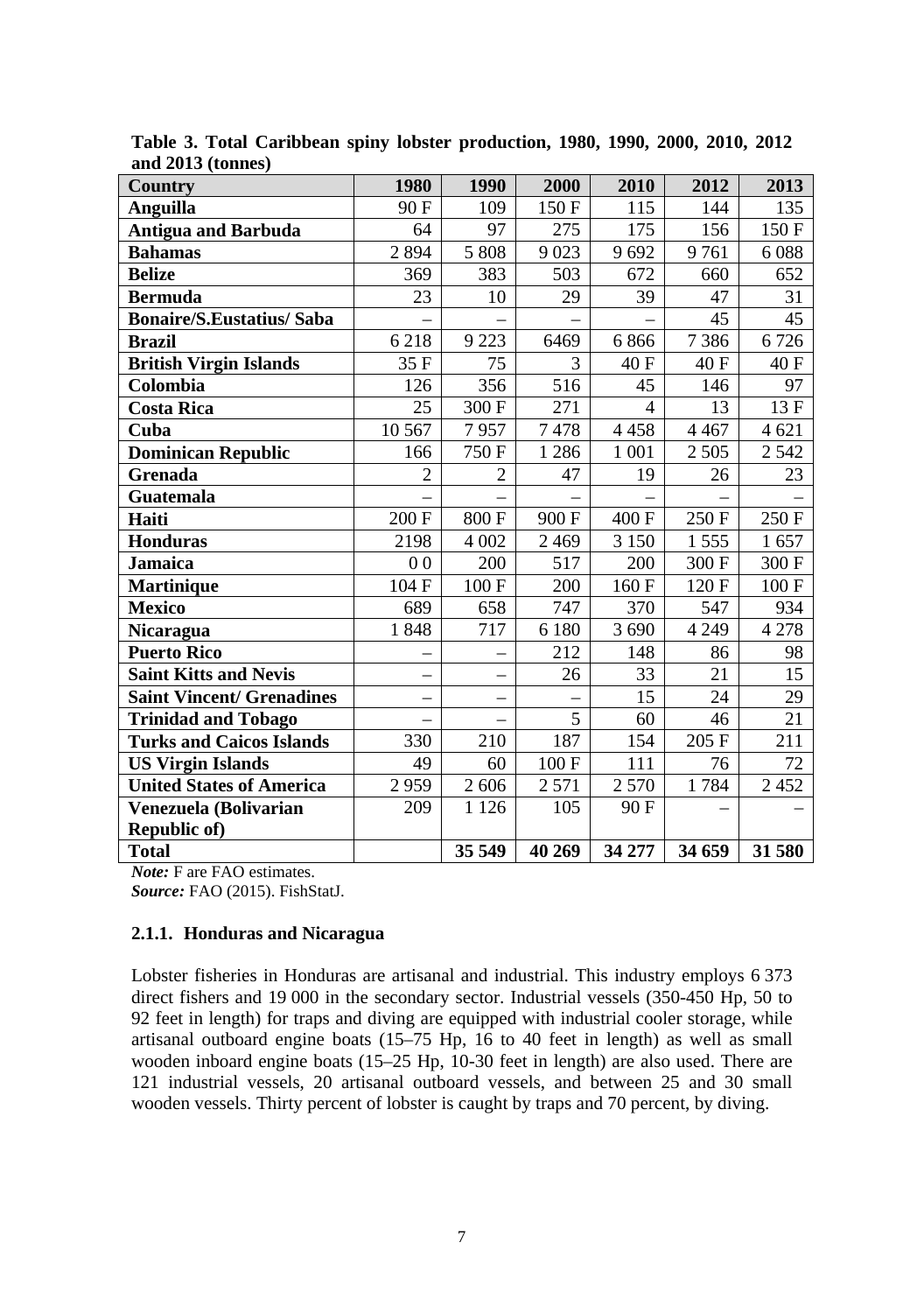Lobster fisheries in Nicaragua are both artisanal and industrial, carrying a total of 3 200 fishers. Industrial vessels are equipped with inboard engine boats, while artisanal boats are equipped with outboard motors. The Nicaraguan lobster fleet comprises 91 industrial boats, 75 of which use traps and 16, divers, as well as an estimated 750 artisanal boats that use traps or free, scuba or hooka diving.

#### **2.2. LOBSTER MANAGEMENT SYSTEMS IN THE CARIBBEAN**

Most countries in the Caribbean region have some type of management system for lobster fisheries in place.<sup>2</sup> OSPESCA member countries apply the common management system (OSP 02-09). OSP 02-09 foresees a closed season of four months, from 1 March to 30 June.<sup>3</sup> It also limits the number of traps on a vessel to 2 500; traps need to have escape doors and to be taken out of the water during the closed season. OSP 02-09 also stipulates that an inventory of existing stocks must be carried out on the third day after the start of closed season. During the allowed fishing period, it is prohibited to capture, hold or sell Caribbean spiny lobster in their reproductive phase, spawned, with spermatheca or moulting. The minimum tail length is set at 140 mm and the average minimum tail weight, 5 ounces (4.5–55 ounces). The OSPESCA regulation also bans scuba diving for lobsters.

Nicaragua and Honduras have not applied measures against harvesting lobster by scuba diving, since the social impact of these restrictions would be substantial, and it is difficult to find alternative forms of livelihood for the divers.

International attention on issues of scuba diving and lobster production is growing. The media has also drawn attention to the negative potential impact on scuba divers. As a reaction to this negative press, in 2013, US lobster dealers and importers pledged to ban scuba diving and promote alternative ways of catching lobster. Ten companies signed this initiative, which especially targets Honduran lobster production. Most importantly, the Red Lobster restaurant chain, which buys around 40 percent of the lobsters exported from Honduras, enthusiastically joined this initiative and has observers on the ground ensuring that only lobster not harvested by scuba diving reaches its restaurants in the United States of America. Also, Netuno, a Miami-based major importer of lobster from Honduras, only sources from one supplier, which only buys scuba-free lobster. Although these companies are concerned with the social and environmental issue of lobster production in Central America, given the small margin of lobster trade, they are not willing to pay more for ecolabelled products.

With regard to input management measures, closed seasons for lobster fisheries are a commonly used measure in the Caribbean, which last from two to up to six months; only a few countries do not apply a closed season. In some countries, the government provides compensation during the closed season, while in general, fishers divert to alternative fisheries, including the Queen conch and sea cucumber fisheries. Closed areas are also relatively common, including areas reserved for artisanal fisheries and general no-take zones.

 $\overline{\phantom{a}}$ 

<sup>2</sup> For more information, see the Report of the First Meeting of the OSPESCA/WECAFC/ CRFM/CFMC Working Group on Caribbean Spiny Lobster.

<sup>&</sup>lt;sup>3</sup> The exception is Belize, from 15 February to 14 June.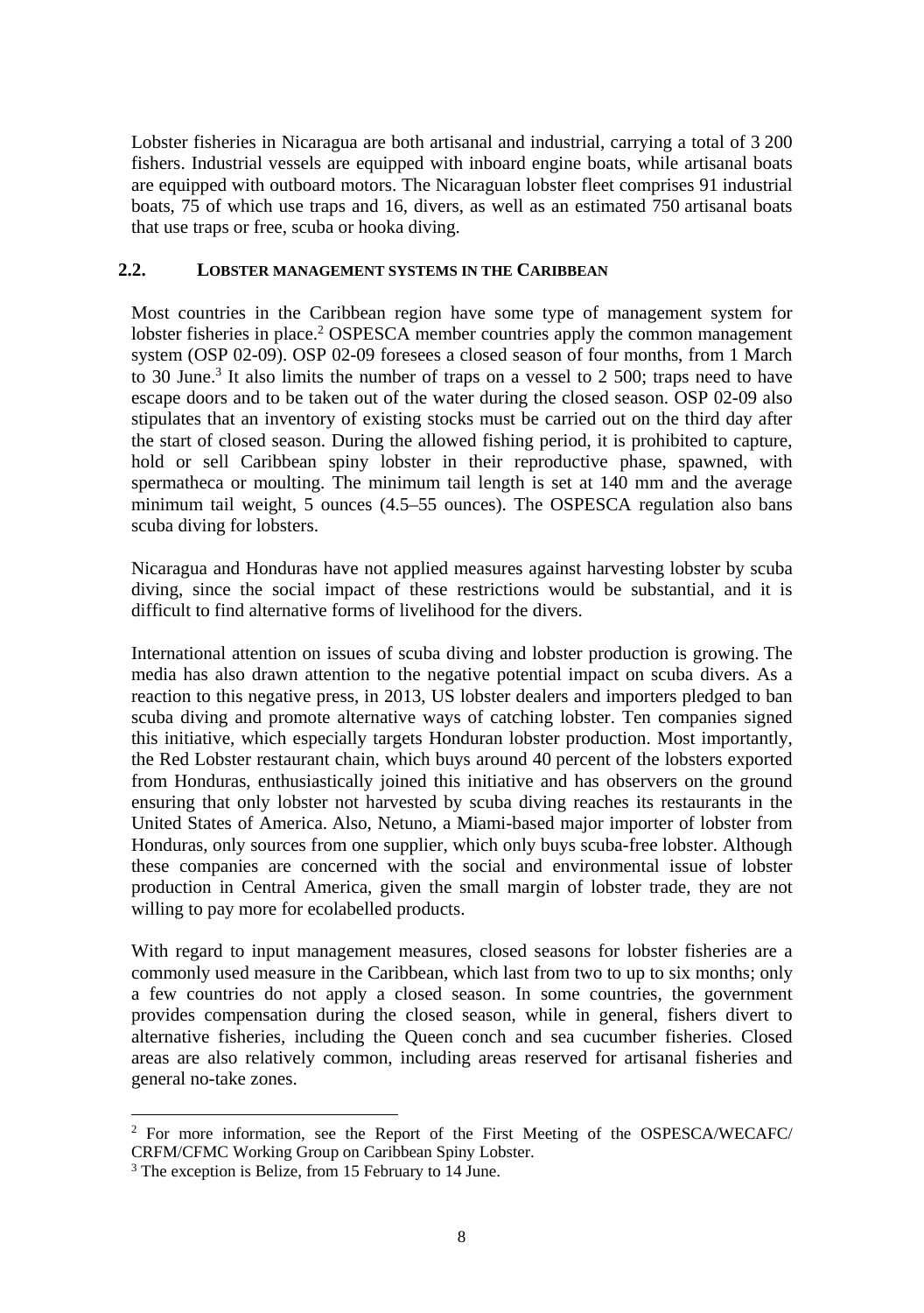In several countries, lobsters can be caught only with traps, which also have requirements regarding mesh size, biodegradability and escape doors. Harpoons and/or scuba diving are prohibited in many countries. Most countries also have some type of licensing in place for fishers or fishing vessels, which is often applied to certain types of fishing methods, such as diving. Only Cuba and Nicaragua have quotas for lobster fisheries. Cuba is one of the few countries that has territorial use rights in fisheries (TURFs). Bahamas and France allow only nationals to fish lobster in their country. Interestingly, in Panama, indigenous people have fishing rights in their territories and their own fishing management, which are not always in line with the OSPESCA legislation (OSP 02-09).

With regard to output management measures for all OSPESCA countries, the common regulations apply, which include minimum size of landed lobster, harvest limitations and storage limitations. For all countries, a large variety of measures apply. Although there are general requirements on minimum sizes for lobster landings, some countries also have maximum sizes. Several countries have laws and regulations that stipulate that the lobster be landed alive, which, in the event that size limitations are not respected, can be released. It is commonly prohibited to land egg-bearing females, moulting lobster or lobsters carrying intact spermatophores.

#### **2.2.1. Honduras and Nicaragua**

Honduras has a closed season for lobster, which last for four months (1 March to 30 June) (OSP 02-09). The industrial fisheries are prohibited in protected areas. Regulations include: a limitation of 2 500 traps per vessel; escape doors for traps; no traps allowed in the water during the closed season (OSP 02-09); and a maximum of 35 divers per boat. A licence is needed for each fishing vessel. There are no quotas in place and no territorial rights. As an output measure, Honduras has a minimum tail size of 140 mm and an average minimum tail weight of 5 ounces (4.5–5.5 ounces) weight, but no maximum weight or size limits. It is prohibited to catch lobster that is berried, has eggs, spawns, or had the berries, eggs and spawn removed. It is also prohibited to land lobster fillets or diced lobster tail meat. Inventory is carried out on existing stocks three days after the start of the closed season. The status of the Honduran lobster resource is indicated as unknown.

Nicaragua has the same closed season as Honduras and all other OSPESCA countries. In addition, the industrial fleet is not allowed to fish in an area of 25 miles around the cays and islands. Just as in Honduras and all other OSPESCA countries, there are the following regulations: a limitation of 2,500 traps per vessel; escape doors for traps; and no traps allowed in the water during the closed season (OSP 02-09). Nicaragua has a quota system for lobster, which is based on the lobster biomass and established every year. With regard to output management measures, Nicaragua, like Honduras, also follows the OSPESCA regulations as regards output measures: a minimum tail size of 140 mm and an average minimum weight of 5 ounces (4.5–5.5 ounces), but there is no maximum weight or size limits. It is prohibited to catch lobster that is berried, has eggs,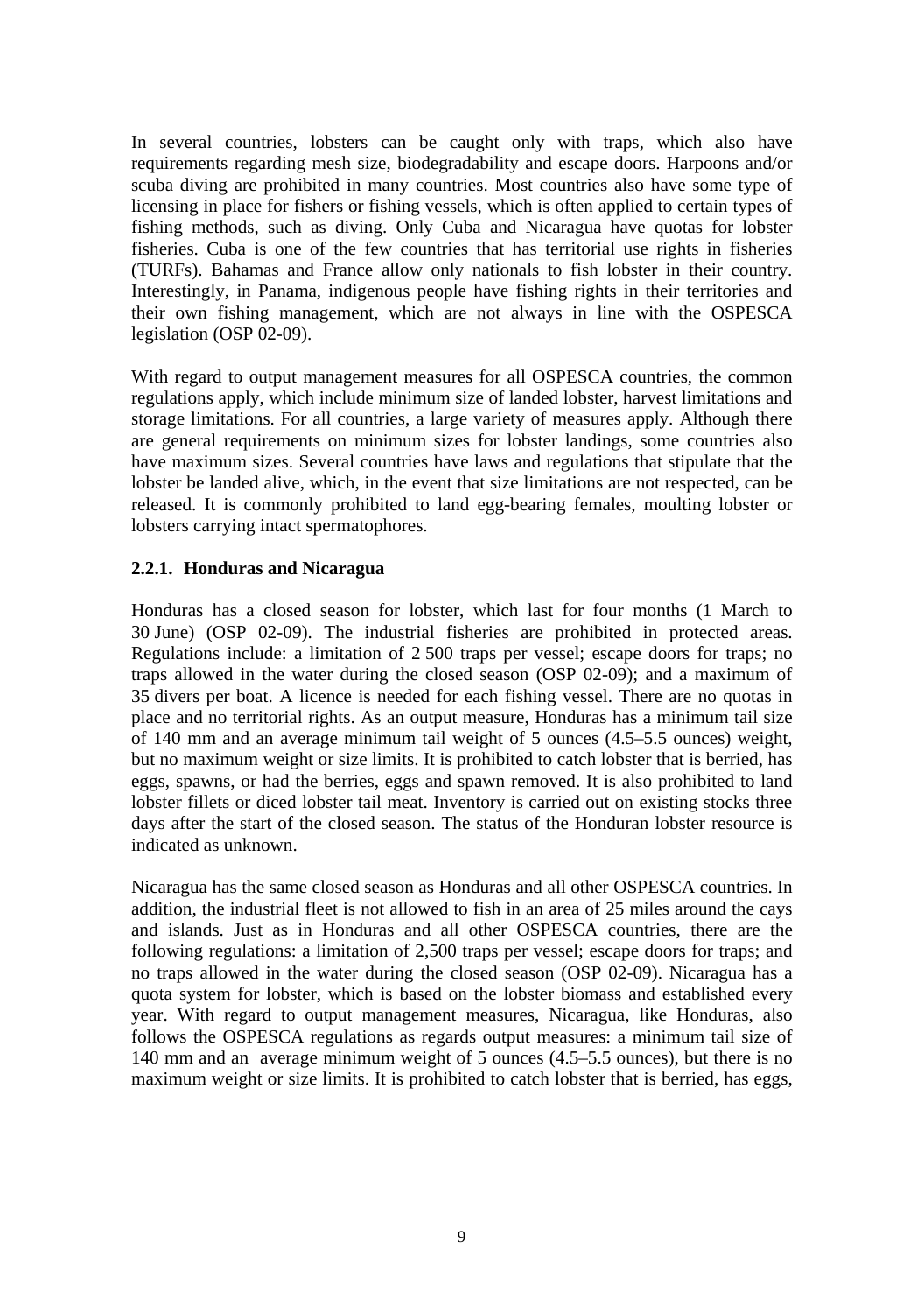spawns, or has had the berries, eggs, spawn removed; it is also prohibited to land lobster fillets or diced lobster tail meat. Inventory is carried out on existing stocks three days after the start of the closed season. In addition, in Nicaragua, the law requires that lobster must be landed alive or whole. Scientists indicate that, due to the substantial management efforts carried out by this country in recent years, Nicaragua lobster, which was overexploited in 2005, became fully exploited in 2014.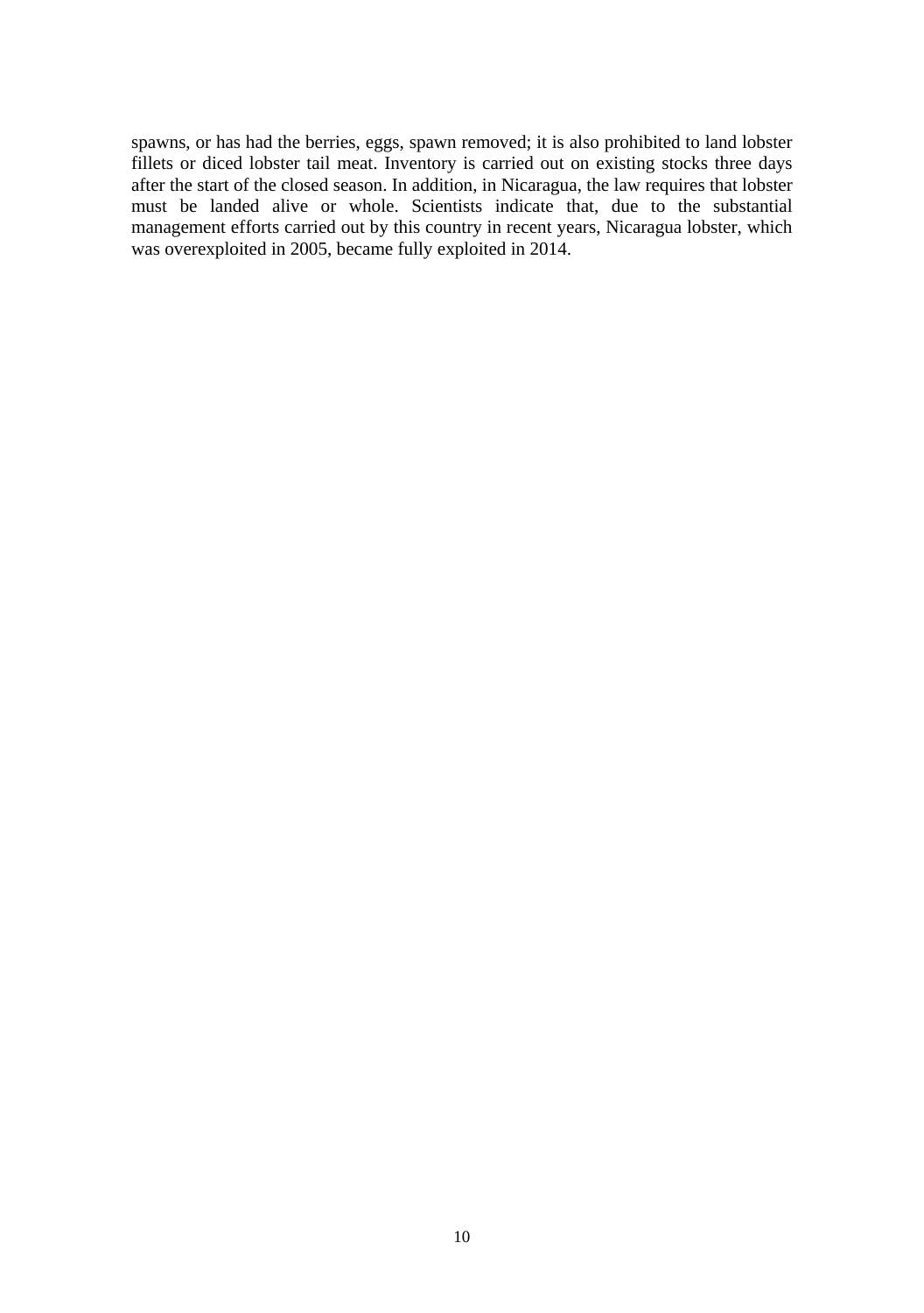#### **3. PRODUCT FORMS AND VALUE ADDITION FOR ALL TYPES OF LOBSTER**

Lobster dealers cope with seasonal changes in supply with lobster pounds or other live holding systems in which hard shell lobsters can be maintained in peak condition for up to six months. The transportation of live lobster can cause stress and physical damage to the animals as well as considerable variation in product quality at its destination. Factors likely to cause stress include: changes in temperature due to inadequate cooling in warm climates; insufficient warmth in cold climates; low humidity; low oxygen; overcrowding; and rough handling. In addition, because lobsters are solitary animals and naturally defend their habitat, they can experience stress when placed in communal settings.

Seasonal differences in blood protein levels and shell hardness must be taken into account when choosing lobsters for shipping, because an animal in a weak condition starts off its journey at a disadvantage. The shipping of poor specimens should therefore be avoided. Live lobsters must be kept cool during shipping, but packaging coolants such as wet ice or gel packs must not come into direct contact with the animal because they can cause stress and mortality. Under the best shipping conditions, the humidity in the packing box will be approximately 70 percent.

The most common method of shipment for live lobsters is in fibreboard boxes lined with expanded polystyrene. An absorbent pad should be placed in the bottom of the box, and the lobster can be cushioned and separated from its neighbours with moist paper, chilled wet sponges or gel packs. A number of shippers still use seaweed, but some algal species produce noxious gases as they break down, which can harm the lobsters.

During shipment, the lobster loses weight and starts to accumulate nitrogenous waste materials, including ammonia. To prevent this from occurring, live lobsters should be conditioned or held without feeding for several days prior to shipment. Care must be taken not to leave the animal too long because it will begin to digest its muscle tissue, which will then result in a build-up of waste that the process was designed to avoid. Trials are ongoing with materials that can absorb ammonia or split the ammonia molecule into non-toxic substances, but these are still at the experimental stage.

Lobsters can be kept alive, out of water, in a high humidity environment for approximately 24 hours. Once the transport time increases beyond 24 hours, mortality increases significantly, and beyond 48 hours, losses can be considerable. It is therefore imperative that a good relationship is built with the transport company to ensure minimal delays only between the packing and the arrival of the lobster at its destination. It is important to ensure that all relevant paperwork including export and health certificates are correctly filled in, since products shipped inter-state and inter-country are highly likely to be held over by veterinary inspectors if paperwork is incomplete.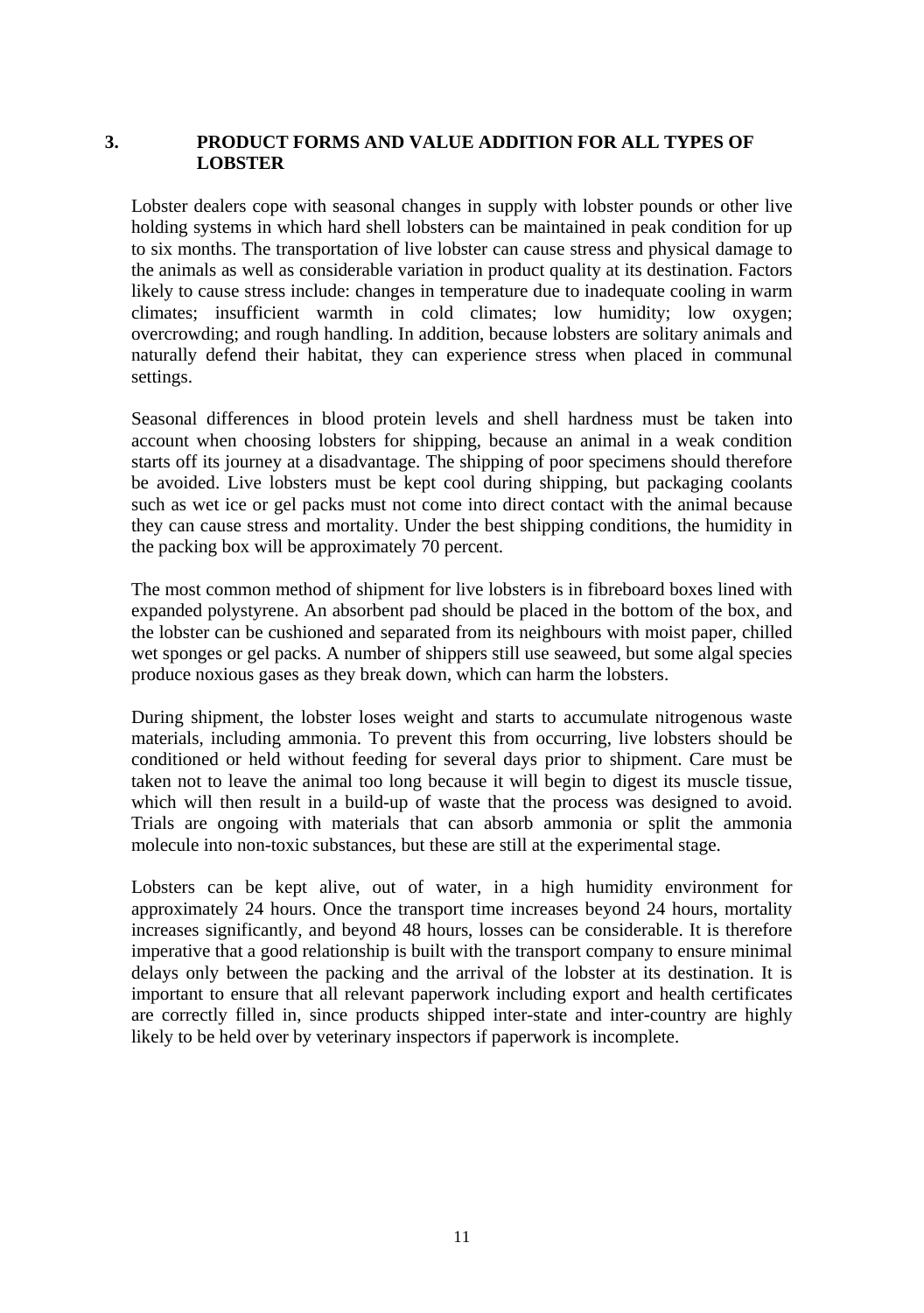Honduras and Nicaragua do not participate in the lucrative live lobster trade; almost 100 percent of their products are exported in frozen form and generally only lobster tails. The industry is generally outdated and would need some substantial investment and upgrading to stay competitive on the frozen lobster sector. It would be relatively easy to add value by entering the live lobster trade, but the infrastructure hinders sales; the landings sites are far from the nearest international airport in Honduras, and there is no road link with the airport in Managua in Nicaragua. For several years, there have been discussions on plans for upgrading the local airport in Puerto Cabeza to international standards; however, their realization is not expected in the foreseeable future.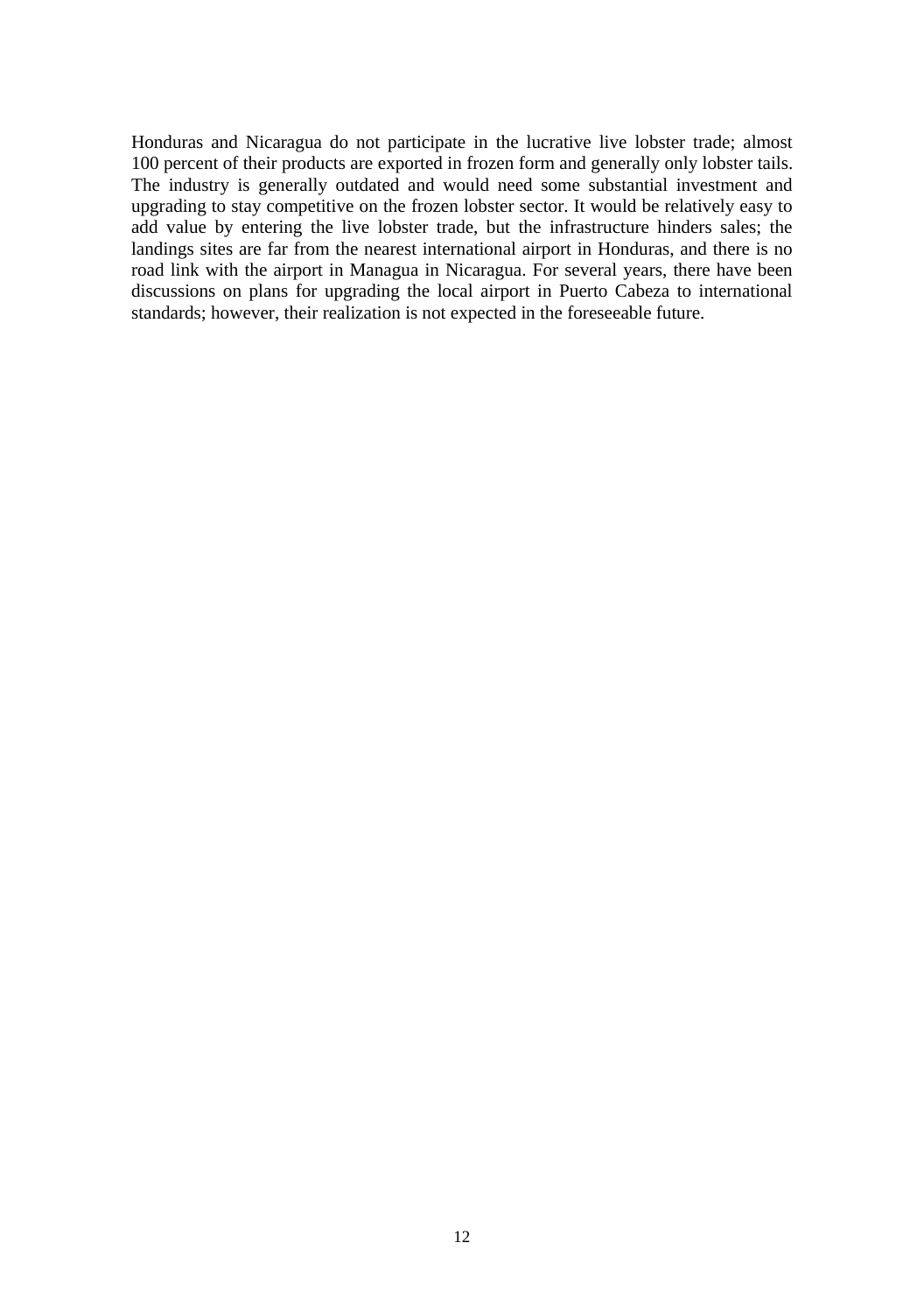#### **4. TRADE OF ALL LOBSTER SPECIES**

Lobster is an important trade item and one of the most expensive fishery products entering international trade. The average unit value is US\$20 per kg, compared to around US\$10 per kg for shrimp and below US\$5 per kg of finfish.

|                         | 2009    | 2010    | 2011    | 2012    | 2013     | 2014    |
|-------------------------|---------|---------|---------|---------|----------|---------|
| <b>Reporting total</b>  | 124 748 | 145 655 | 151 820 | 155 624 | 159 765  | 170 156 |
| <b>United States of</b> | 45 045  | 52 478  | 53 179  | 56 364  | 58 4 59  | 61 546  |
| America                 |         |         |         |         |          |         |
| Canada                  | 17 801  | 22 5 65 | 27 400  | 31 472  | 29 960   | 32 249  |
| <b>China</b>            | 3637    | 9 0 1 0 | 10 624  | 10 364  | 13 5 5 5 | 17410   |
| <b>France (Customs)</b> | 8 9 0 5 | 9 3 7 7 | 9861    | 8413    | 8 5 4 6  | 8696    |
| China, Hong Kong        | 12896   | 12 661  | 11 090  | 12027   | 9644     | 8 0 20  |
| (SAR)                   |         |         |         |         |          |         |
| <b>Spain (Customs)</b>  | 8042    | 8 7 1 4 | 9 0 2 3 | 7 5 6 6 | 6 3 7 7  | 6 1 9 3 |
| <b>Italy Istat</b>      | 6 204   | 6086    | 6 3 5 7 | 5 1 4 4 | 5 0 3 0  | 5 2 7 9 |
| Japan                   | 4 2 6 1 | 4 3 7 6 | 4 2 8 7 | 4 3 2 6 | 4 4 4 7  | 4 3 8 9 |
| <b>Belgium</b>          | 4 100   | 4 3 6 4 | 4 3 1 2 | 3 7 0 5 | 3929     | 4 1 0 6 |

**Table 4. World: Quantity of lobster imports, 2009–2014 (tonnes)** 

*Source:* Global Trade Information System (GTIS).

During the past 13 years, world trade in lobster grew substantially, from 110 000 tonnes in 2001 to over 170 000 tonnes in 2014. Total lobster trade in 2014 was valued at US\$3.3 billion, almost double that of 13 years earlier.

|                         | 2009   | 2010       | 2011       | 2012      | 2013       | 2014        |
|-------------------------|--------|------------|------------|-----------|------------|-------------|
| <b>Reporting total</b>  | 1977.1 | 2440.0     | 2 7 3 3 .7 | 2 7 5 6.9 | 2 868.0    | 3 2 5 7 . 2 |
| <b>United States of</b> | 786.9  | 1 0 3 0 .4 | 1 077.4    | 1 109.1   | 1 1 2 7 .5 | 1 294.2     |
| America                 |        |            |            |           |            |             |
| China                   | 25.4   | 85.9       | 226.9      | 327.2     | 464.6      | 576.7       |
| Canada                  | 147.4  | 202.7      | 240.4      | 234.6     | 257.1      | 334.5       |
| <b>France</b>           | 159.8  | 191.0      | 212.3      | 171.7     | 172.8      | 181.1       |
| <b>China, Hong Kong</b> | 292.6  | 293.4      | 259.9      | 289.4     | 175.6      | 138.7       |
| (SAR)                   |        |            |            |           |            |             |
| Spain                   | 116.5  | 132.4      | 151.8      | 113.3     | 100.3      | 104.5       |
| Japan                   | 91.5   | 113.0      | 123.4      | 116.9     | 108.5      | 94.2        |
| <b>Italy</b>            | 89.4   | 90.1       | 104.9      | 76.5      | 76.6       | 85.2        |
| <b>Belgium</b>          | 68.5   | 82.2       | 90.5       | 71.9      | 81.4       | 84.2        |

**Table 5. World lobster imports, 2009–2014 (US\$ million)** 

*Source***:** Global Trade Information System (GTIS).

In Figure 1, it becomes apparent that the average lobster prices have increase in recent years, especially for imports into China, where the unit value exceeds now US\$30/kg. The relatively strong euro led to a decline in French lobster prices.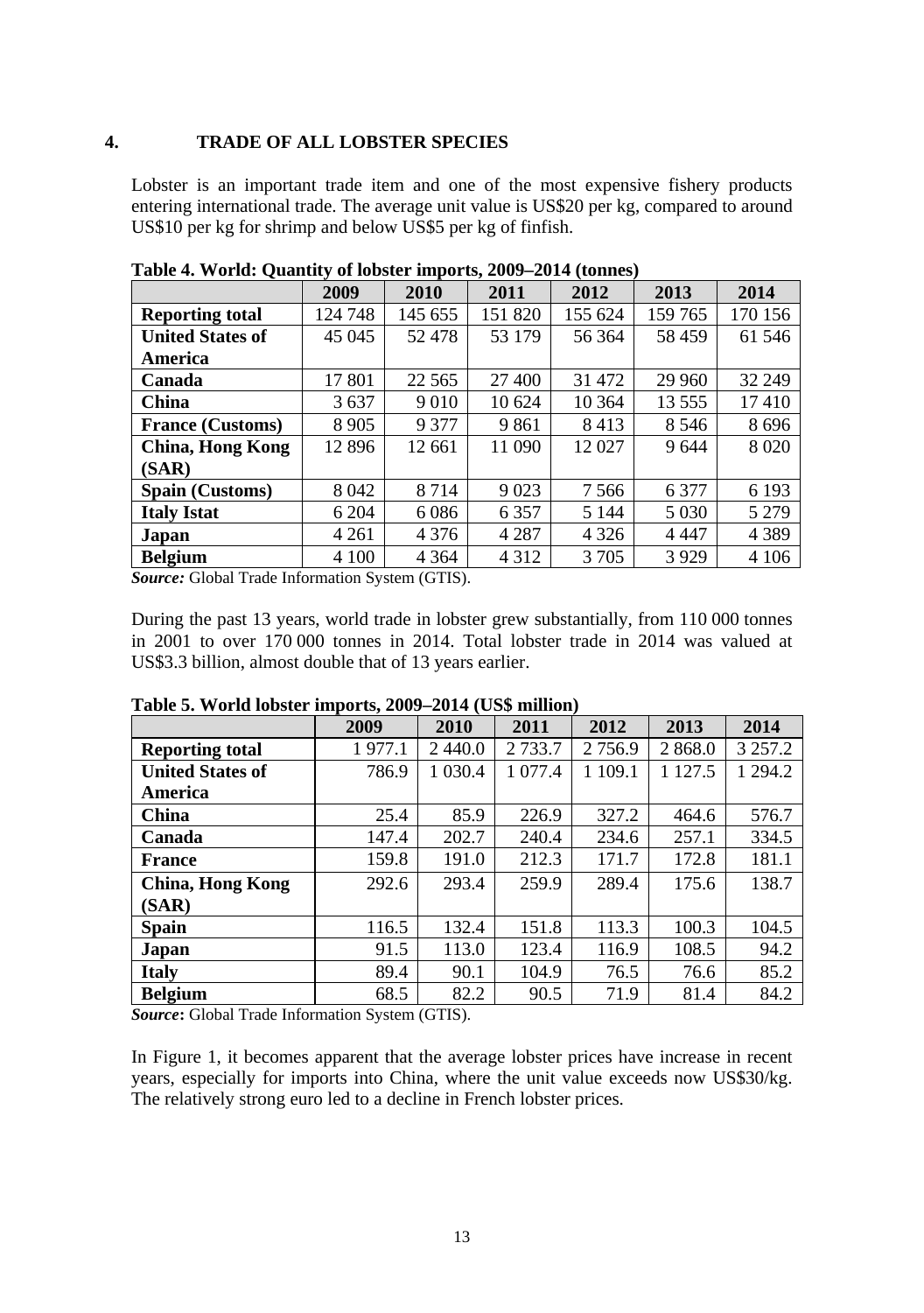

**Figure 1. Lobster prices, United States of America, France and China, 1990–2014 (unit value of imports)** 

**Source:** Calculations from the Global Trade Information System (GTIS).

In 2014, the United States of America was the most important importer of lobster (61 000 tonnes), followed by Canada (32 500 tonnes) and China (17 800 tonnes). France, Italy and Spain are important importers among the European Union (Member Organization) (hereinafter EU) countries, with imports ranging between 6 000 and 9 000 tonnes.

When observing the development of the unit value of lobster trade, it comes evident that prices slowed down in the United States of America and France after the market disruption during the economic crisis in 2008–2009. In contrast, China's imports of lobster showed a strong increase both in volume (from 1 700 tonnes in 2001 to 17 000 tonnes in 2014) and in unit value, which is currently at US\$33/kg, compared to around US\$2/kg in the early 2000s. This indicates that China is now an important market for high value lobster for domestic consumption and no longer for the reprocessing industry only.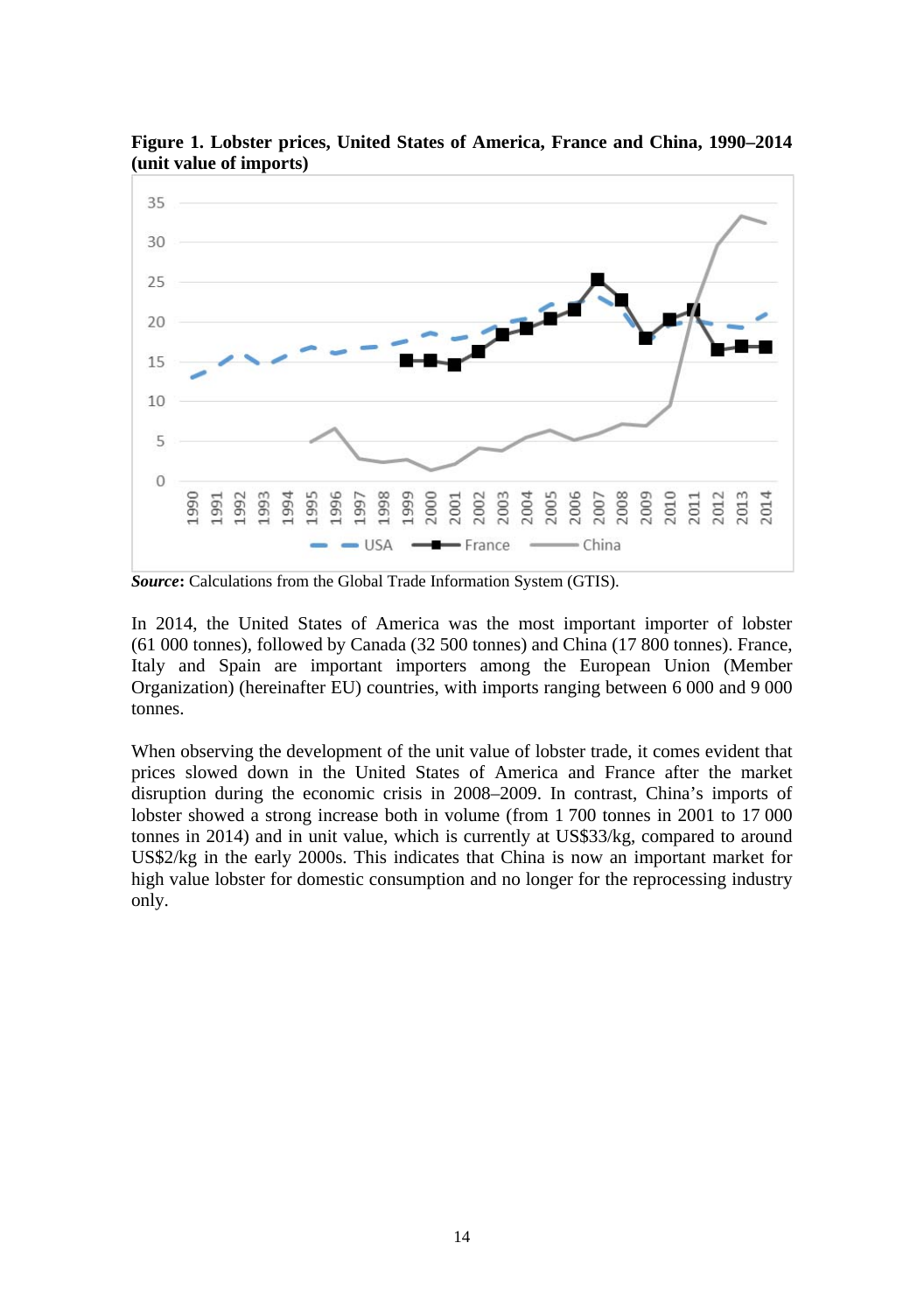#### **5. MAIN MARKETS FOR ALL LOBSTERS**

#### **5.1. NORTH AMERICA**

Canada supplies mainly high quality live lobster and processed lobster, while the United States of America serves the lower quality segment of these markets.

Usually, live lobster is graded into three shell quality categories:

- New shell a lobster that has shed its old shell within the last two to three months;
- Firm new shell lobster that has shed its old shell within the last three to six months;
- Hard/old shell lobster that has shed its old shell within the last six months or more; and
- Hard shells fetch the highest prices because they contain more meat and have a lower mortality rate.

The demand of lobster products in Canada and the United States of America is largely stable, with peak season during the summer months.

In North America, lobster is considered less exclusive than in Europe. Lobster sandwiches, rolls and other lobster products are commonly consumed as snacks throughout the day.

North American consumers use canned and vacuum-packed lobster products mainly for the preparation of lobster sandwiches, seafood salads, lobster cocktails, lobster mayonnaise, stew, chowder and soups. A considerable choice of prepared convenience lobster products is available.

Canned lobster is usually traded in its own juice or in brine.

#### **5.1.1. United States of America**

The term "American lobster" is considered a valuable brand by the US industry. Clawed lobsters caught in the United States of America are available fresh mainly from July to November; frozen lobsters are available year-round. Lobster prices depend on supply and demand, and the weather. Peaks are reached during the season starting with Memorial Day (last Monday of May) and drop during Labour Day weekend (first Monday of September). Canned lobster was the first value-added lobster product and is still a popular product that is available at accessible prices in almost every US supermarket.

The main markets for lobster in the United States of America are Maine, Massachusetts and New York. Generally, the lobster market is considered competitive, thus explaining the oscillation of prices around equilibrium, which is determined by variations in supply and demand. In addition to the important domestic lobster production, the United States of America also import huge quantities, around 60 000 tonnes per year.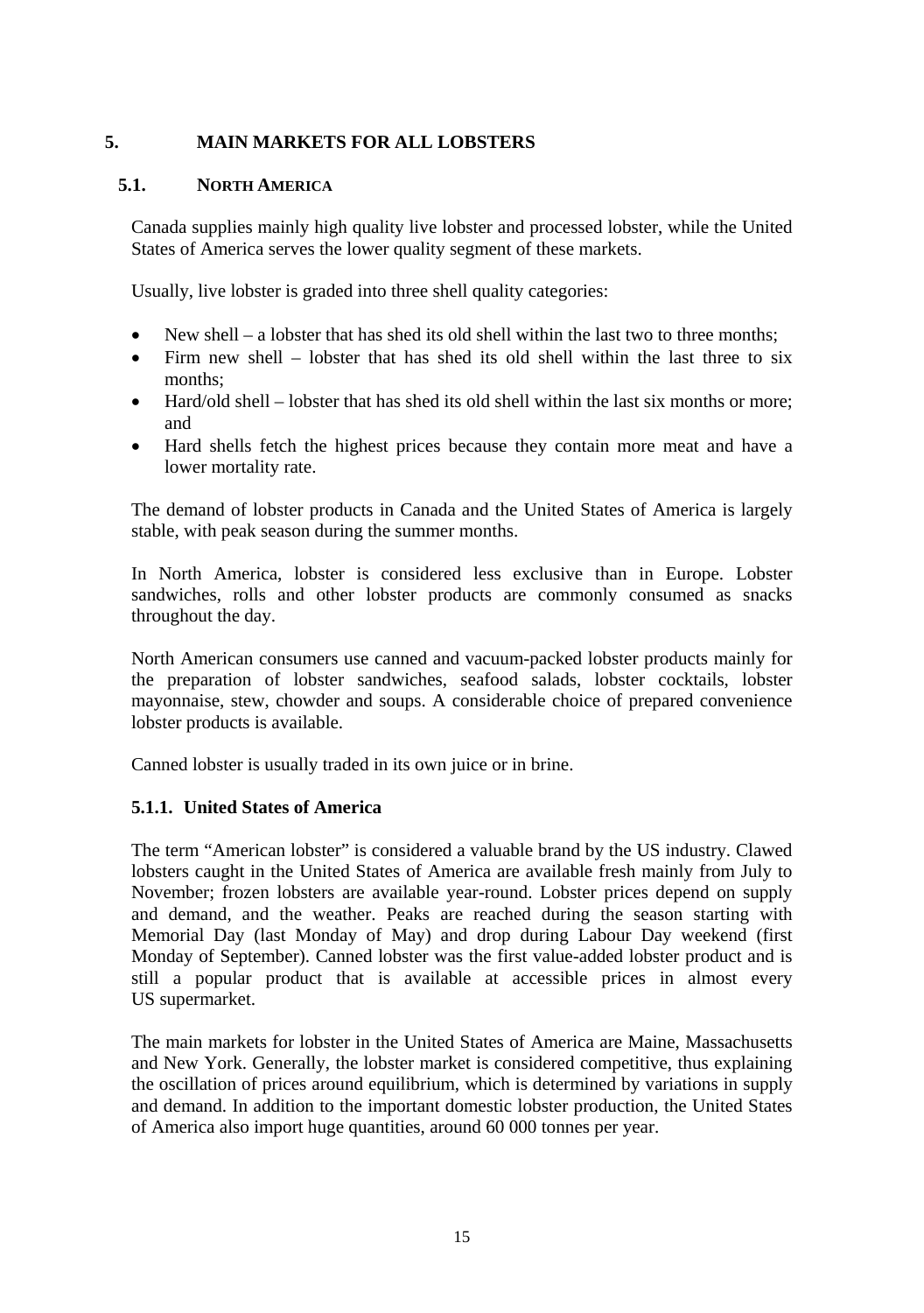|                           |         |         |         | <b>Ouantity</b> |         |         |
|---------------------------|---------|---------|---------|-----------------|---------|---------|
|                           | 2009    | 2010    | 2011    | 2012            | 2013    | 2014    |
| World                     | 45 045  | 52478   | 53 179  | 56 365          | 58 4 93 | 61 691  |
| Canada                    | 34 9 33 | 40 350  | 42 673  | 46 804          | 48 441  | 52 814  |
| <b>Nicaragua</b>          | 1458    | 1533    | 1848    | 1738            | 1752    | 1625    |
| Brazil                    | 2086    | 3 0 8 1 | 2 2 1 6 | 1481            | 1696    | 1622    |
| <b>Honduras</b>           | 1 2 6 4 | 1480    | 1671    | 1 704           | 1426    | 1 2 8 6 |
| <b>Bahamas</b>            | 1805    | 1 704   | 1 3 9 6 | 1801            | 1 5 2 0 | 1 2 4 0 |
| <b>China</b>              | 572     | 1 1 5 8 | 568     | 610             | 846     | 852     |
| <b>South Africa</b>       | 488     | 370     | 333     | 252             | 554     | 363     |
| Australia                 | 721     | 498     | 354     | 205             | 230     | 214     |
| <b>Belize</b>             | 145     | 207     | 252     | 204             | 187     | 211     |
| <b>Dominican Republic</b> | 106     | 205     | 333     | 331             | 262     | 182     |
| Jamaica                   | 3       | 91      | 63      | 112             | 150     | 155     |
| <b>St. Helena</b>         | 144     | 206     | 121     | 118             | 142     | 138     |

**Table 6. United States of America: Quantity of lobster imports, 2009–2014 (tonnes)** 

*Source:* Global Trade Information System (GTIS).

Canada is the main supplier of lobster to the US market, accounting for about 85 percent of supply in 2014, with a strong increasing trend of the market share; all other countries are distant competitors. Nicaragua and Brazil account for about 3 percent of US lobster imports, and Honduras is still the number four supplier to the US market but is showing a declining trend.

Recurring to import statistics of the United States of America, it is important to recall that the United States of America has significant lobster fisheries, which keeps the market well supplied and accounts for an important share of exports, with about 70 000 tonnes every year, mainly American lobster*.* 

The United States of America actively participates in exports of live lobster to the Chinese market, with about 6 000 tonnes exported in 2014, compared to 1 000 tonnes in 2011. A huge share of these lobster comes from Florida, taking advantage of the Miami Airport as a hub for the live trade. In the domestic restaurants in the region, these lobsters are replaced by imported Caribbean spiny lobster, which is often sold as local product.

In 2015, US lobster exports to the European Union (EU) dropped by as much as 25 percent due to the high US dollar. US exporters were not very concerned, however, since lobster exports to China were strong. China mainly imports live lobster, a product that is in the highest price bracket. Canada still remains the most important market for the United States of America.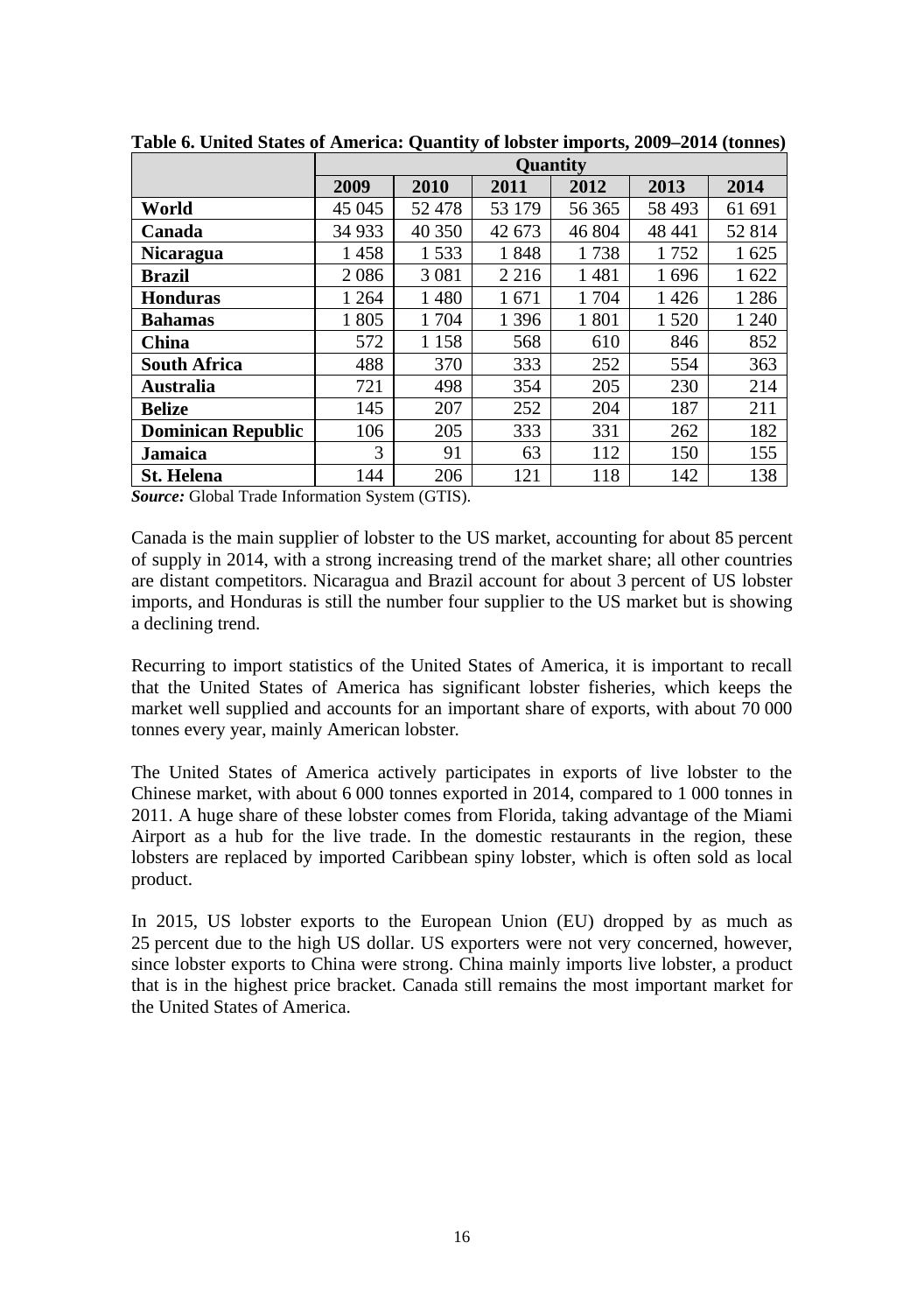Strong landings of American lobster are expected to continue in 2016 and thus further improve the supply situation. However, as lobster is growing in popularity in Asian markets, they will absorb the extra supplies, and prices are expected to remain at present levels.

This report focuses specifically on the importance of Caribbean spiny lobster in the US market, whose main suppliers are Nicaragua, Honduras, Bahamas and Belize, for a total of about 4 000 tonnes in 2014; this is not significant when compared to the 52 800 tonnes of Canadian lobster. The total value of US imports of this species is US\$100 million, out of a total of US\$ 1 300 million. The unit value of Caribbean spiny lobster is US\$30/kg for Honduras and US\$20/kg for Nicaragua, while the Canadian lobster sells on average below US\$20/kg. The price difference between the Honduran and the Nicaraguan product can be explained by differences in product processing – the Honduran products are individually quick frozen (IQF), while the lobster from Nicaragua are plate-frozen tails.

**Figure 2. Prices of lobster tails imported from Nicaragua and Honduras to the United States of America, July 2011–July 2015** 



*Source:* INFOFISH TRADE News.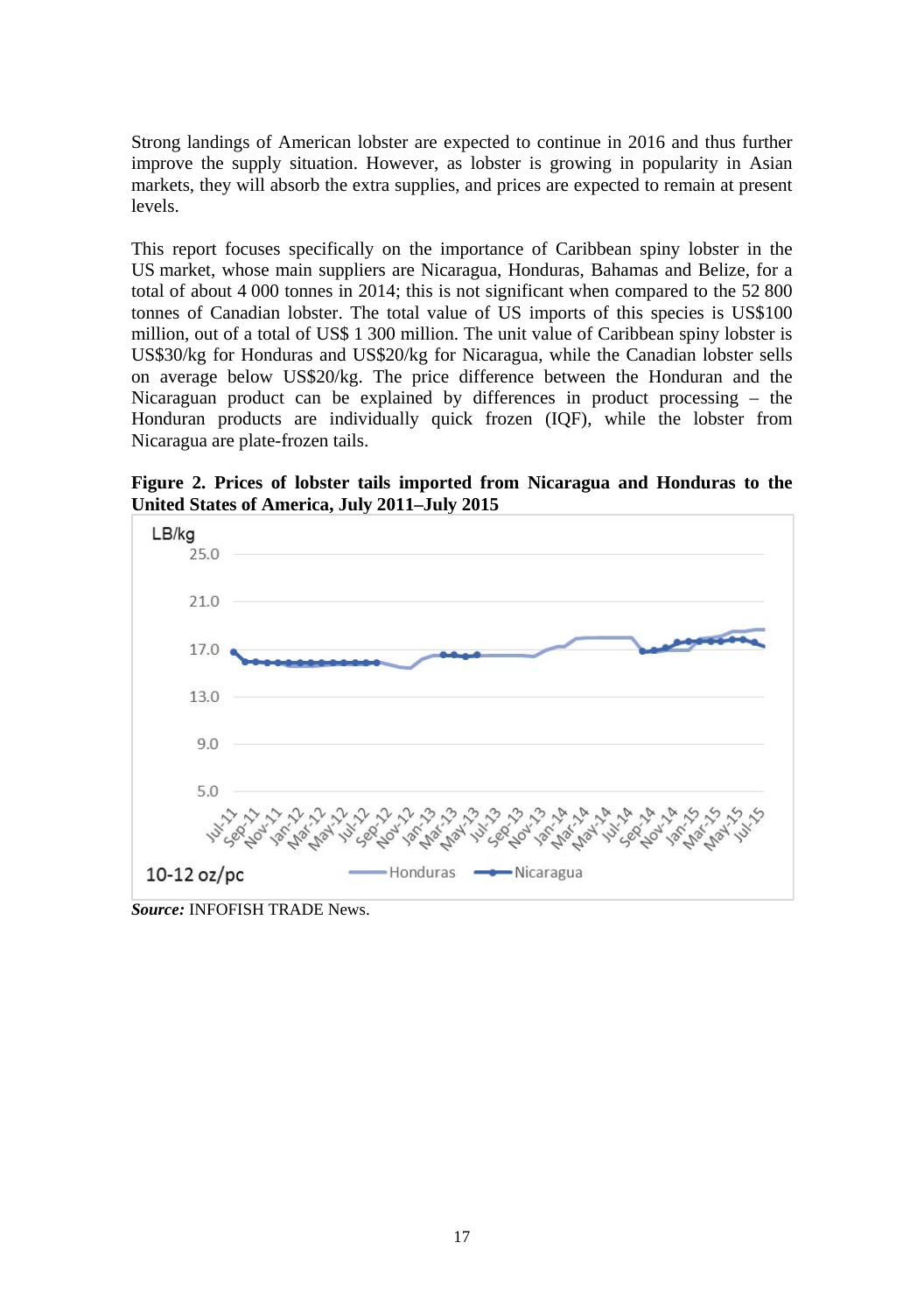|                     | 2009           | 2010           | 2011           | 2012           | 2013    | 2014    |
|---------------------|----------------|----------------|----------------|----------------|---------|---------|
| World               | 787            | 1 0 3 0        | 1 0 7 7        | 1 1 0 9        | 1 1 2 8 | 1 2 9 6 |
| Canada              | 573            | 744            | 810            | 873            | 886     | 1 0 6 5 |
| <b>Brazil</b>       | 47             | 76             | 56             | 40             | 55      | 55      |
| <b>Honduras</b>     | 28             | 44             | 49             | 48             | 41      | 39      |
| <b>Bahamas</b>      | 39             | 46             | 40             | 48             | 40      | 33      |
| <b>Nicaragua</b>    | 26             | 29             | 35             | 33             | 29      | 32      |
| <b>South Africa</b> | 14             | 18             | 16             | 14             | 19      | 21      |
| Australia           | 29             | 29             | 21             | 12             | 11      | 9       |
| <b>Belize</b>       | 4              | 6              | 8              | 6              | 6       | 6       |
| <b>Jamaica</b>      | $\theta$       | 3              | $\overline{2}$ | 3              | 5       | 5       |
| <b>Dominican</b>    | $\overline{2}$ | $\overline{4}$ | 5              | $\overline{4}$ | 5       | 5       |
| <b>Republic</b>     |                |                |                |                |         |         |
| China               | 3              | 4              | 6              | 6              | 6       | 5       |
| <b>New Zealand</b>  |                | $\overline{2}$ |                |                | 3       | 3       |

**Table 7. Value of US imports of lobster, 2009–2014 (US\$ million)** 

*Source:* Global Trade Information System (GTIS).

#### **5.1.2. Canada**

It is estimated that 80–85 percent of the total domestic lobster landings are exported, and only 15–20 percent are consumed in the domestic market. Export of lobster, Canada's most valuable seafood, has oscillated around 45 000 tonnes since 2001. About 60 percent of the export volume is live lobster, followed by the fast-growing frozen lobster segment.

The main seasons for Canadian lobster landings are in April to late May (in New Brunswick and Prince Edward Island) and late September to November, or even December as in 2015 (in Nova Scotia). The summer months, from June to September, and the Christmas/New Year season generate peaks in demand.

In addition to its domestic production, in 2014, Canada imported about 32 000 tonnes of lobster, almost exclusively coming from the United States of America. All other exporting countries of this product amounted to only 500 tonnes. The total value of lobster imports was US\$312 million. These figures indicate that the unit value of Canadian lobster imports is US\$10/kg, far lower than the world average. This also indicates that a good part of the imports into Canada are used for reprocessing and reexports at a later stage. Since this market relies only on US raw material, it can be excluded from further analysis.

Improved holding and processing techniques guarantee the availability of Canadian lobster throughout the year.

Increased pressure on the catering sector to serve cost-efficient and quick-to-prepare products has reduced the share of live lobster that is marketed. Live lobster is a risky commodity and requires adequate infrastructures, including tanks all along the distribution chain. Today, almost 50 percent of the Canadian catches undergo some form of processing.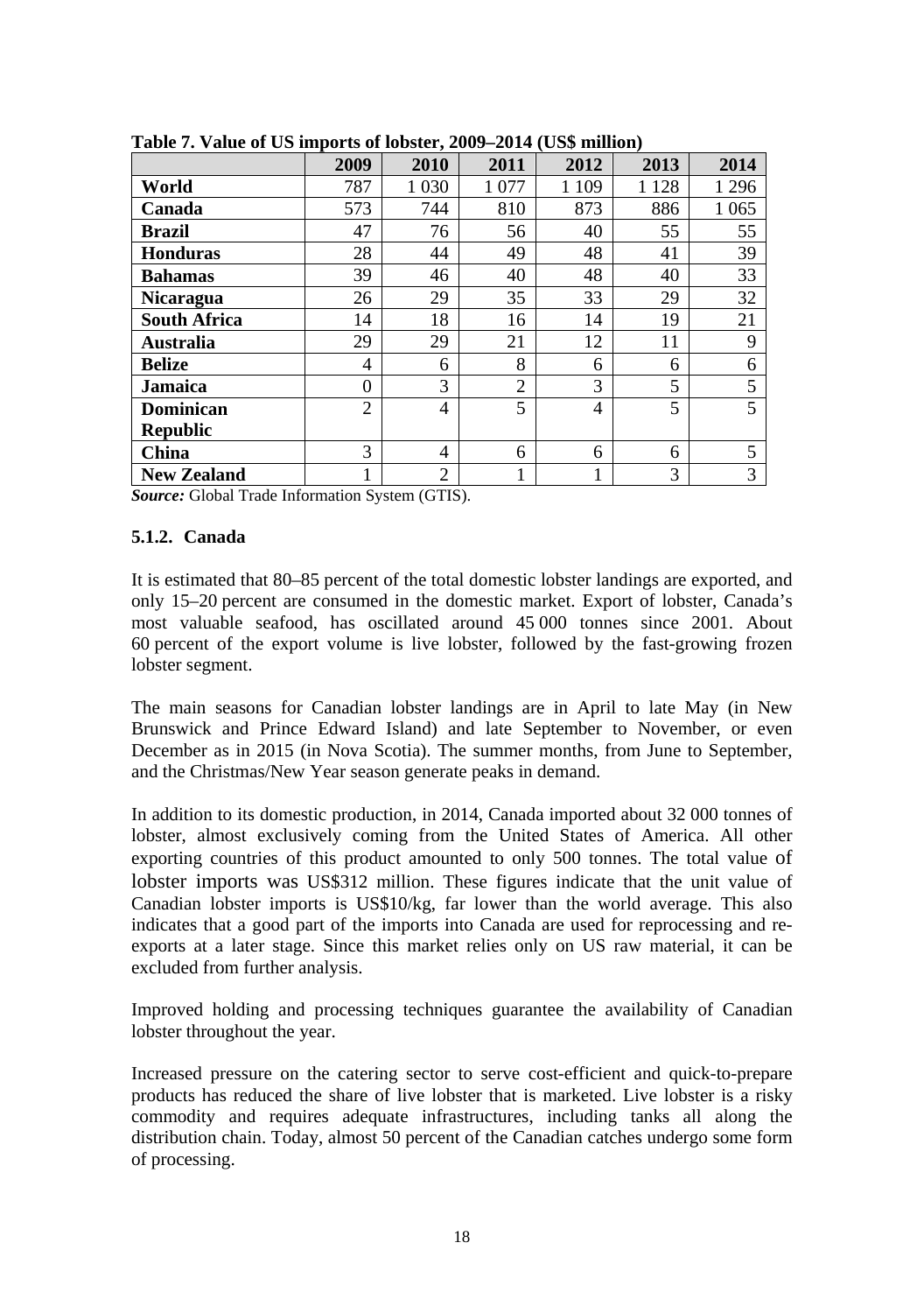#### **5.2. CHINA**

#### **5.2.1. China mainland**

| <b>Partner country</b>  |         |         |        | Ouantity |         |         |
|-------------------------|---------|---------|--------|----------|---------|---------|
|                         | 2009    | 2010    | 2011   | 2012     | 2013    | 2014    |
| World                   | 3637    | 9 0 1 0 | 10 624 | 11 098   | 14 016  | 17876   |
| <b>United States of</b> | 38      | 252     | 997    | 2444     | 4 3 0 8 | 5995    |
| America                 |         |         |        |          |         |         |
| Canada                  | 242     | 746     | 1702   | 2491     | 3 5 2 3 | 5467    |
| <b>New Zealand</b>      | 9       | 490     | 1479   | 1807     | 2538    | 2 5 5 1 |
| <b>United Kingdom</b>   | 1 2 9 4 | 1 2 2 5 | 905    | 1 0 5 4  | 429     | 598     |
| <b>South Africa</b>     | 143     | 684     | 1226   | 543      | 730     | 593     |
| Indonesia               | 159     | 690     | 450    | 896      | 757     | 585     |

**Table 8. China: Quantities of lobster imports, 2009–2014 (tonnes)** 

*Source:* Global Trade Information System (GTIS).

Chinese lobster imports have grown strong from 2009 to 2014, from 3 600 tonnes to almost 18 000 tonnes, respectively. The United States of America and Canada account for about 60 percent of total Chinese imports of this species, but a long list of other countries participate in this trade. Imports into China are mainly in live form, which explains the high unit value. The lobster imported into China mainly enter the domestic market, especially its upscale segment. Prices paid for lobster by Chinese importers are high, the unit value being well above the world average; lobster from New Zealand fetches almost US\$90/kg, and from Mexico and South Africa, an average of US\$40/kg. In recent years, however, neither Nicaragua, nor Honduras, nor other Caribbean spiny lobster producing countries have exported lobster to the Chinese market.

Live lobster dominates the Chinese import market. In order to reach the market, either the flight connection time has to be very short, or ideally, there are direct flights, such as from New York (for Maine lobster) and from Miami (for rock lobster from the Florida Keys). Products from Nicaragua and Honduras are unsuitable for this market due to the great distance from international airports; the Atlantic coast of Nicaragua is completely isolated, while for the Honduran product, the time to the San Pedro Sula airport exceeds six hours). Further, since there are no direct flights to China from these countries, the live lobster have to be transhipped at an intermediate airport, which creates stress and loss of live specimens. Overall, the shipments of live lobster are a risky business: the animals are packed in low water temperatures in order to prevent their natural cannibalism, but for tropical lobster, the cold water temperature is a shock. For every hour of transportation, the risk of losing substantial quantities of lobster increases exponentially, making this trade economically unviable.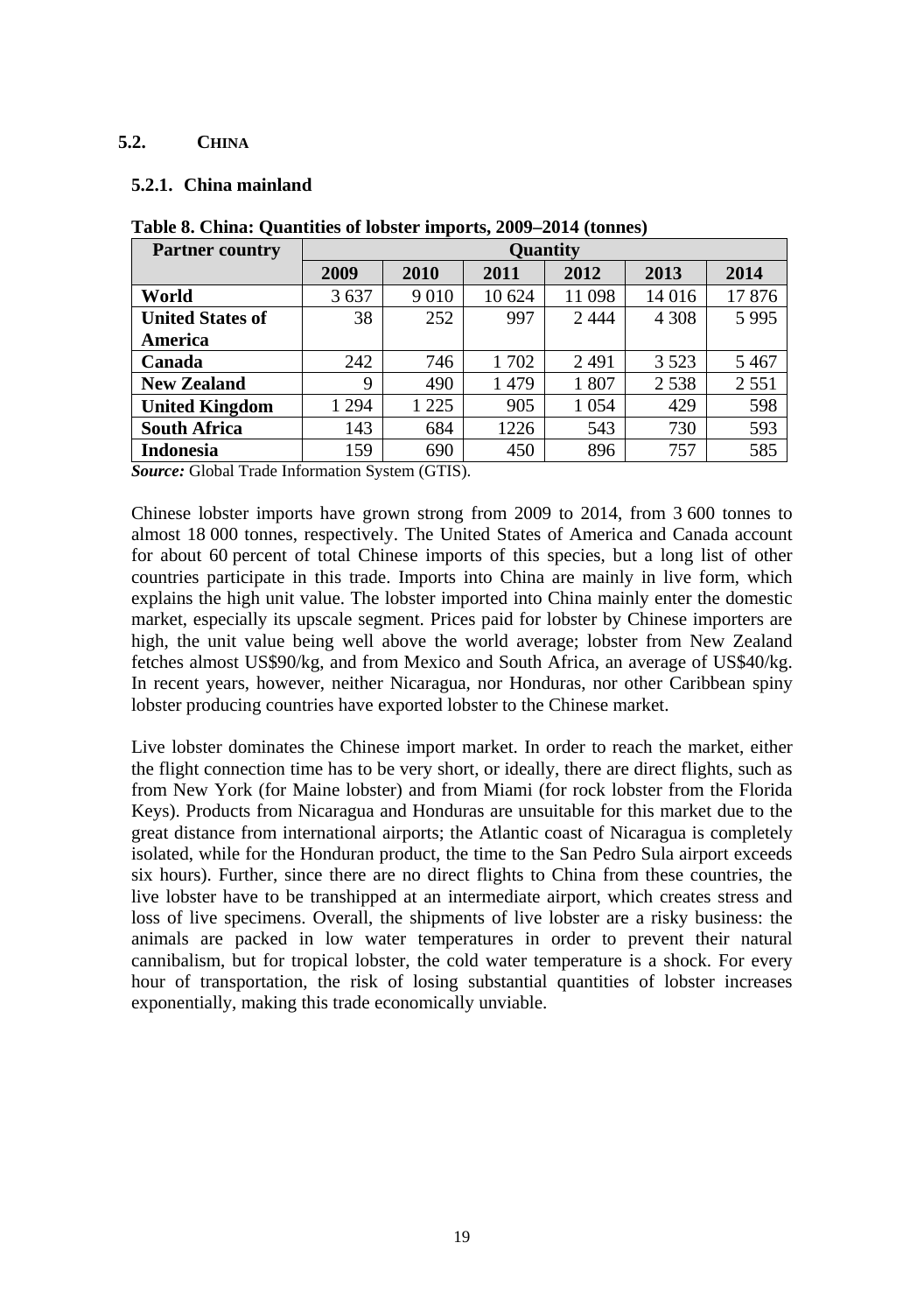#### **5.2.2. China, Hong Kong (SAR)**

|                         | -<br>-<br>2009 | ÷<br>2010 | $\sim$<br>2011 | 2012    | 2013    | 2014    |
|-------------------------|----------------|-----------|----------------|---------|---------|---------|
| World                   | 12896          | 12 661    | 11 090         | 12027   | 9644    | 8 0 20  |
| Canada                  | 753            | 1 0 3 9   | 1 2 0 8        | 1599    | 2 2 8 5 | 2651    |
| <b>United States of</b> | 1 603          | 1985      | 2 5 5 2        | 3 0 5 3 | 3 2 7 4 | 2 5 2 0 |
| America                 |                |           |                |         |         |         |
| <b>Australia</b>        | 5 1 4 8        | 4 2 5 1   | 4 0 2 6        | 3 803   | 1694    | 839     |
| <b>China</b>            | 413            | 334       | 203            | 486     | 119     | 375     |
| <b>South Africa</b>     | 1 2 6 7        | 1 1 3 3   | 523            | 760     | 667     | 363     |
| <b>Philippines</b>      | 121            | 219       | 390            | 273     | 265     | 192     |
| Cuba                    | 126            | 453       | 429            | 108     | 351     | 141     |

**Table 9. China, Hong Kong SAR: Quantity of lobster imports, 2009–014 (tonnes)** 

*Source:* Global Trade Information System (GTIS).

The past years showed a steady decline of imports of lobster to China, Hong Kong Special Administrative Region (SAR), mainly because Mainland China today directly imports its lobster supply, instead of buying from China, Hong Kong (SAR), as in the past. Like the Chinese market, Canada and the United States of America are also the main suppliers to the China, Hong Kong (SAR) market, where there are also very limited quantities of tropical lobster traded. Cuba is one of the few countries in the Caribbean exporting to China, Hong Kong (SAR); Honduras and Nicaragua are completely absent from this market. Overall, the shipments of live lobster are a risky business; the animals are packed with low water temperature in order to prevent their natural cannibalism, but for tropical lobster, the cold water temperature is a shock. For every hour of transportation, the risk of losing substantial quantities of lobster increases exponentially, making this trade not economically viable.

#### **5.3. EUROPE**

Lobster in Europe is mainly purchased by the hotel, restaurant and institution (HRI) sector. Live lobster is still the most valuable and requested product form, even though this implies strong price variations. Currently, the European market prefers smaller lobster, or chix, of approximately 450 g.

The domestic EU production is unable to provide a sufficient supply since European stocks are less abundant than North American stocks. Landings of European lobster have stabilized at approximately 3 000 tonnes over the past ten years. The main producers are the United Kingdom, Ireland and France. Depending on the season, European live lobster costs up to twice as much as American lobster. The main lobster-consuming countries in the EU are France, Spain and Italy. The European consumer will always prefer the European product over imports from either North America or from the Caribbean. In years of strong production of European lobster, imports go down.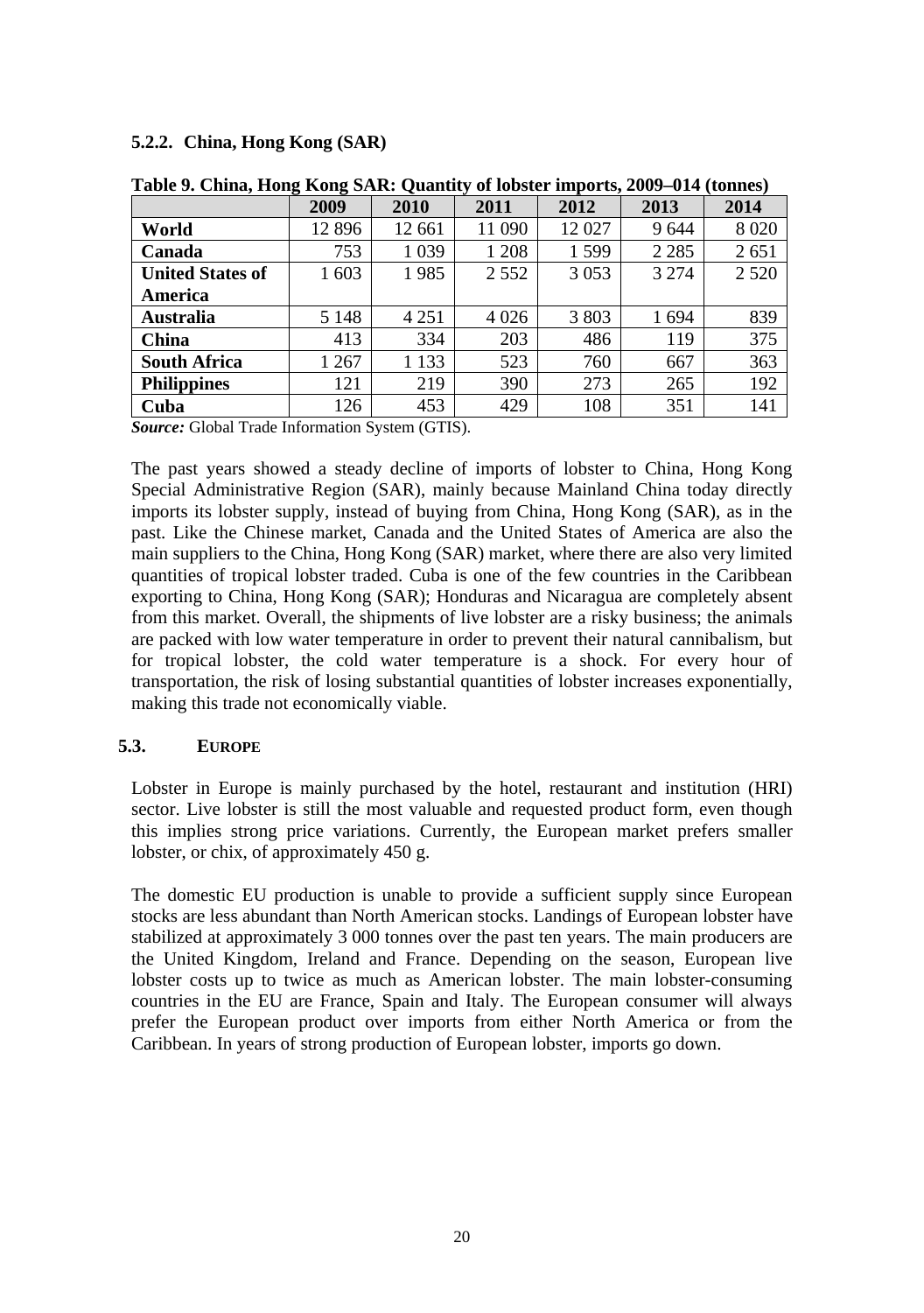#### **5.3.1. France**

|                         | 2009    | 2010    | 2011    | 2012  | 2013    | 2014 |
|-------------------------|---------|---------|---------|-------|---------|------|
| World                   | 8 9 0 5 | 9 3 7 7 | 9861    | 8413  | 8 5 4 6 | 8696 |
| Canada                  | 1869    | 2023    | 2 1 8 7 | 1657  | 1749    | 1966 |
| <b>United States of</b> | 2058    | 2 2 3 4 | 2 3 5 9 | 1910  | 2 2 6 0 | 1966 |
| America                 |         |         |         |       |         |      |
| <b>United Kingdom</b>   | 1 2 6 1 | 1 3 1 8 | 1629    | 1 771 | 1568    | 1595 |
| <b>Bahamas</b>          | 661     | 719     | 820     | 696   | 551     | 633  |
| <b>Ireland</b>          | 356     | 370     | 398     | 372   | 378     | 496  |
| <b>Nicaragua</b>        | 193     | 265     | 290     | 387   | 467     | 483  |
| <b>Spain</b>            | 766     | 754     | 628     | 309   | 449     | 354  |
| <b>Jamaica</b>          | 112     | 145     | 138     | 68    | 78      | 165  |
| <b>Ecuador</b>          | 23      | 19      | 23      | 24    | 34      | 164  |
| Portugal                | 76      | 56      | 25      | 30    | 31      | 140  |
| Cuba                    | 513     | 425     | 268     | 398   | 267     | 112  |

**Table 10. France: Quantities of lobster imports, 2009–2014 (tonnes)** 

*Source:* Global Trade Information System (GTIS).

France is the major market for lobster in Europe and the main hub for lobster distribution to other European countries, in particular Spain, Italy, Germany and Belgium. French lobster imports have been relatively stable in the past six years.

France also imports live European lobster for further grow-out in its lobster ponds. In 2014, France imported around 8 700 tonnes of lobster for a total value of US\$181 million. The unit value of European lobster is around US\$14/kg, while American lobster enters the French market at US\$16/kg. Tropical lobster has a far higher unit value in the French market, peaking at US\$36/kg for Bahamian lobster compared to spiny lobster from Cuba and Nicaragua at a value of US\$30/kg. In 2014, Nicaragua exported around 483 tonnes of lobster to the French market, valued at US\$16.9 million. France thus represents a relatively important market for lobster from Nicaragua and should also be included in the detailed market analysis. Contacts with French lobster importers should also be included. Honduras is not yet allowed to export to the EU due to hygiene and food inspection problems.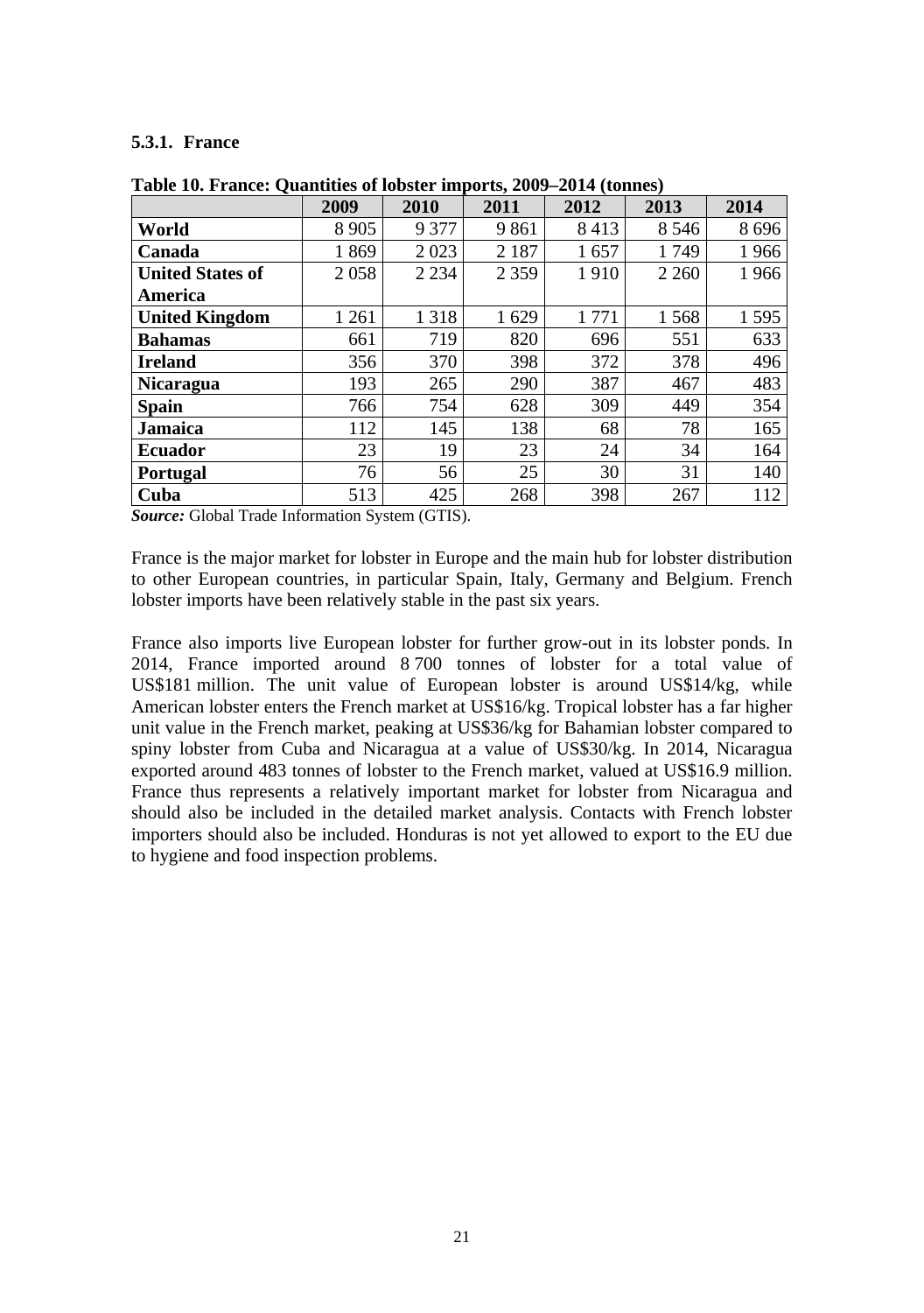|                                 | 2009  | 2010  | 2011  | 2012  | 2013  | 2014  |
|---------------------------------|-------|-------|-------|-------|-------|-------|
| World                           | 159.8 | 191.0 | 212.3 | 171.7 | 172.8 | 181.1 |
| <b>United Kingdom</b>           | 27.7  | 28.4  | 37.5  | 35.7  | 32.9  | 33.2  |
| <b>United States of America</b> | 28.5  | 34.7  | 37.9  | 27.3  | 35.8  | 32.8  |
| Canada                          | 23.3  | 27.1  | 32.9  | 25.1  | 22.4  | 25.9  |
| <b>Bahamas</b>                  | 19.6  | 26.8  | 30.4  | 24.2  | 19.9  | 23.2  |
| Nicaragua                       | 5.6   | 9.4   | 10.4  | 12.4  | 14.4  | 16.9  |
| Spain                           | 11.2  | 16.5  | 15.2  | 7.6   | 9.7   | 10.4  |
| <b>Ireland</b>                  | 6.7   | 7.3   | 8.0   | 7.8   | 8.8   | 10.3  |
| Portugal                        | 2.6   | 2.1   | 1.3   | 1.3   | 1.6   | 4.2   |
| Jamaica                         | 0.9   | 1.9   | 1.9   | 0.8   | 0.9   | 2.8   |
| Cuba                            | 11.5  | 11.2  | 7.5   | 9.4   | 7.2   | 2.7   |
| <b>Mexico</b>                   | 0.4   | 2.6   | 2.4   | 0.9   | 2.0   | 2.5   |
| Madagascar                      | 1.9   | 1.5   | 2.0   | 1.5   | 2.1   | 2.3   |
| Ecuador                         | 0.8   | 0.2   | 0.7   | 0.9   | 0.5   | 2.1   |
| <b>Belgium</b>                  | 0.4   | 1.0   | 1.4   | 1.9   | 2.8   | 1.9   |
| <b>Brazil</b>                   | 2.2   | 2.1   | 6.7   | 2.7   | 2.5   | 1.7   |

**Table 11. France: Value of lobster imports, 2009–2014 (US\$ million)** 

*Source:* Global Trade Information System (GTIS).

Lobster prices in the French market are highest in pre-Christmas months, when they can easily exceed EUR30/kg. During summer months, when the Canadian lobster reaches the market, prices are generally low, at around EUR15/kg. Nicaraguan and Honduran suppliers could benefit from entering the market during the Christmas period in order to take advantage of the season's high prices.

**Figure 3. Prices of European lobster imported from Ireland to Europe, October 2010–October 2015** 



*Source:* FAO GLOBEFISH European Price Report (EPR).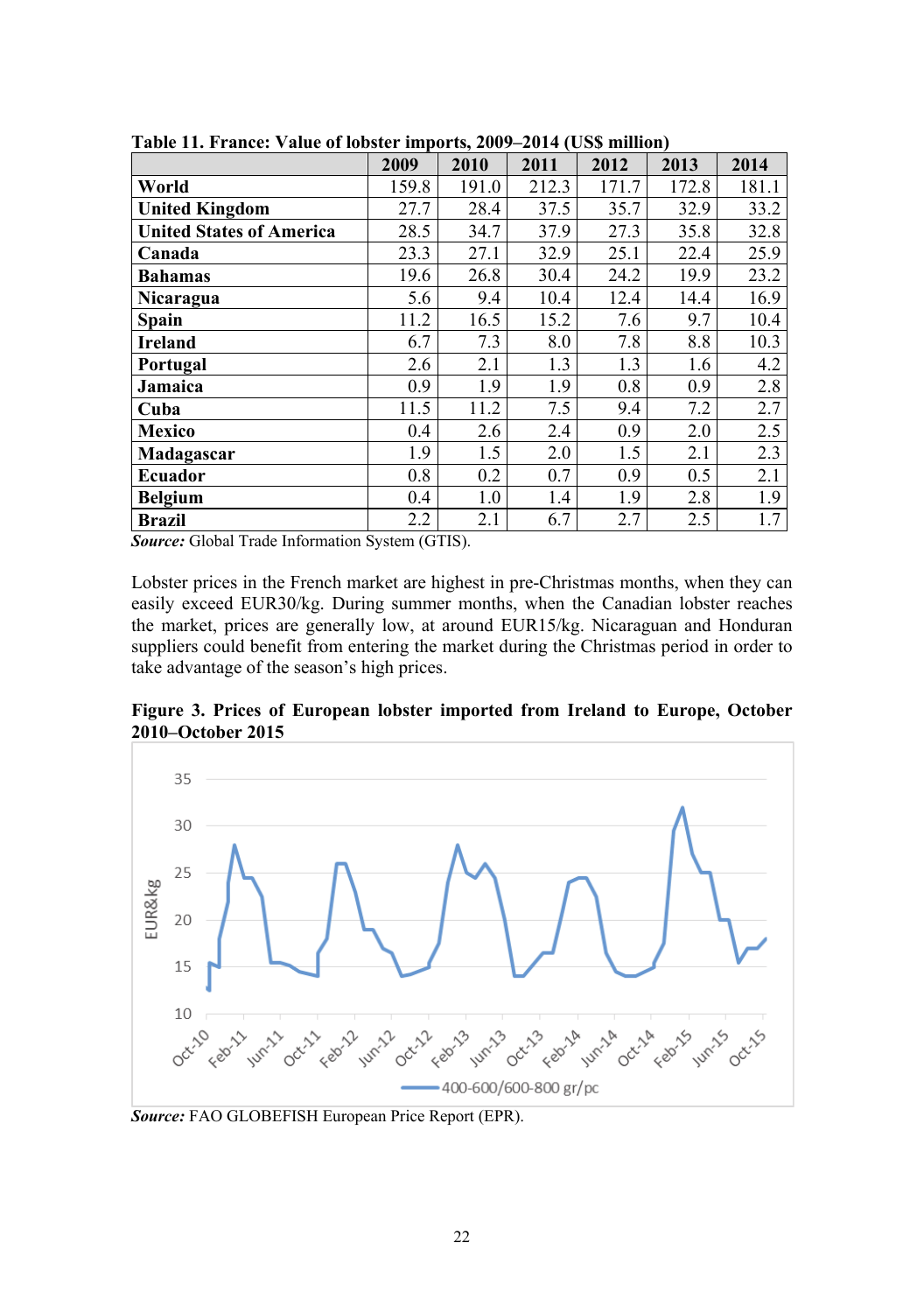#### **5.3.2. Spain**

In Spain, European lobster basically serves the high-end restaurants, while American lobster is mainly available at mid-range restaurants and in supermarkets for direct consumption. European or blue lobster has an image of higher quality than American lobster.

Fish and seafood consumption in Spain is very high. Lobster is used in the preparation of over 200 different dishes, according to region, which include high quality paellas, lobster stew and baked lobster. Lobster is also very common for weddings.

Spain is the world's sixth major importer of lobster. However, the economic crisis of recent years had has its impact on the Spanish lobster trade; in 2014, it imported 6 200 tonnes compared to 8 000 tonnes in 2009. All major exporters showed a negative trend when selling to this market, including the United States of America and Canada as the top suppliers.

Cuban exports were severely affected by the decline in demand for lobster on the Spanish market and had to halve their exports to this country. An important part of the Cuban product is re-exported to the Italian market. In 2014, Nicaragua was a small supplier, with a mere 7 tonnes valued at US\$128 000. Honduras is absent from this market. Spain pays less for lobster than all other importing countries; even Nicaraguan lobster sells below US\$20/kg in this market. This market should be analysed further.

|                                    | 2009     | 2010           | 2011             | 2012         | 2013           | 2014           |
|------------------------------------|----------|----------------|------------------|--------------|----------------|----------------|
| World                              | 8 0 4 2  | 8714           | 9 0 23           | 7566         | 6377           | 6 1 9 3        |
| <b>United States of America</b>    | 2946     | 3 5 0 4        | 3591             | 2963         | 2806           | 2649           |
| Canada                             | 1 3 2 9  | 821            | 755              | 652          | 682            | 949            |
| <b>United Kingdom</b>              | 1 207    | 1 1 2 1        | 1 1 7 8          | 980          | 764            | 801            |
| Cuba                               | 1 0 4 9  | 1736           | 1679             | 1 2 9 6      | 960            | 503            |
| Mauritania                         | 153      | 153            | 251              | 173          | 202            | 460            |
| <b>Morocco</b>                     | 301      | 266            | 318              | 397          | 217            | 208            |
| Portugal                           | 191      | 173            | 120              | 154          | 94             | 127            |
| <b>France</b>                      | 228      | 106            | 89               | 130          | 85             | 126            |
| <b>Ireland</b>                     | 165      | 244            | 309              | 129          | 81             | 81             |
| <b>Chile</b>                       | 5        | 4              | $\overline{2}$   | 1            |                | 48             |
| <b>Belgium</b>                     | 78       | 143            | 77               | 161          | 189            | 40             |
| <b>Denmark</b>                     | 10       | 32             | 27               | 29           | 31             | 37             |
| <b>Netherlands</b>                 | 117      | 198            | 195              | 275          | 178            | 37             |
| <b>Germany</b>                     | 31       | 15             | 14               | 27           | 10             | 30             |
| <b>Brazil</b>                      | 48       | 11             | 186              | 34           | 37             | 25             |
| Yemen                              | $\theta$ | 20             | 24               | $\theta$     | $\theta$       | 13             |
| <b>Norway</b>                      | $\theta$ | $\theta$       | 10               | 10           | $\overline{2}$ | 12             |
| <b>Italy</b>                       | 22       | 65             | 39               | 17           | 24             | 11             |
| <b>United Republic of Tanzania</b> | 5        | $\overline{0}$ | $\boldsymbol{0}$ | $\mathbf{0}$ | $\theta$       | 8              |
| <b>Nicaragua</b>                   | 19       | 3              | 5                | 14           | 5              | $\overline{7}$ |

**Table 12. Spain: Quantities of lobster imports, 2009–2014 (tonnes)** 

*Source:* Global Trade Information System (GTIS).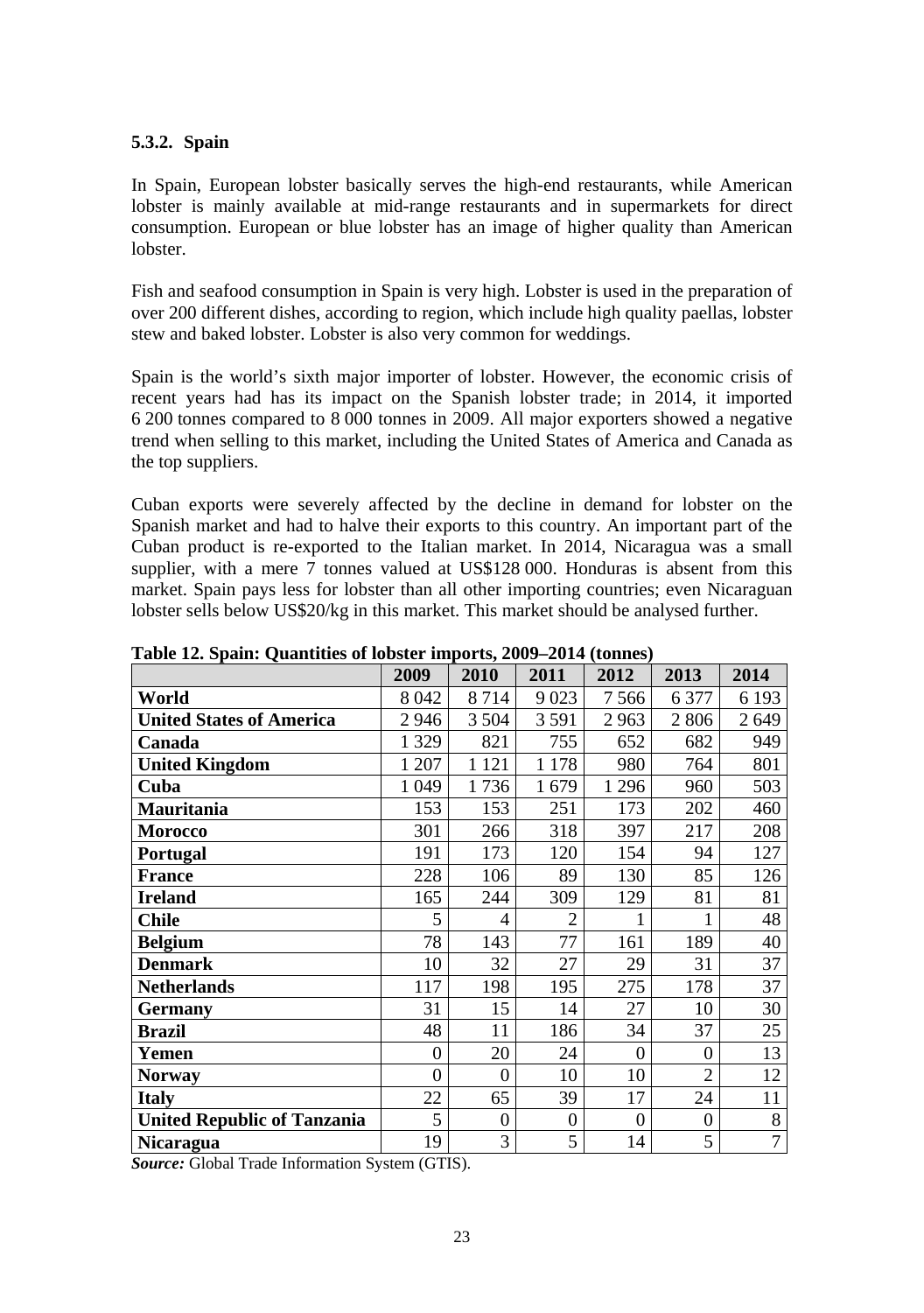|                                 | 2009  | 2010  | 2011  | 2012  | 2013  | 2014  |
|---------------------------------|-------|-------|-------|-------|-------|-------|
| World                           | 116.5 | 132.4 | 151.8 | 113.3 | 100.3 | 104.5 |
| <b>United States of America</b> | 38.1  | 47.6  | 52.9  | 39.9  | 39.4  | 40.5  |
| <b>United Kingdom</b>           | 21.9  | 20.9  | 23.1  | 18.0  | 15.3  | 16.3  |
| Canada                          | 14.1  | 11.3  | 11.9  | 9.4   | 9.5   | 14.0  |
| Cuba                            | 18.8  | 29.4  | 33.1  | 23.3  | 19.3  | 11.0  |
| Mauritania                      | 2.7   | 2.2   | 3.7   | 2.2   | 2.2   | 7.4   |
| <b>Morocco</b>                  | 7.5   | 6.8   | 8.4   | 6.2   | 4.1   | 4.4   |
| <b>France</b>                   | 2.4   | 1.9   | 1.9   | 2.2   | 1.8   | 3.0   |
| Portugal                        | 2.4   | 1.4   | 1.6   | 1.6   | 1.7   | 2.5   |
| <b>Ireland</b>                  | 2.3   | 3.6   | 3.2   | 2.1   | 1.4   | 1.8   |
| Brazil                          | 0.6   | 0.2   | 4.6   | 0.6   | 1.0   | 0.7   |
| <b>Denmark</b>                  | 0.1   | 0.5   | 0.4   | 0.4   | 0.4   | 0.5   |
| <b>Germany</b>                  | 0.5   | 0.2   | 0.3   | 0.5   | 0.1   | 0.5   |
| <b>Belgium</b>                  | 0.5   | 0.8   | 0.8   | 1.2   | 1.2   | 0.4   |
| <b>Italy</b>                    | 0.2   | 0.8   | 0.5   | 0.3   | 0.3   | 0.2   |
| <b>Netherlands</b>              | 1.7   | 2.7   | 2.2   | 3.2   | 2.3   | 0.2   |
| Yemen                           | 0.0   | 0.3   | 0.4   | 0.0   | 0.0   | 0.2   |
| <b>Chile</b>                    | 0.2   | 0.2   | 0.1   | 0.0   | 0.0   | 0.2   |
| <b>United Republic of</b>       | 0.0   | 0.0   | 0.0   | 0.0   | 0.0   | 0.1   |
| <b>Tanzania</b>                 |       |       |       |       |       |       |
| <b>Nicaragua</b>                | 0.2   | 0.0   | 0.1   | 0.2   | 0.1   | 0.1   |

**Table 13. Spain: Value of lobster imports, 2009–2014 (US\$ million)** 

*Source:* Global Trade Information System (GTIS).

#### **5.3.3. Italy**

Italy is a relatively small market for lobster: Imports dropped from 6 200 tonnes in 2009 to 5 300 tonnes in 2014. The United States of America is the main supplier, with about 60 percent of the market, but strong declines have been reported in recent years. Very little Caribbean lobster enters the market; only 5 and 20 tonnes from Cuba per year. However, it must be considered that part of the imports from Spain are originally Cuban products. Indeed, Spanish lobster exports to the Italian market have declined because shipments of spiny lobster from Cuba to Spain have also declined. Nicaragua and Honduras are not present in this market, so no further investigation will be carried out here.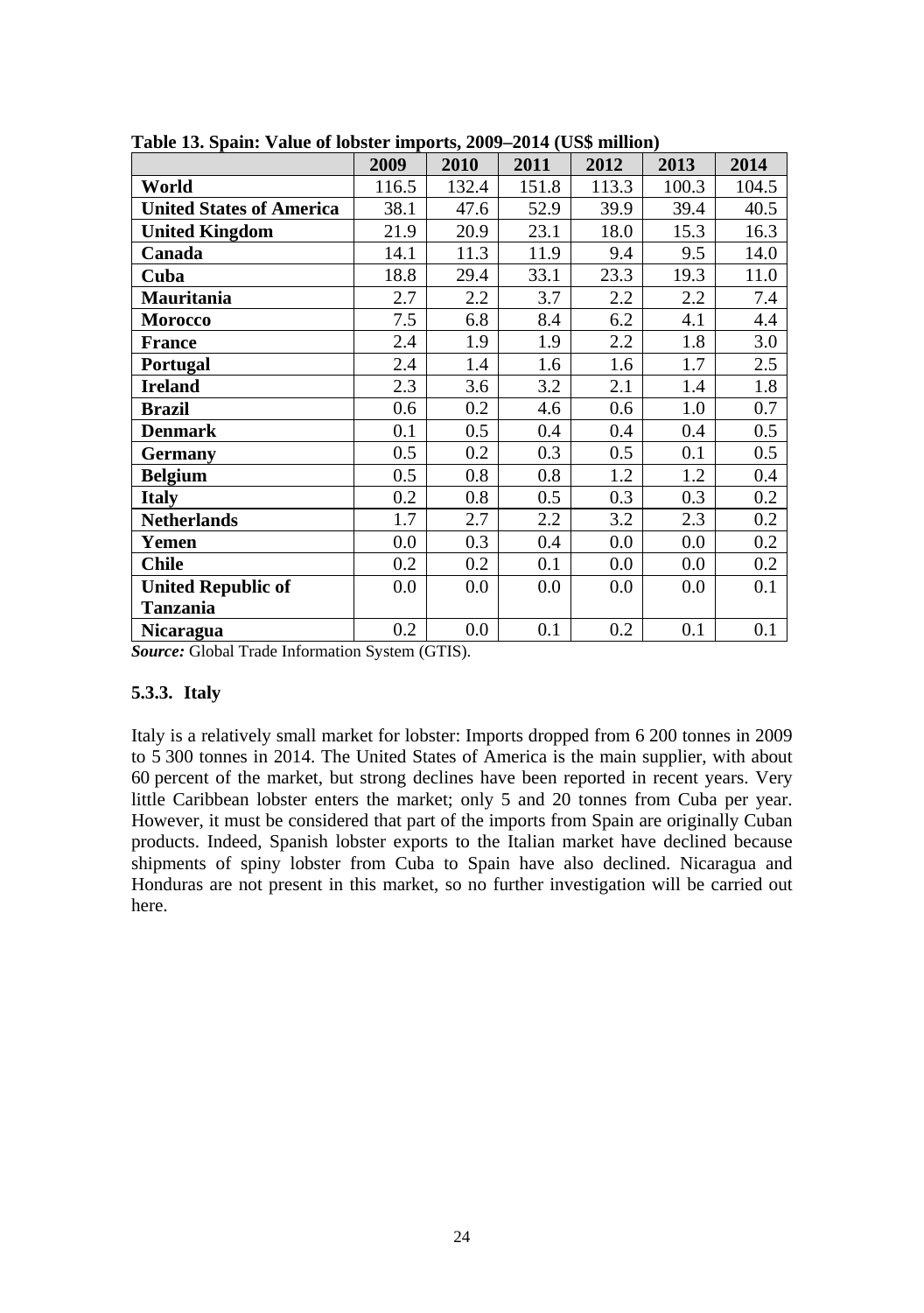| ∼                       | 2009           | 2010 | 2011           | 2012    | 2013    | 2014    |
|-------------------------|----------------|------|----------------|---------|---------|---------|
| World                   | 6 204          | 6086 | 6 3 5 7        | 5 1 4 4 | 5 0 3 0 | 5 2 7 9 |
| <b>United States of</b> | 3 9 2 2        | 3708 | 3886           | 3196    | 3079    | 3184    |
| America                 |                |      |                |         |         |         |
| Canada                  | 663            | 835  | 814            | 787     | 763     | 896     |
| <b>Spain</b>            | 775            | 727  | 769            | 493     | 516     | 349     |
| <b>France</b>           | 265            | 196  | 207            | 120     | 122     | 176     |
| <b>United Kingdom</b>   | 54             | 113  | 94             | 94      | 69      | 107     |
| <b>Mauritania</b>       | 20             | 67   | 124            | 118     | 83      | 103     |
| <b>Ireland</b>          | $\overline{2}$ |      | $\overline{2}$ | 1185    | 45      | 95      |
| <b>Portugal</b>         | 9              | 6    | 14             | 26      | 108     | 86      |
| <b>Netherlands</b>      | 17             | 32   | 20             | 33      | 53      | 70      |

**Table 14. Italy: Quantities of lobster imports, 2009–2014 (tonnes)** 

*Source:* Global Trade Information System (GTIS).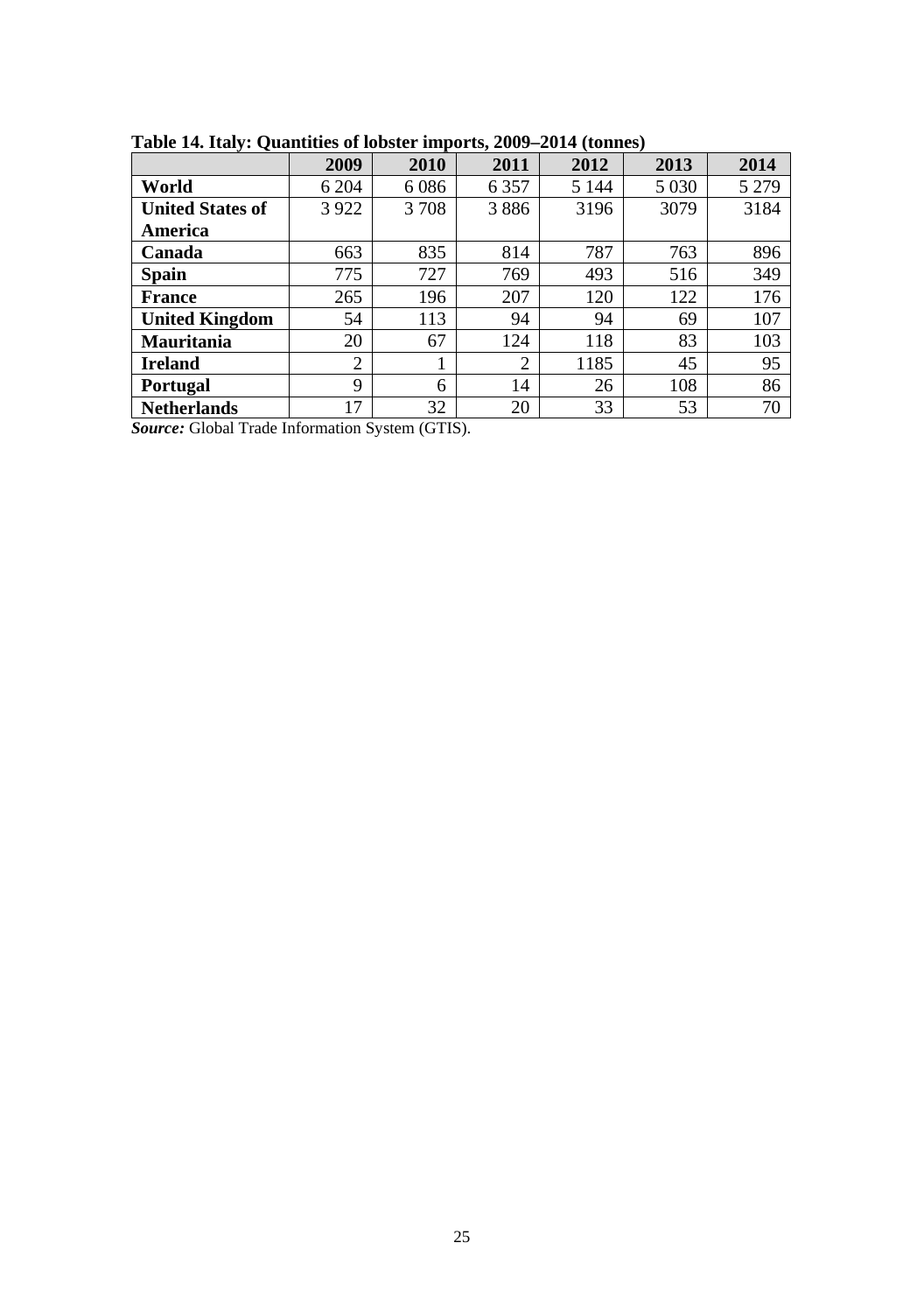#### **6. EXPORTS**

#### **6.1. NICARAGUA**

|                             | 2007           | 2008     | 2009     | 2010     | 2011     | 2012     | 2013     | 2014     |
|-----------------------------|----------------|----------|----------|----------|----------|----------|----------|----------|
| World                       | 663            | 1170     | 1457     | 1 5 0 1  | 1672     | 1 800    | 1734     | 2017     |
| <b>United States of</b>     | 589            | 1071     | 1 2 2 0  | 1 200    | 1 2 5 5  | 1 377    | 1 0 9 8  | 1 1 8 8  |
| America                     |                |          |          |          |          |          |          |          |
| <b>France</b>               | 57             | 57       | 237      | 297      | 392      | 338      | 497      | 563      |
| <b>Singapore</b>            | 0              | 0        | 0        | 0        | 0        | 0        | 27       | 79       |
| <b>Taiwan (Province of</b>  | 0              | $\Omega$ | $\theta$ | 0        | 21       | 20       | 13       | 68       |
| China)                      |                |          |          |          |          |          |          |          |
| <b>Netherlands</b>          | $\Omega$       |          | $\theta$ | $\theta$ | $\Omega$ | $\Omega$ | $\theta$ | 59       |
| <b>Viet Nam</b>             | 0              | 0        | 0        | 0        | 0        | $\theta$ | 0        | 23       |
| <b>Belgium</b>              | 0              | $\theta$ | $\theta$ | 0        | $\theta$ | 15       | 16       | 17       |
| <b>Puerto Rico (United</b>  | 0              | $\Omega$ | $\theta$ | $\theta$ | 4        | 4        | 6        | 14       |
| <b>States of America</b> )  |                |          |          |          |          |          |          |          |
| Spain                       | $\Omega$       | $\Omega$ | $\theta$ | $\Omega$ |          | $\theta$ | 5        | 8        |
| Panama                      | 0              | $\Omega$ | $\theta$ | $\theta$ | $\Omega$ | $\theta$ | 0        | 0        |
| <b>Australia</b>            | $\Omega$       | $\theta$ | $\theta$ | $\theta$ | $\Omega$ | 5        | 31       |          |
| <b>United Arab Emirates</b> | $\overline{0}$ | $\Omega$ | $\theta$ | 0        | $\Omega$ | 23       | $\Omega$ | $\Omega$ |
| <b>United Kingdom</b>       | 0              | 20       | $\Omega$ | 0        | $\Omega$ | $\Omega$ | 0        | $\theta$ |

| Table 15. Nicaragua: Quantity of lobster exports, 2007–2014 (tonnes) |  |
|----------------------------------------------------------------------|--|
|----------------------------------------------------------------------|--|

*Source:* Global Trade Information System (GTIS).

Nicaragua exports of lobster vary between 400 tonnes and 2 000 tonnes, and the United States of America is the main market (55 percent of lobster exports), followed by France (around 25 percent); other importers are Singapore, Taiwan Province of China and the Netherlands. Mexico imported significant quantities of Nicaraguan lobster in 2013, but stopped imports in 2014.

For Nicaragua, the diversification of market outlets – especially with France, which is a steady market, and also the Netherlands and Belgium, all of which generally re-export seafood to other markets – has been conducive to better employment. The total export amounted to US\$55 million, which has a significant impact on the economy. Generally, Europe pays slightly more for lobster, at about US\$30/kg compared to US\$27/kg on the US market. Before the economic crisis in 2008, the unit value of lobster from Nicaragua was even higher, at US\$45/kg for France, and US\$35/kg for the United States of America.

In Nicaragua, a significant increase in lobster production during the first nine months of 2015 led to strong growth in the country's lobster exports. Indeed, landings increased by 61.8 percent, to almost 4 100 tonnes, with exports up by 31.4 percent, from US\$49.6 million during the first nine months of 2014 to US\$65.2 million during the same period in 2015. At the same time, there has been a diversification of the products sold. Nicaragua used to export only lobster tails, but is now also selling whole lobsters.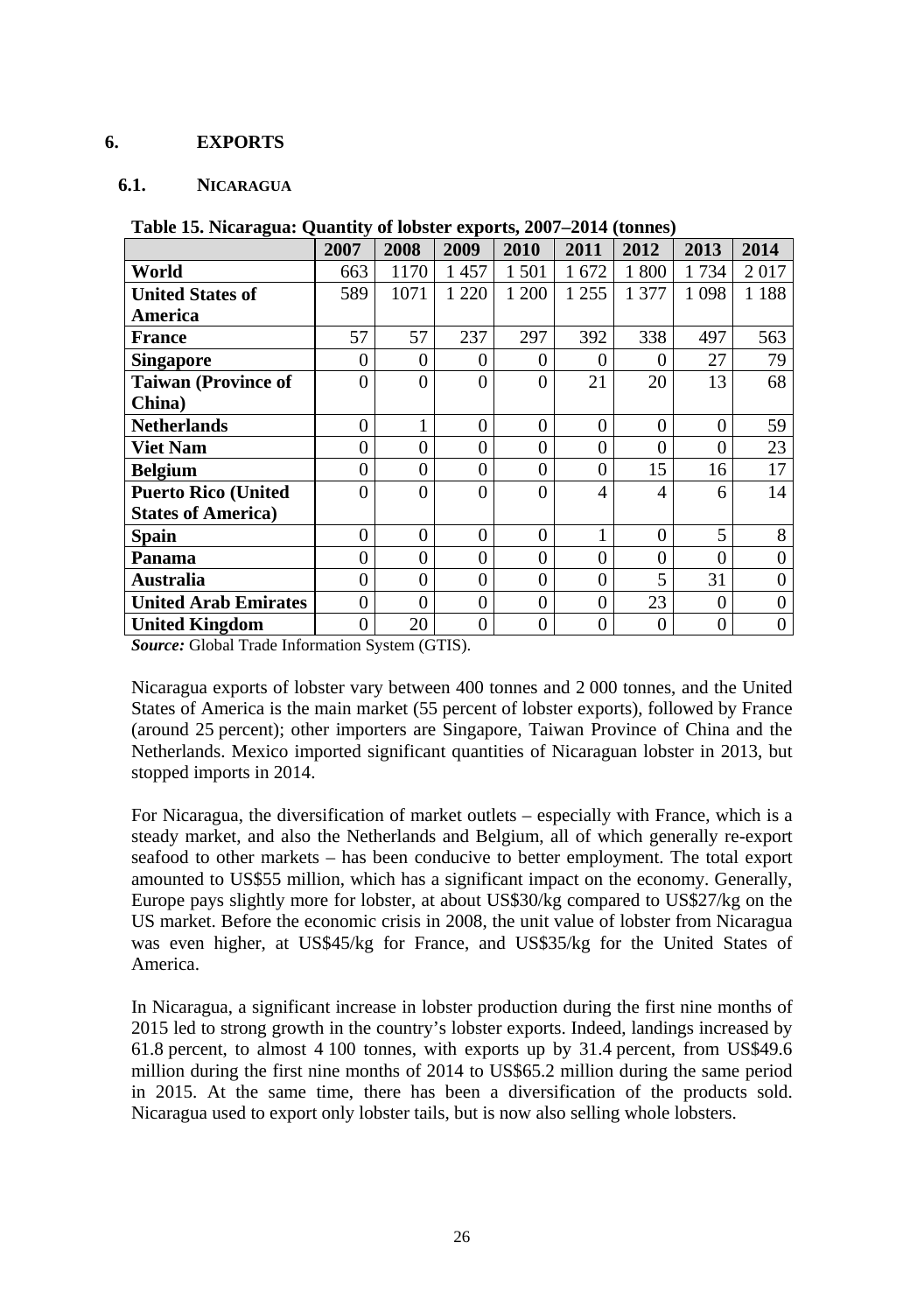

**Figure 4. Unit value of lobster (US\$/tonne), 2004–2014, calculated based on the Global Trade Information System (GTIS)** 

# **6.2. HONDURAS**

| Tuble for Holland and Quality of Toppet enpot to (configur |       |         |         |          |         |      |       |
|------------------------------------------------------------|-------|---------|---------|----------|---------|------|-------|
|                                                            | 2003  | 2007    | 2010    | 2011     | 2012    | 2013 | 2014  |
| World                                                      | 368   | 1 2 8 0 | 1 3 8 6 | 2 2 8 0  | 2 1 3 0 | 2895 | 1455  |
| <b>United States of</b>                                    | 1 356 | 1 2 7 6 | 1 3 4 8 | 2 2 7 2  | 2 1 2 7 | 2862 | 1 378 |
| America                                                    |       |         |         |          |         |      |       |
| <b>Mexico</b>                                              | 9     | 0       | 18      | 0        |         |      | 27    |
| <b>Taiwan Province</b>                                     | 0     | 0       | 3       | $\theta$ | 3       | 11   | 16    |
| of China                                                   |       |         |         |          |         |      |       |
| <b>Singapore</b>                                           | 0     | 0       | 0       | $\theta$ |         |      |       |
| China                                                      | 0     | 0       | 9       |          |         |      |       |
| <b>El Salvador</b>                                         | 0     | 0       | 0       | $\Omega$ |         | 8    |       |
|                                                            |       |         |         |          |         |      |       |

**Table 16. Honduras: Quantity of lobster exports (tonnes)** 

*Source:* Global Trade Information System (GTIS).

In the past 12 years, Honduran lobster exports have varied between 1 300 and 2 900 tonnes. In 2014, the reported exports were only half those of 2013. Despite the changes in quantity, the pattern of trade stayed the same, i.e. all the exports went to the US market. At about US\$40 million, it is an important export item for Honduras. The concentration on just one market has major drawbacks for the exporting country; Honduran exporters and lobster processors should start looking at alternative markets, such as China and France.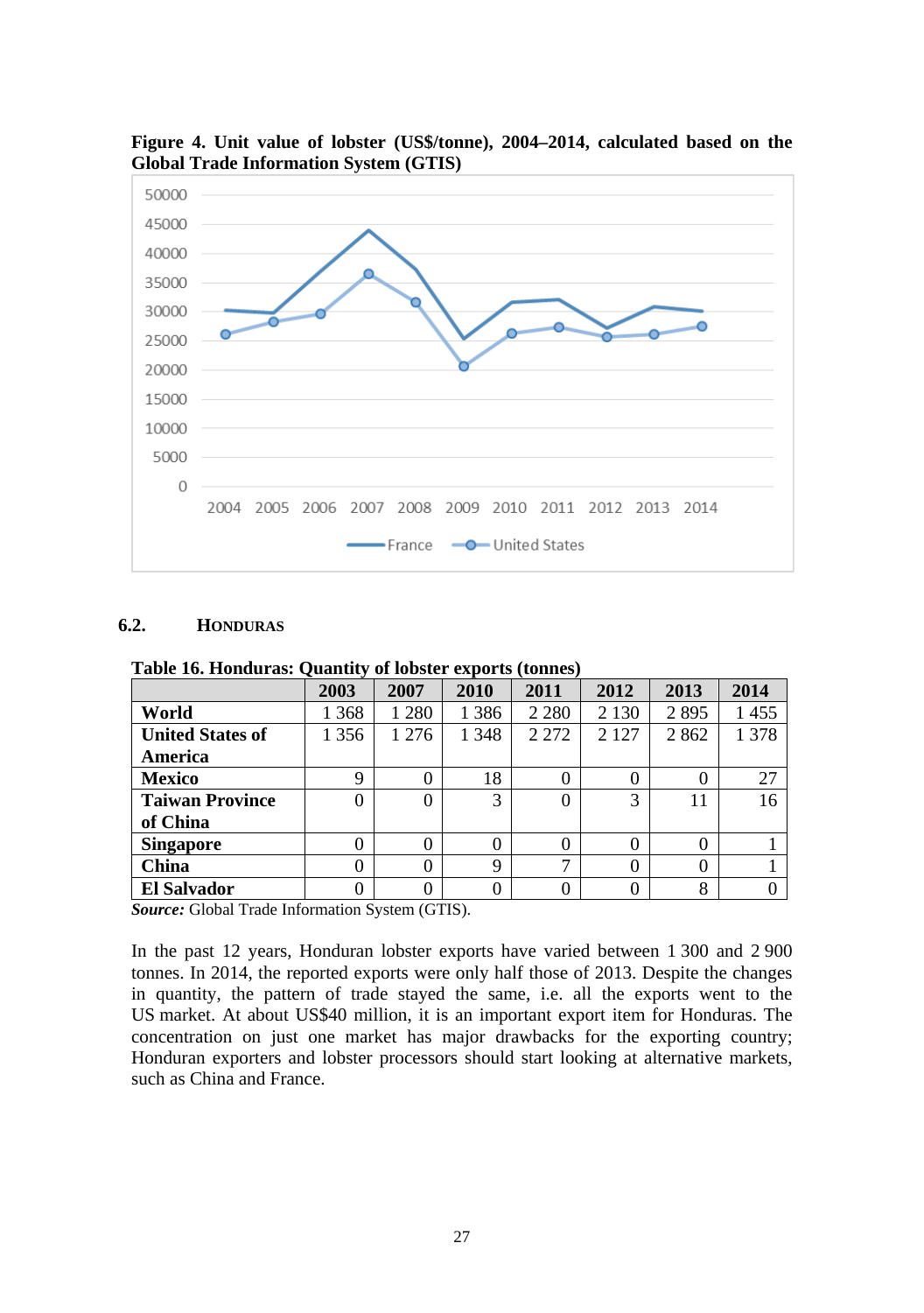#### **7. CONCLUSION**

Although Honduras and Nicaragua are relatively small lobster producers, this industry provides employment to around 10 000 locals. Total revenue from lobster exports of these two countries was US\$100 million in 2014, an important contributor to the local economy. Trade concentrates almost exclusively on the United States of America but market diversification could help to improve the performance of the industry. Nicaragua already ventured into the French market, while 99 percent of Honduran lobster is still exported to the United States of America.

The resistance in implementing the Central American Fisheries and Aquaculture Organization (OSPESCA) regulations on assisted diving in the two countries reflect the complexity of the issue, which may be overcome through pressure or support from the importing countries.

In 2013, the the US press featured the dangers of scuba diving for lobster, and as a reaction, ten US importers and the processing industry formed a league, Lobster Pledge, with its own website, to promote scuba-free responsibly traded lobster from Honduras. Though the scuba-free lobster issue is no longer in the press and consumer interest is relatively low today, the ten companies continue to buy scuba-free lobster. They have various ways of ensuring that the spiny lobster does not originate from boats that employ scuba divers, either through inspections on the ground, or from buying only from trustworthy exporters based in La Ceiba, Honduras. The companies interviewed during the preparation of this study are interested working with the Food and Agriculture Organization of the United Nations (FAO) on this issue, but have shown no interest in committing to funding it nor paying a premium for ecolabelled products. The restaurant owners and supermarket employees were insensitive to the issues of lobster production and health risk to the divers in the Miami area.

Experience from other Caribbean lobster-producing countries such as Belize, Cuba and Mexico shows that lobster can be harvested without scuba diving, and fishing devices such as traps and *casitas cubanas* have proven highly successful. However, in these countries, many fewer people are employed per kilogram of lobster produced than the current rate in Honduras and Nicaragua. In Brazil, another country producing substantial quantities of lobster, scuba diving has been prohibited for several years. Interviews with the main importers showed that, despite the prohibition, diving is still practised. In Brazil, today, there is a tendency to change the regulations and allow scuba diving, provided that the community has an hyperbaric chamber and that proper diving lessons are given regularly to the professional lobster divers. This might also be a way forward for Nicaragua and Honduras.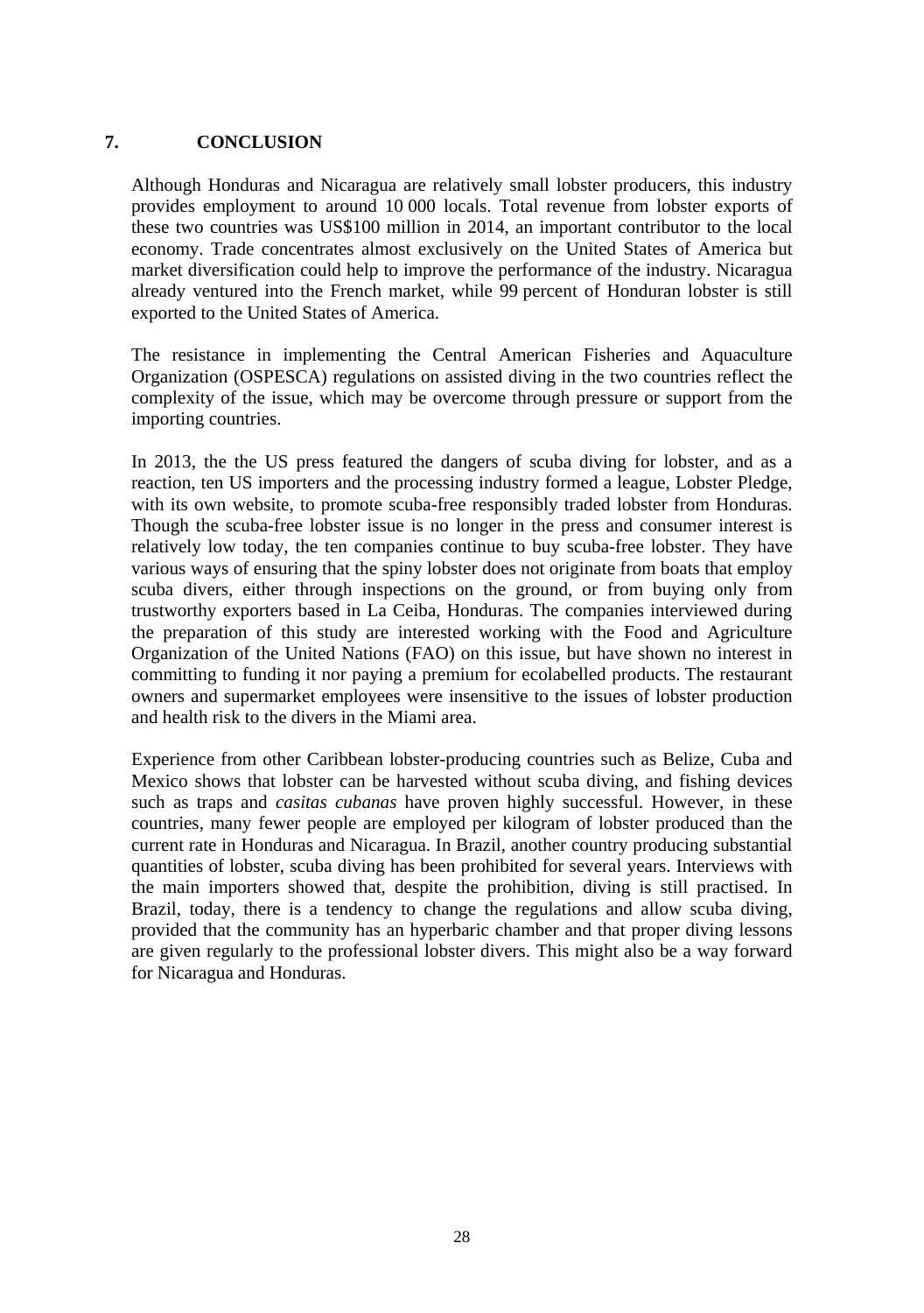| Table 17. World: Quantity       | of lobster imports, 2007-2012 (tonnes) |        |                                            |         |                 |        |                |                                 |
|---------------------------------|----------------------------------------|--------|--------------------------------------------|---------|-----------------|--------|----------------|---------------------------------|
|                                 | <b>2007</b>                            | 2008   | 2009                                       | 2010    | 2011            | 2012   | 2013           | 2014                            |
| Reporting total                 | 124323                                 | 126420 | 124748                                     | 145 655 | 151820          | 155624 | 159765         | 170156                          |
| United States of America        | 45406                                  | 48951  | 45045                                      | 52478   | 53 179          | 56364  | 58459          | 61546                           |
| Canada                          | 15492                                  | 15248  | 17801                                      | 22565   | 27400           | 31472  | 29 960         | 32249                           |
| China                           | 3656                                   | 3020   | 3637                                       | 9010    | 10624           | 10364  | 13555          | l7410                           |
| France                          | 8248                                   | 8238   | 8905                                       | 9377    | 9861            | 8413   | 8546           | 8696                            |
| China, Hong Kong (SAR)          | 0.696                                  | 11772  | 12896                                      | 12661   | 11090           | 12027  | 9644           | 8020                            |
| Spain                           | 9570                                   | 9671   | 8042                                       | 8714    | 9023            | 7566   | 6377           | 6193                            |
| Italy                           | 6100                                   | 5993   | 6204                                       | 6086    | 6357            | 5 144  | 5030           | 5279                            |
| Japan                           | 6 601                                  | 4998   | 4261                                       | 4376    | 4287            | 4326   | 4447           | 4389                            |
| Belgium                         | 3423                                   | 3522   | 4 100                                      | 4364    | 4312            | 3705   | 3929           | 4106                            |
| Republic of Korea               | 1082                                   | 974    | 901                                        | 1222    | 1155            | 553    | 2983           | 3813                            |
| United Kingdom                  | 2175                                   | 905    | $\overline{5}$<br>$\overline{\mathcal{C}}$ | 2532    | 2161            | 923    | 2 260          | 932<br>$\overline{\mathcal{C}}$ |
| <b>Taiwan Province of China</b> | 986                                    | 2410   | 1865                                       | 2123    | 2017            | 608    | 785            | 2650                            |
| Singapore                       | $\overline{4}$                         | 184    | 997                                        | 126     | 025             | 993    | $\overline{c}$ | 244                             |
| Germany                         | 682                                    | 479    | 274                                        | 362     | 256             | .183   | 322            | 080                             |
| Australia                       | 749                                    | 637    | 643                                        | 747     | 844             | 068    | 968            | 040                             |
| Portugal                        | 559                                    | 633    | 472                                        | 474     | $rac{655}{860}$ | 565    | 605            | 032                             |
| Sweden                          | 715                                    | 656    | 677                                        | 720     |                 | 941    | 892            | 940                             |
| Netherlands                     | 675                                    | 600    | 546                                        | 750     | 965             | 692    | <b>S21</b>     | 924                             |
| Poland                          |                                        |        |                                            |         | 58              | 377    | 921            | 829                             |
| Malaysia                        | 208                                    | 255    | 239                                        | 293     | 546             | 805    | 830            | 814                             |
| Thailand                        | 160                                    | 453    | 318                                        | 115     | 260             | 302    | 363            | 609                             |
| Indonesia                       | 614                                    | 334    | 226                                        | 367     | 162             | 38     | 243            | 575                             |
| Greece                          | 554                                    | 488    | 517                                        | 591     | 316             | 346    | 701            | 562                             |
| Norway                          | 399                                    | 320    | 327                                        | 632     | 632             | 550    | 616            | 463                             |
| Switzerland                     | 337                                    | 279    | 260                                        | 292     | 293             | 312    | 33             | 347                             |
| Source: Global Trade Inforpm    | ation System (GTIS)                    |        |                                            |         |                 |        |                |                                 |

29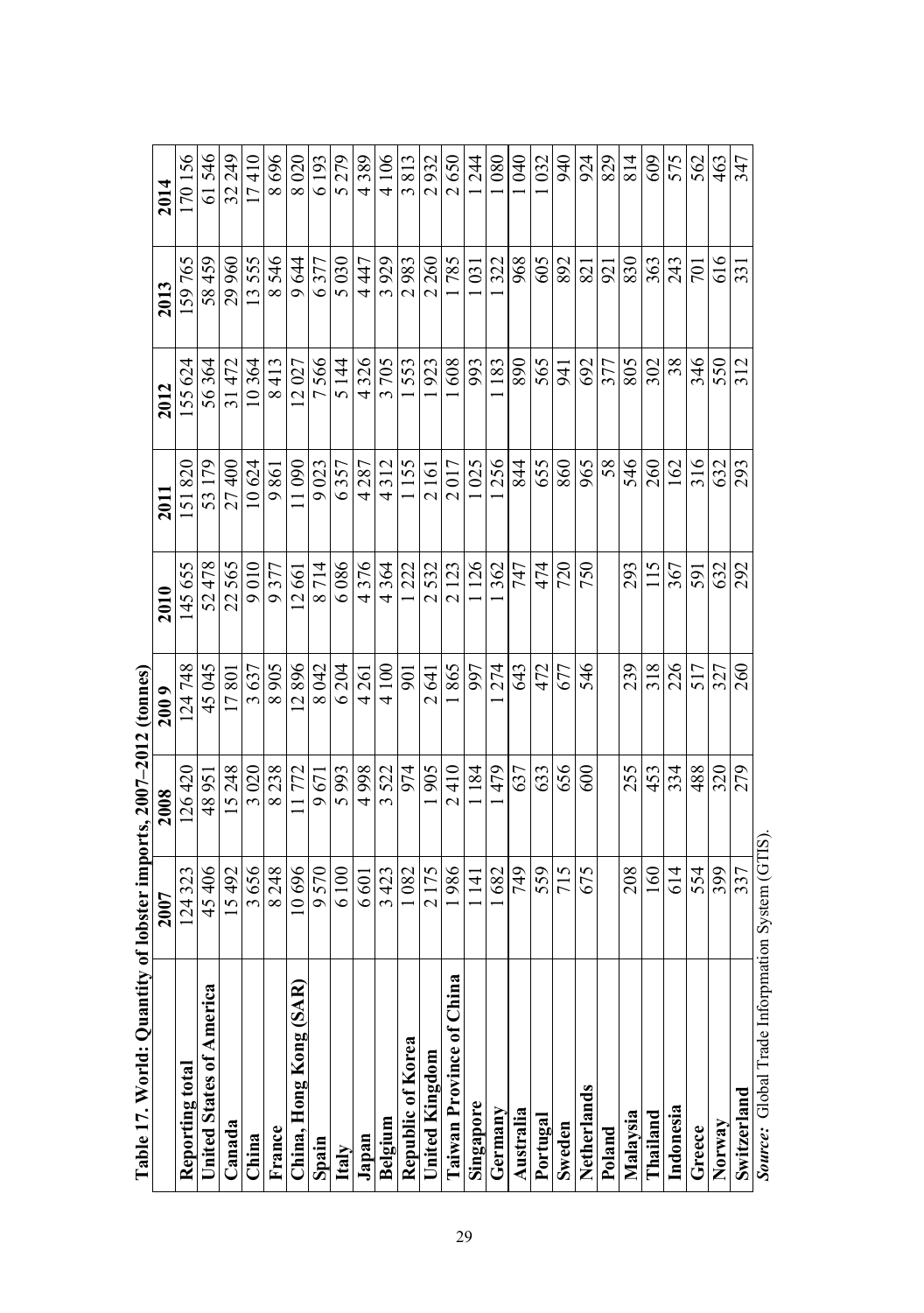| Table 18. World: Value of       | lobster imports, 2007-2012 (US\$ million) |                |               |                |               |                   |        |                  |
|---------------------------------|-------------------------------------------|----------------|---------------|----------------|---------------|-------------------|--------|------------------|
|                                 | 2007                                      | 2008           | 2009          | 2010           | 2011          | 2012              | 2013   | 2014             |
| Reporting total                 | 2486.2                                    | 2437.2         | 1977.1        | 2440.0         | 2733.         | 2756.9            | 2868.0 | 3 257.2          |
| United States of America        | 1054.6                                    | 1056.9         | 786.9         | 030.4          | 1077.4        | 1109.1            | 127.5  | 294.2            |
| China                           | 21.7                                      | 21.8           | 25.4          | 85.9           | 226.9         | 327.2             | 464.6  | 576.7            |
| Canada                          | 174.0                                     | 145.6          | 47.4          | 202.7          | 240.4         | 234.6             | 257.   | 334.5            |
| France                          | 209.2                                     | 187.8          | 159.8         | 191.0          | 212.3         | 171.7             | 172.8  | $\overline{181}$ |
| China, Hong Kong (SAR)          | 223.1                                     | 280.5          | 292.6         | 293.4          | 259.9         | 289.4             | 175.6  | 138.7            |
| Spain                           | 187.7                                     | 175.3          | 116.5         | 132.4          | 151.8         | 113.3             | 100.3  | 104.5            |
| Japan                           | 167.6                                     | 136.5          | 91.5          | 13.0           | 123.4         | 116.9             | 108.5  | 94.2             |
| Italy Istat                     | 114.6                                     | 102.4          | 89.4          | $\overline{5}$ | 104.9         | 76.5              | 76.6   | 85.2             |
| Belgium                         | 72.4                                      | 69.5           | 68.5          | 82.2           | 90.5          | 71.9              | 81.4   | 84.2             |
| Republic of Korea               | 24.8                                      | 21.4           | 16.8          | 23.0           | 24.4          | 32.6              | 58.6   | 75.5             |
| <b>Taiwan Province of China</b> | 37.2                                      | 42.8           | 32.3          | 32.8           | 31.8          | 27.5              | 28.1   | 46.6             |
| United Kingdom                  | 39.I                                      | 33.4           | 30.0          | 24.4           | 25.9          | 23.5              | 32.6   | 43.6             |
| Singapore                       | 16.6                                      | 18.9           | 13.4          | 17.2           | 19.6          | $\overline{18}$ . | 19.8   | 24.5             |
| Germany                         | 30.9                                      | 27.4           | 21.5          | 22.9           | 25.7          | 23.3              | 25.8   | 22.3             |
| Australia                       | 13.3                                      | $9\dot{4}$     | 9.3           | 12.8           | 14.6          | I73               | 19.8   | 22.0             |
| Portugal                        | 12.8                                      | 15.0           | 10.5          | 9.3            | 15.2          | $\frac{9}{1}$     | 1.7    | 192              |
| Netherlands                     | $\frac{0}{10}$                            | $\overline{9}$ | 7.0           | 10.4           | 14.3          | $\overline{6}$    | 10.8   | 52               |
| Sweden                          | 12.2                                      | 9.5            | 8.5           | 10.4           | <u>.</u><br>ഇ | 14.3              | 12.6   | <u>32</u>        |
| Switzerland                     | 9.5                                       | 7.5            | 6.3           | 11             | $\infty$      | 8.2               | 9.6    | $\dot{\equiv}$   |
| Greece                          |                                           | $\Xi$          | 7.9           | $\frac{4}{6}$  | 4.7           | 3.7               | 7.8    | 7.9              |
| Malaysia                        | 3.8                                       | 4.7            | 3.0           | $\frac{0}{4}$  | 5.4           | 6.2               | 6.7    | 6.9              |
| Norway                          | 5.4                                       | 3.6            | 3.8           | 63             | 6.9           | 6.9               | 7.6    | 67               |
| Denmark                         | 5.6                                       | 5.2            | $\frac{4}{1}$ | 5.7            | 6.6           | $\sim$            | 6.7    | 5.0              |
| $\frac{1}{2}$                   |                                           |                |               |                |               |                   |        |                  |

|   | í<br>Comando     |
|---|------------------|
|   | $\frac{1}{2}$    |
|   | rada Intormation |
|   | į<br>į           |
|   | č                |
|   | <b>September</b> |
| ı | $\frac{1}{2}$    |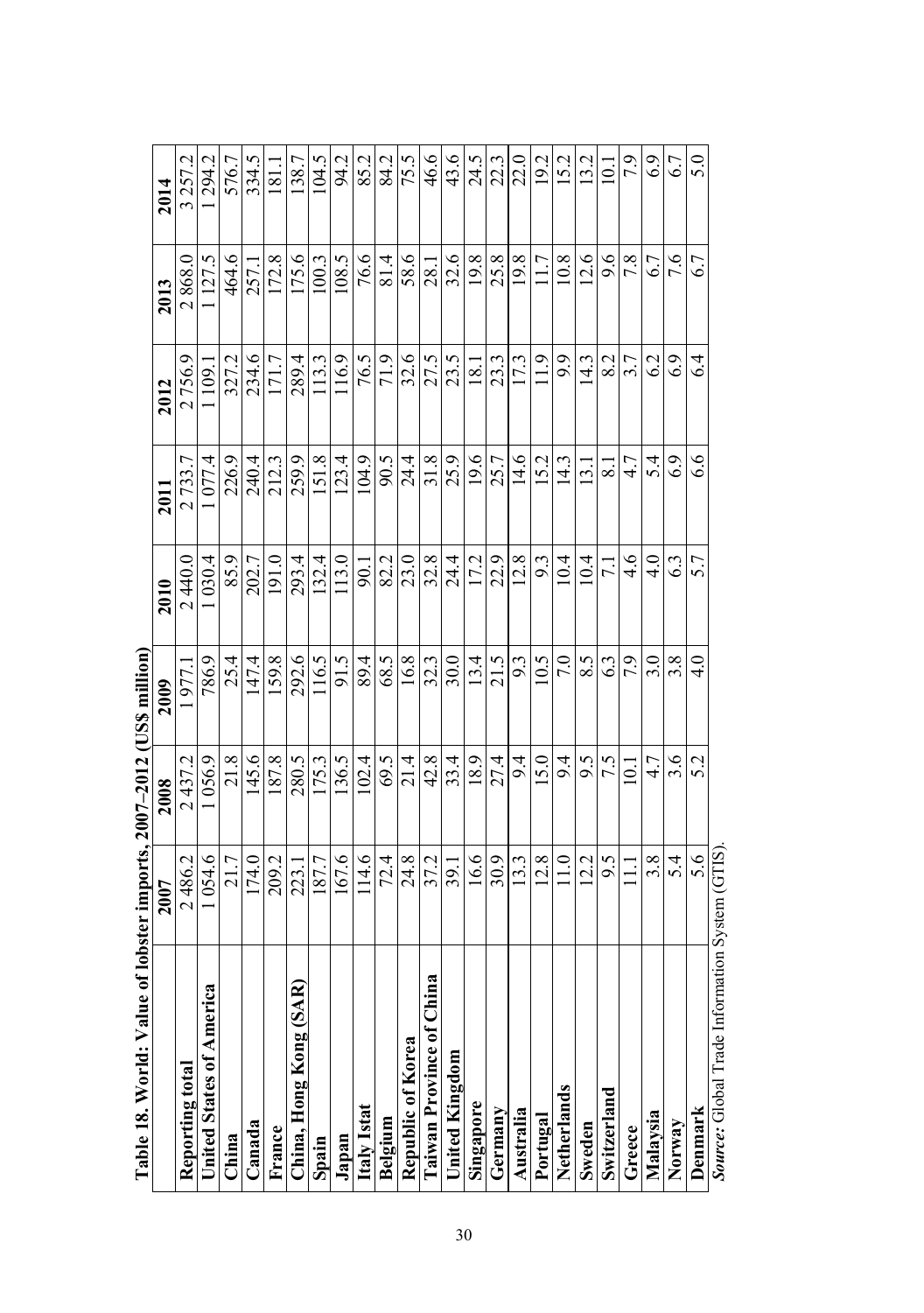#### **8. REFERENCES**

- **FAO**. 2014. First Meeting of the OSPESCA/WECAFC/CRFM/CFMC Working Group on Caribbean Spiny Lobster, Panama City, Panama, 21–23 October 2014 (available at www.fao.org/3/a-i4860b.pdf).
- **FAO**. GLOBEFISH European Price Report (EPR). Rome.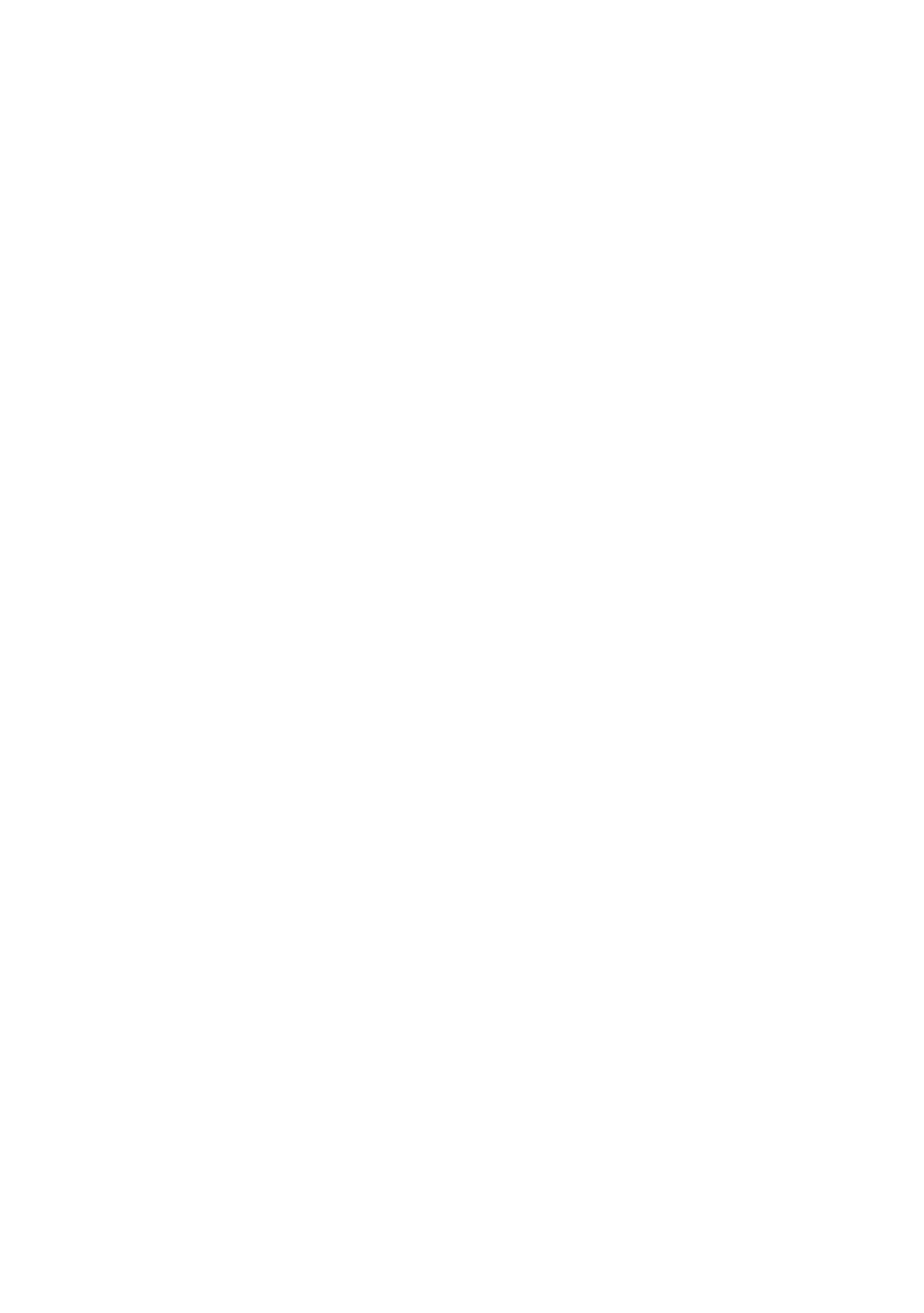# **GLOBEFISH RESEARCH PROGRAMME**

| Vol 123        | The world lobster market (31 pp.)                                    | $Jan-17$  |
|----------------|----------------------------------------------------------------------|-----------|
| <b>Vol</b> 122 | Integrated ocean management - Fisheries, oil, gas and seabed mining  |           |
|                | $(37$ pp.)                                                           | $Sep-16$  |
| Vol 121        | Veterinary controls in international fish trade (49 pp.)             | Aug-16    |
| <b>Vol</b> 120 | Perceptions and misconceptions of aquaculture (35 pp.)               | $Sep-15$  |
| Vol 119        | The role of women in the seafood industry (67 pp.)                   | $May-15$  |
| <b>Vol</b> 118 | Sole: Production and markets (72 pp.)                                | Apr- $15$ |
| Vol 117        | The Japanese market for seafood (45 pp.)                             | $Jan-15$  |
| Vol 116        | The European market for bivalves other than mussels (53 pp.)         | $May-14$  |
| Vol 115        | The European market for mussels (65 pp.)                             | Apr-14    |
| Vol 114        | Eel (Anguilla spp.): Production and trade (78 pp.)                   | Apr-14    |
| Vol 113        | Exchange rates and the seafood trade (43 pp.)                        | $Jan-14$  |
| Vol 112        | By-products of tuna processing (48 pp.)                              | $Jul-13$  |
| Vol 111        | Technical guide to fish canning (69 pp.)                             | $May-13$  |
| Vol 110        | Innovative uses of fisheries by-products (53 pp.)                    | $Feb-13$  |
| Vol 109        | Seafood markets in Southern Africa: Potential of regional trade and  |           |
|                | aquaculture development (53 pp.)                                     | $Jan-13$  |
| <b>Vol 108</b> | Risks and benefits of seafood consumption (29 pp.)                   | $Jan-13$  |
| Vol 107        | El eco-etiquetado de productos pesqueros en España (56 pp.)          | $Sep-12$  |
| Vol 106        | El mercado de productos pesqueros en España: Efectos de la crisis en |           |
|                | la producción y el consumo (73 pp.)                                  | Aug- $12$ |
| Vol 105        | The European market for shrimp: Trade interactions in the import of  |           |
|                | warm water and coldwater shrimp to the main European shrimp          | Aug- $12$ |
|                | markets (39 pp.)                                                     |           |
| Vol 104        | The French market for seafood (48 pp.)                               | Aug-11    |
| Vol 103        | Turbot - Production technology and markets (31 pp.)                  | $Feb-11$  |
| <b>Vol</b> 102 | The Ornamental Fish trade (134 pp.)                                  | $Nov-10$  |
| Vol 101        | Markets for Tilapia (37 pp.)                                         | $Jun-10$  |
| Vol 100        | Importance of APEC in world fisheries and aquaculture (34 pp.)       | $Mar-10$  |
| Vol 99         | VietNam Seafood from waterland (124 pp.)                             | $Mar-10$  |
| Vol 98         | The Seafood market in Greece (33 pp.)                                | $Mar-10$  |
| Vol 97         | Private standards in fisheries and aquaculture (64 pp.)              | Apr-09    |
|                |                                                                      |           |

**Available at: www.fao.org/in-action/globefish/publications**